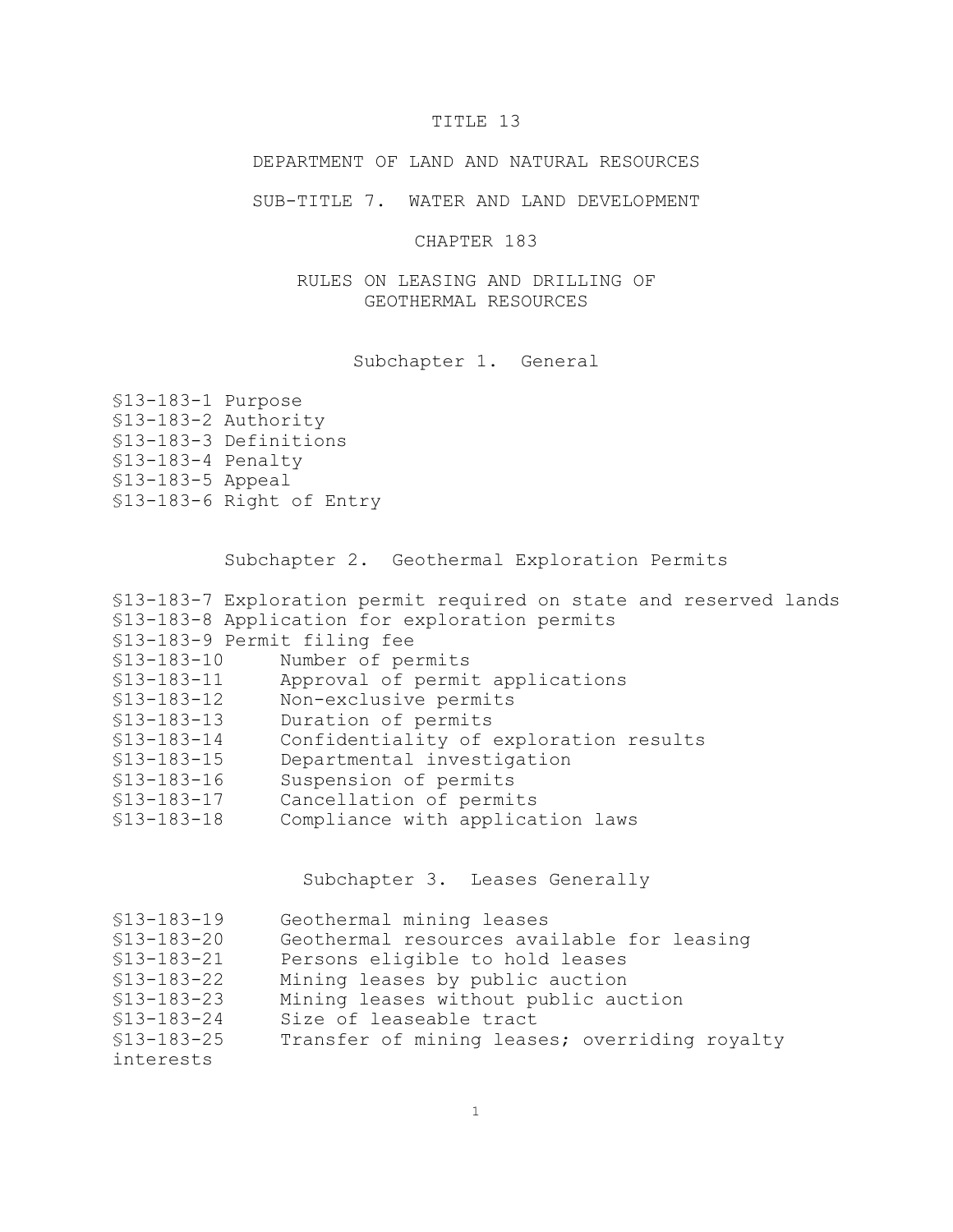| $$13-183-26$ | Revocation of mining leases                  |
|--------------|----------------------------------------------|
| $$13-183-27$ | Surrender of mining leases                   |
| $$13-183-28$ | Number of mining leases; undeveloped acreage |
| limitations  |                                              |
| $$13-183-29$ | Term of mining leases                        |
| $$13-183-30$ | Rentals                                      |
| $$13-183-31$ | Royalties on geothermal production           |
| $$13-183-32$ | Commingling                                  |
| $$13-183-33$ | Unit or cooperative plans                    |
| $$13-183-34$ | Bond requirements                            |
| $$13-183-35$ | Liability insurance                          |
| $$13-183-36$ | Hold harmless                                |
| $$13-183-37$ | Title                                        |
|              |                                              |

Subchapter 4. Leases; Procedures for State Lands

| $$13-183-38$ | Application to board; filing fee    |
|--------------|-------------------------------------|
| $$13-183-39$ | Lease application exhibits          |
| $$13-183-40$ | Public notice of lease applications |
| $$13-183-41$ | Consideration of applications       |
| $$13-183-42$ | Rejection of lease applications     |
| $$13-183-43$ | Approval of lease applications      |
| $$13-183-44$ | Public notice of lease sales        |
| $$13-183-45$ | Qualification of bidders            |
| $$13-183-46$ | Bidding requirements                |
| $$13-183-47$ | Award and execution of leases       |

Subchapter 5. Leases; Procedures for Reserved Lands

| \$13-183-48 | Application to board                       |  |  |  |
|-------------|--------------------------------------------|--|--|--|
| \$13-183-49 | Approval of leasing by public auction      |  |  |  |
| \$13-183-50 | Approval of leasing without public auction |  |  |  |

Subchapter 6. Leases; Surface Rights and Obligations

| $$13-183-51$ |                        |  | Compensation to occupiers |
|--------------|------------------------|--|---------------------------|
| $$13-183-52$ | Mining lessee's rights |  |                           |

- §13-183-53 General conditions
- 

Subchapter 7. Leases; Mining Operations

| $$13-183-54$ | General terms |  |
|--------------|---------------|--|
|              |               |  |

- §13-183-55 Plan of operations required
- §13-183-56 Amendments to plan of operations
- §13-183-57 Drilling operations

<sup>§13-183-58</sup> Waste prevention, offset wells and geothermal byproducts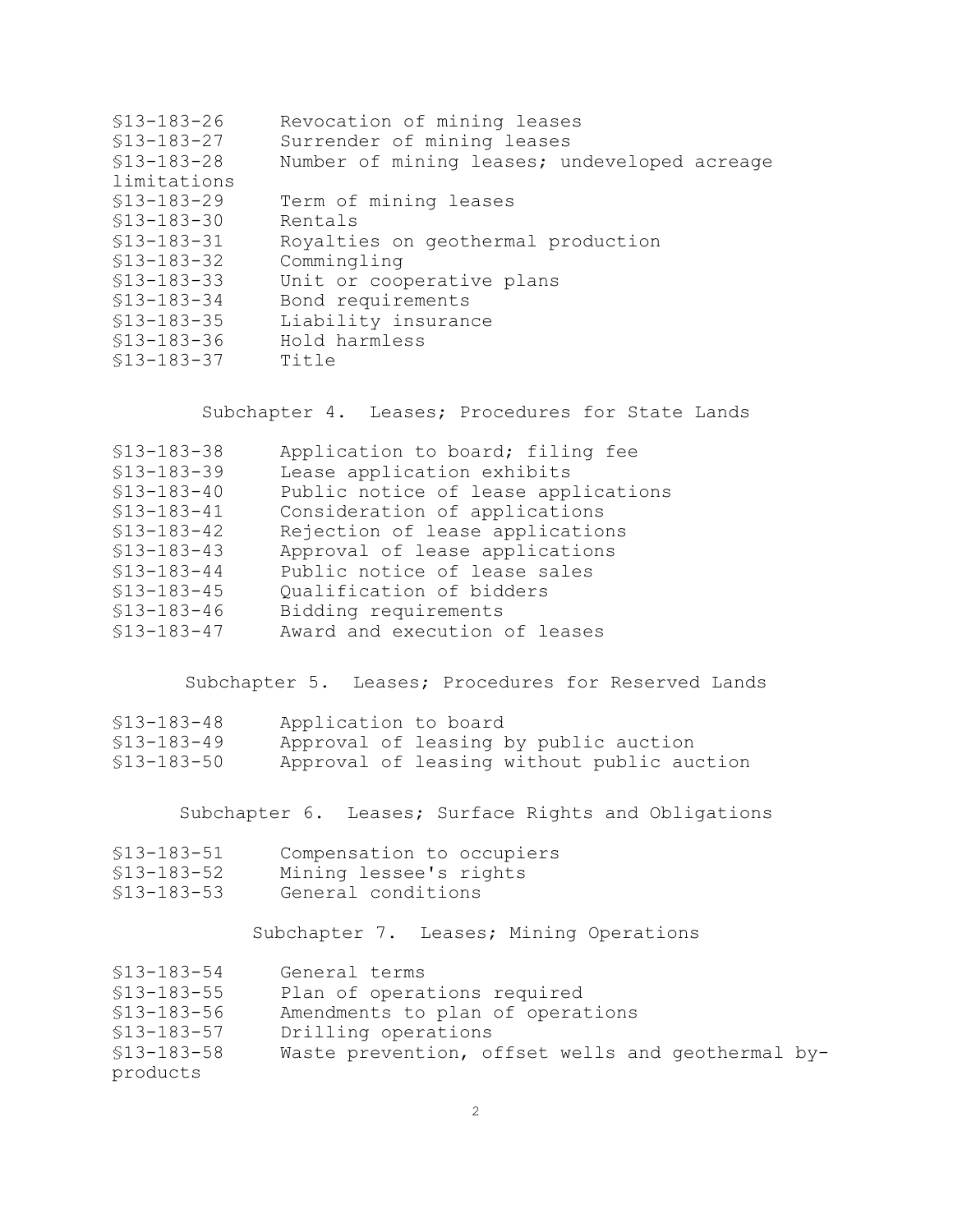- §13-183-59 Protection of other resources
- §13-183-60 Suspension of operations
- §13-183-61 Diligent operations required
- §13-183-62 Records and reports
- §13-183-63 Restoration of premises

Subchapter 8. Drilling; Wells Generally

§13-183-64 Designation of Agent §13-183-65 Applications for permit to drill, modify, modify use, or abandon wells; permits §13-183-66 Supplementary applications §13-183-67 Filing fees §13-183-68 Bonds §13-183-69 Set-back and well spacing §13-183-70 Directional drilling Casing and cementing requirements §13-183-72 Mud return temperature logging §13-183-73 Electric well logging §13-183-74 Blow-out prevention equipment §13-183-75 Well completion §13-183-76 Well tests

#### Subchapter 9. Drilling; Modification of Wells for Injection Use

| $$13-183-77$ | Injection wells                 |  |  |
|--------------|---------------------------------|--|--|
| $$13-183-78$ | Permit required                 |  |  |
| $$13-183-79$ | Surveillance of injection wells |  |  |

Subchapter 10. Drilling; Operation and Maintenance of Wells

§13-183-80 Well operation and maintenance

Subchapter 11. Drilling; Abandonment of Wells

| \$13-183-81  |                      |  | Notice of intent to abandon; permit; filing fee |  |  |
|--------------|----------------------|--|-------------------------------------------------|--|--|
| $$13-183-82$ | General requirements |  |                                                 |  |  |
| \$13-183-83  | Cement requirements  |  |                                                 |  |  |

Subchapter 12. Drilling; Records and Reports of Wells

§13-183-84 Well records

3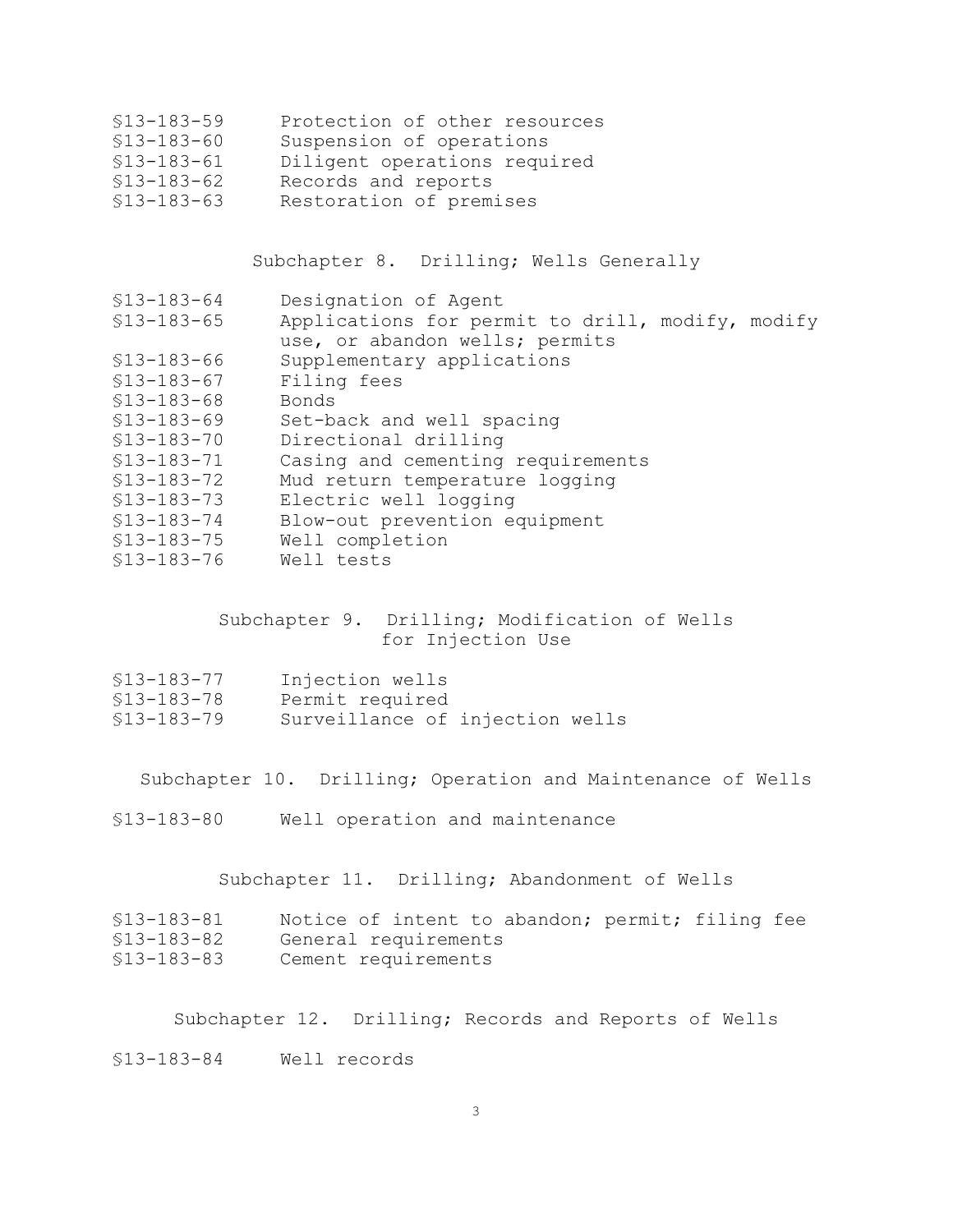§13-183-85 Reports to be filed §13-183-86 Monthly production and injection reports to be filed

## Subchapter 13. Drilling; Environmental Protection Requirements

§13-183-87 Environmental protection

Historical Note: Chapter 183 of Title 13, Rules on Leasing and Drilling of Geothermal Resources, is based substantially on Regulation 8, Regulations on Leasing of Geothermal Resources and Drilling for Geothermal Resources in Hawaii. [Eff. 5/19/78; R JUN 22 1981]

Subchapter 1. General

§13-183-1 Purpose. (a) The purpose of these rules is to provide for:

(1) The leasing of geothermal resources on state or reserved lands; and

(2) The regulation of all drilling of geothermal resources in Hawaii.

(b) The rules contained in subchapters 2 through 7 shall regulate the exploration, development, and production of geothermal resources and its by-products on state or reserved lands.

(c) The rules contained in subchapters 8 through 13 shall regulate the drilling of all wells for geothermal resources and its by-products, and shall apply to all lands within the State including privately owned lands. All wells shall be drilled, operated and maintained, or abandoned in accordance with these rules for the purpose of:

(1) Preventing waste;

- (2) Conserving and providing for the optimum use of geothermal resources;
- (3) Minimizing or preventing degradation of the environment, surface and ground waters, and other natural resources; and

(4) Preventing injury to life and property.

[Eff. JUN 22 1981] (Auth: HRS §182-14) (Imp: HRS §182-14)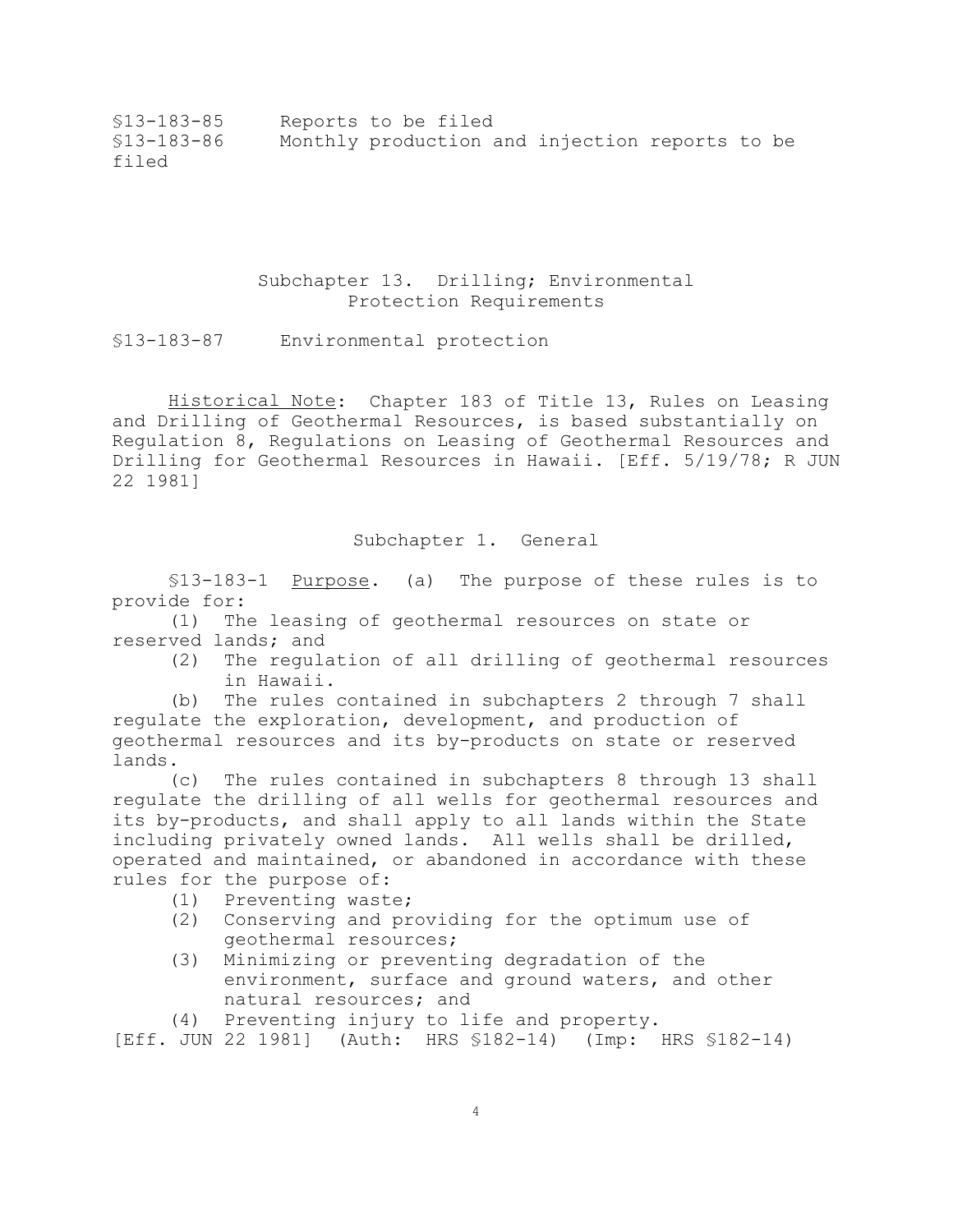§13-183-2 Authority. These rules are promulgated pursuant to the jurisdiction and authority of the board of land and natural resources as provided in chapters 177, 178 and 182, Hawaii Revised Statutes.

[Eff. JUN 22 1981] (Auth: HRS §182-14) (Imp. HRS §183-14)

§13-183-3 Definitions. As used herein unless otherwise provided:

"Board" means the board of land and natural resources.

"Chairperson" means the chairperson of the board of land and natural resources or the designated representative.

"Commercial quantities" means quantities sufficient to provide a return after current production and operating costs have been met.

"Department" means the department of land and natural resources.

"Force Majeure" means any fire, explosion, flood, volcanic activity, seismic or tidal wave, mobilization, war (whether declared or undeclared), act of any belligerent in any such war, riot, rebellion, the elements, power shortages, strike, lockout, difference of workers, any cause which prevents the economic mining of the geothermal resources, restraints by courts, or other governmental authorities, failure or unreasonable delay by governmental authorities in issuance of permits or approvals or any other cause beyond the reasonable control of the parties affected, whether or not of the nature or character hereinabove specifically enumerated.

"Geothermal by-product" means any mineral or minerals (exclusive of oil, hydrocarbon gas and helium) which are found in solution or developed in association with geothermal resources and demineralized or desalted effluent water.

"Geothermal resources" means the natural heat of the earth, the energy, in whatever form, below the surface of the earth present in, resulting from, or created by, or which may be extracted from the natural heat, and all minerals in solution or other products obtained from naturally heated fluids, brines, associated gases and steam, in whatever form, found below the surface of the earth, but excluding oil, hydrocarbon gas or other hydrocarbon substances.

"Mining lease" means a lease of the right to conduct geothermal operations on State lands or reserved lands to discover, develop, produce, and utilize geothermal resources therein. Unless the context indicates otherwise, "lease" or "geothermal lease" means "mining lease".

"Mining lessee" means any person as defined herein to whom a mining lease has been granted including a transferee, assignee, sublessee or successor in interest. It also means any agent of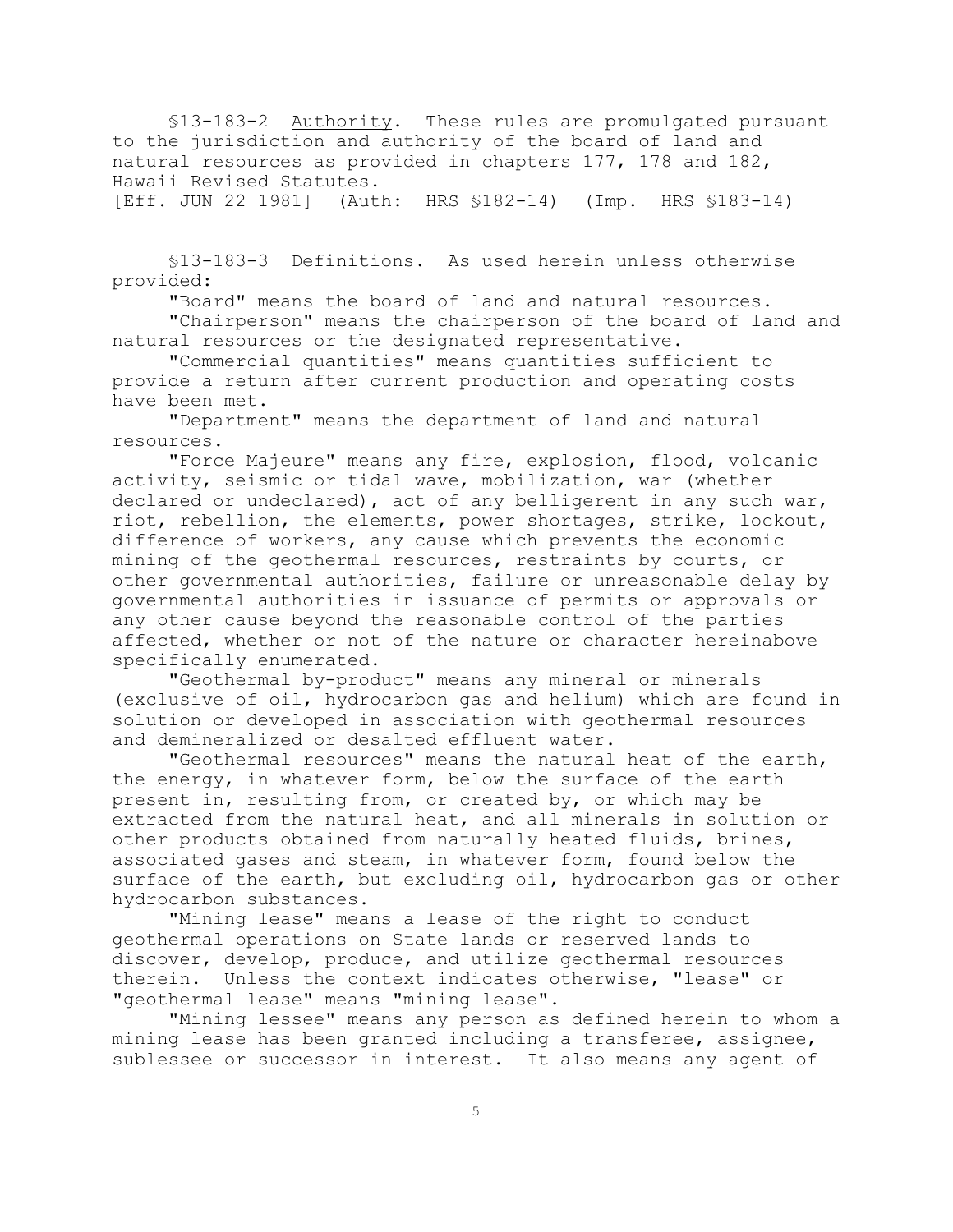the mining lessee or an operator holding authority by or through the mining lessee. Unless the context indicates otherwise "Lessee" means "mining lessee".

"Mining operations" means the process of excavation, extraction and removal of minerals, and the development of any and all geothermal resources, from the ground, design engineering, other engineering, erection or transportation facilities and port facilities, erection of necessary plants, other necessary operations or development approved by the board preceding or connected with the actual extraction of minerals and the development of geothermal resources.

"Occupier" means any person who owns in fee the surface of the land or any person entitled to the possession of land under a certificate of occupation, a nine hundred and ninety-nine year homestead lease, a right of purchase lease, a cash freehold agreement, or under a deed, grant, or patent, and any person entitled to possession under a general lease from the state, and also means and includes the assignee of the right to a mining lease from any one of the above.

"Operator" means any person as defined herein engaged in drilling, maintaining, operating, producing, or having control or management of any geothermal well or the development of geothermal resources. The operator may be the landowner, the lessee, designated operator, or agent of the lessee or holder of rights under an approved operating agreement.

"Person" means a United States citizen of legal age, association of the citizens, firms and corporations organized under the laws of the United States, any state or District of Columbia and qualified to do business in the state, including any governmental unit, trust or estate.

"Reserved lands" means those lands owned or leased by any person in which the state or its predecessors in interest has reserved to itself, expressly or by implication the minerals or right to mine minerals, or both.

"State lands" includes all public and other lands owned by or in possession, use and control of the State of Hawaii or any of its agencies.

"Unit agreement" means an agreement or plan of development and operation for the production and utilization of geothermal resources as a single consolidated unit without regard to separate ownerships and which provides for the allocation of costs and benefits on a basis defined in the agreement or plan.

"Waste" means the unnecessary or excessive dissipation or loss of geothermal resources resulting from the location, spacing, drilling, equipping, operation or production of a geothermal resources well or wells, or with respect to the production, gathering, transportation, storage, handling or utilization of geothermal resources. [Eff. JUN 22 1981] (Auth: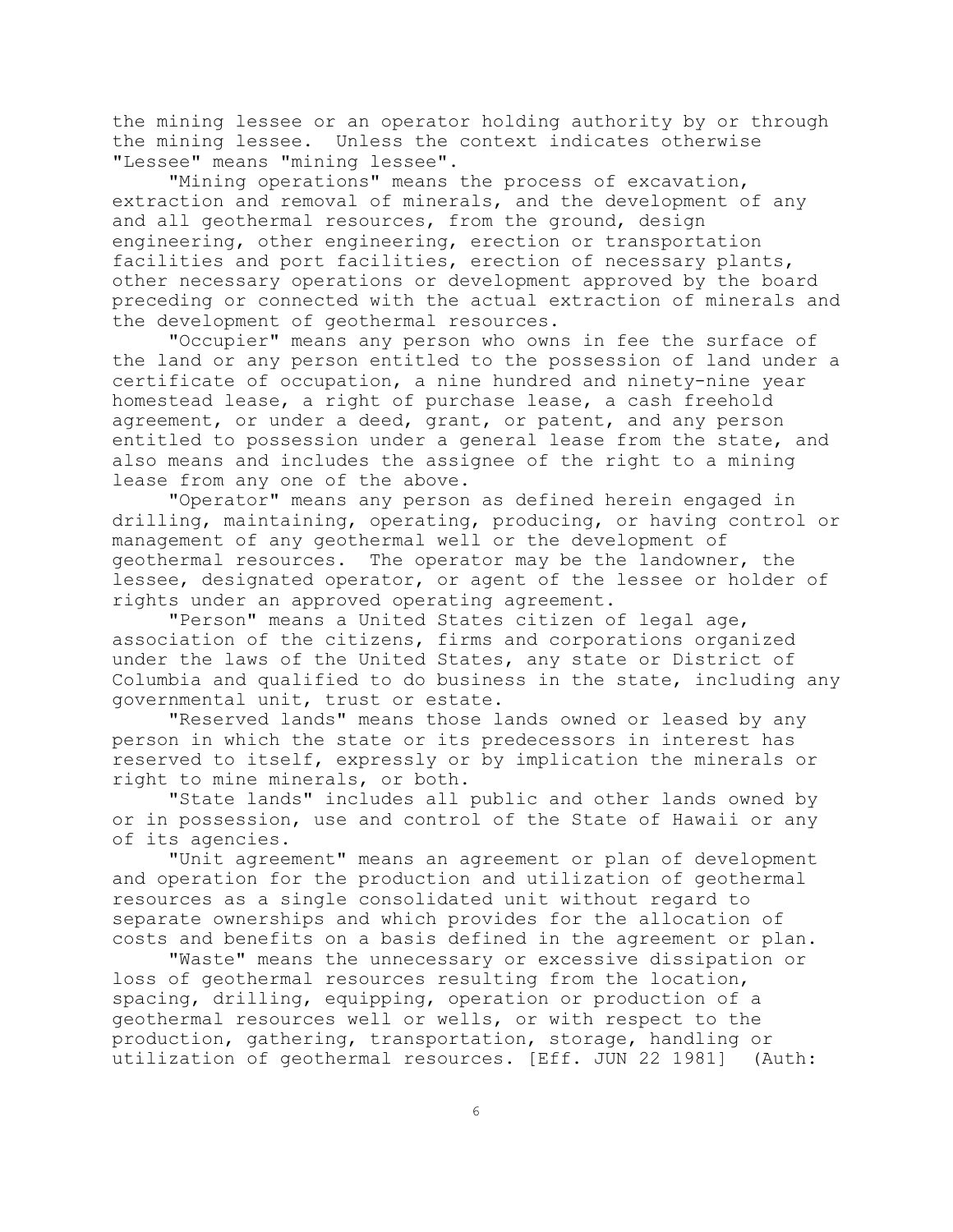HRS §182-14) (Imp: HRS §§182-1, 182-14)

§13-183-4 Penalty. Any person violating the provisions of this chapter shall be punished as provided in  $\S$ \$178-7 and 182-17, Hawaii Revised Statutes. [Eff. JUN 22 1981] (Auth: HRS §182-14) (Imp: HRS §§178-7, 182-17)

§13-183-5 Appeal. Unless provided otherwise, any person adversely affected thereby may appeal to the circuit court from any ruling of the board pursuant to chapter 91, Hawaii Revised Statutes. [Eff. JUN 22 1981] (Auth: HRS §182-14) (Imp: HRS §178-10)

§13-183-6 Right of entry. Any authorized representative or employee of the department shall have free access and right of entry to all wells, producing facilities and their appurtenances for the purpose of inspecting or testing wells and equipment for the purpose of determining compliance with these rules. [Eff. JUN 22 1981] (Auth: HRS §182-14) (Imp: HRS §178-9)

Subchapter 2. Geothermal Exploration Permits

§13-183-7 Exploration permit required on state and reserved lands. An exploration permit is required to conduct any exploration activity on state or reserved lands for evidence of geothermal resources. Exploration activity includes, but is not limited to, geophysical operations, drilling of shallow temperature test holes less than five hundred feet in depth, or deeper as may be determined by the board, construction of roads and trails, and cross-country transit by vehicle over state lands. All other drilling on state or reserved lands shall be regulated as provided in subchapters 8 through 13 herein. [Eff. JUN 22 1981] (Auth: HRS §182-14) (Imp: HRS §182-6)

§13-183-8 Application for exploration permits. Any person may apply for an exploration permit on any state or reserved land by submitting a written application to the board containing the following:

- (1) The name and address of the person, association, or corporation for whom the operations will be conducted and of the person who will be in charge of the actual exploration activities.
- (2) A description of the type of exploration activities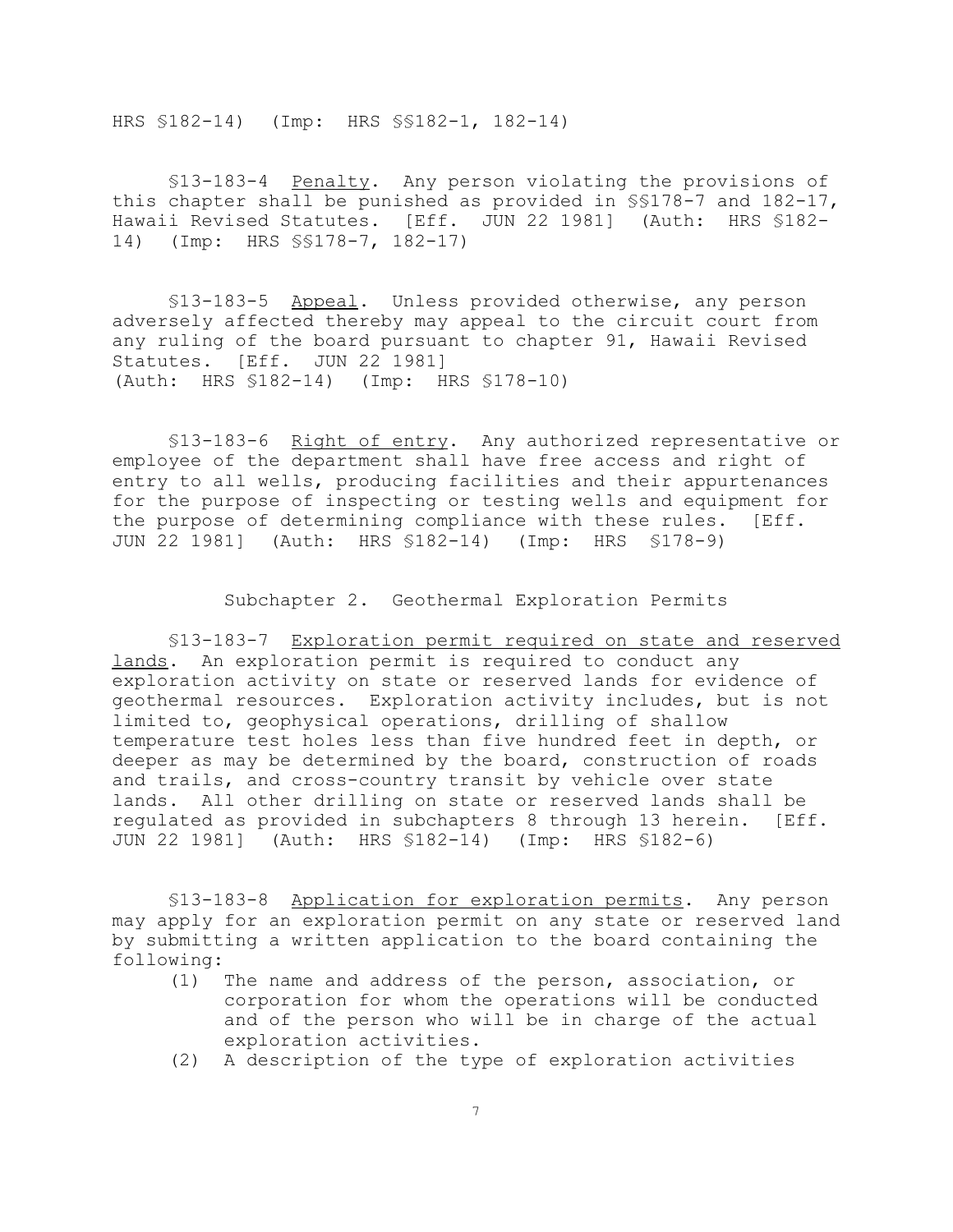proposed to be undertaken.

- (3) A description of the lands to be explored.
- (4) A map or maps, available from state or federal sources, showing the lands to be entered or disturbed.
- (5) The approximate dates of the commencement and termination of exploration activities.
- (6) A statement by applicant agreeing to submit to the board within twenty calendar days after notification by the board that the permit application has been approved by a surety company bond in the amount of \$10,000 payable to the State conditioned upon compliance with all terms and conditions of the exploration permit. If any person holds more than one exploration permit in the State, that person may file with the board, in lieu of separate bonds for each exploration permit, a blanket bond in the amount of \$50,000.
- (7) The name and address of the surface owner of the land.
- (8) Evidence that the owner and surface lessee, if any, has or has not consented to the entry upon the land and a description of the efforts made and the reasons for not securing the consent. [Eff. JUN 22 1981] (Auth: HRS §182-14) (Imp: HRS

§182-6)

§13-183-9 Permit filing fee. Each application shall be accompanied by a non-refundable filing fee in the amount of \$100. [Eff. JUN 22 1981] (Auth: HRS §182-14) (Imp: HRS §§182-6, 171-6)

§13-183-10 Number of permits. The number of permits shall be in accordance with and as provided in §182-8 Hawaii Revised Statutes. [Eff. JUN 22 1981] (Auth: HRS §182-14) (Imp: HRS §182-8)

§13-183-11 Approval of permit applications. All applications shall be subject to the approval of and the terms and conditions set by the board. Any application for a geothermal exploration permit not approved within sixty calendar days after the date of receipt of the application shall be resubmitted unless the same has been extended by the board. [Eff. JUN 22 1981] (Auth: HRS §182-14) (Imp: HRS §182-6)

§13-183-12 Non-exclusive permits. Geothermal exploration permits under this subchapter allow only non-exclusive access to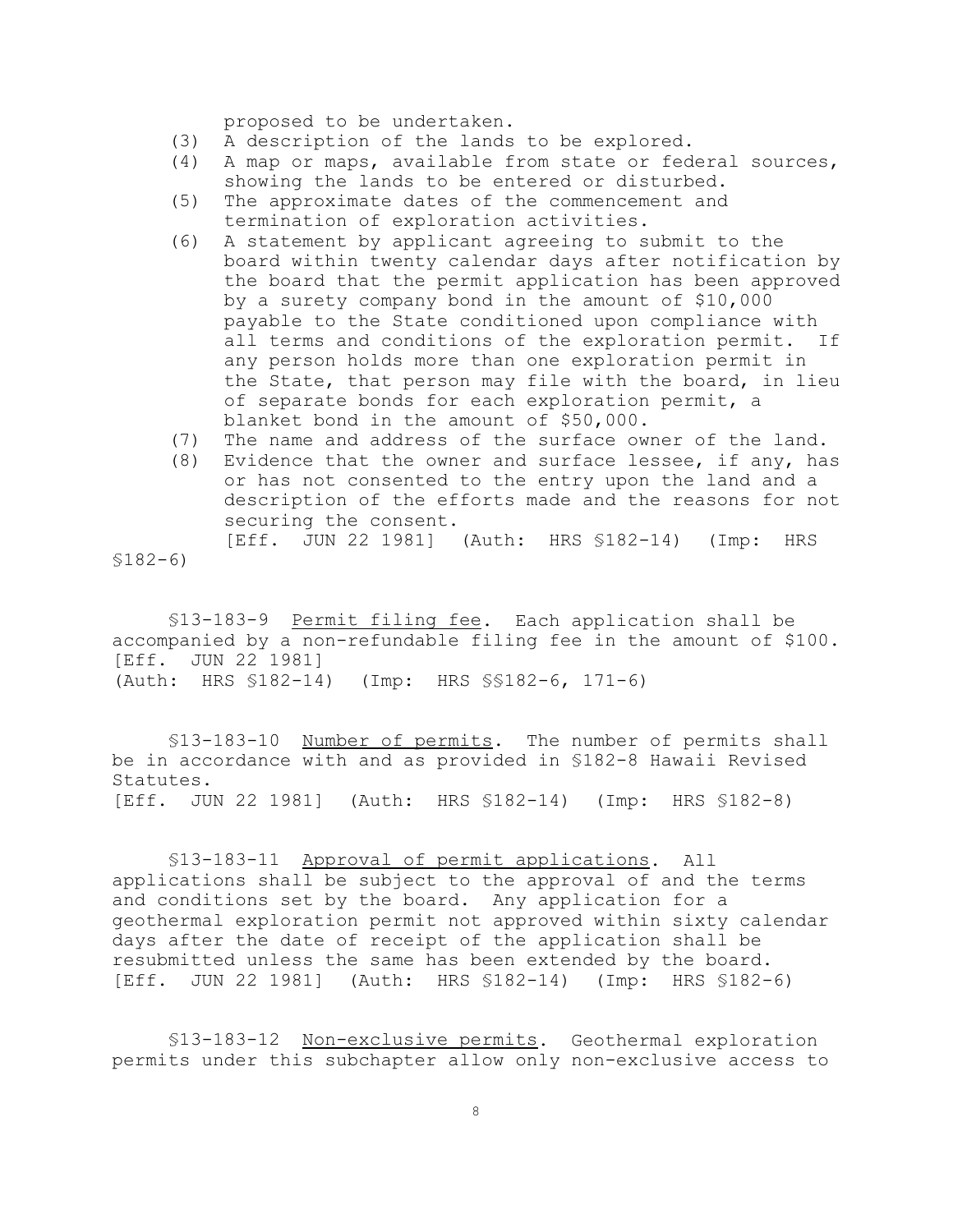state or reserved lands for geothermal exploration activity prescribed in §13-183-7 and do not provide any preference rights to a mining lease of the lands explored by the permits. In the event an exploration permit is in effect on or issued after the commencement date of a mining lease covering all or part of the same state or reserved lands, the permittee's rights shall be subordinate to the lessee's rights and the permittee's exploration activities shall not unreasonably interfere with or prevent the mining lessee's use of the leasehold. [Eff. JUN 22 1981] (Auth: HRS §182-14) (Imp: HRS §182-6)

§13-183-13 Duration of permits. Exploration permits shall be valid for a period of one year from date of issuance, but may be renewed for an additional period of time at the discretion of the board. [Eff. JUN 22 1981] (Auth: HRS §182-14) (Imp: HRS §182-6)

§13-183-14 Confidentiality of exploration results. Within sixty days after the termination date of an exploration permit, the permittee shall submit the results of the exploration to the chairperson of the board, which result shall be kept confidential by the board. If the permittee makes an application for a geothermal mining lease of the lands explored within a period of six months from the date the results are submitted to the board, the board shall continue to keep the results confidential until a lease for the lands has been issued or for three years from the date of submission of the data, whichever is sooner. If the permittee does not make an application for a geothermal mining lease or leases for the lands explored within a period of six months from the date the results are submitted to the board, the board at its discretion need not keep the results confidential. [Eff. JUN 22 1981] (Auth: HRS §182-14) (Imp: HRS §182-6)

§13-183-15 Departmental investigation. The department may conduct scheduled and unscheduled inspections and investigations of operations conducted under geothermal exploration permits. [Eff. JUN 22 1981] (Auth: HRS §182-14) (Imp: HRS §§177-5, 199-3)

§13-183-16 Suspension of permits. The chairperson may issue an order immediately suspending operations conducted under a geothermal exploration permit if the permittee is in violation of any terms or conditions of the permit or, in the judgment of the chairperson, the operations jeopardize the health, safety,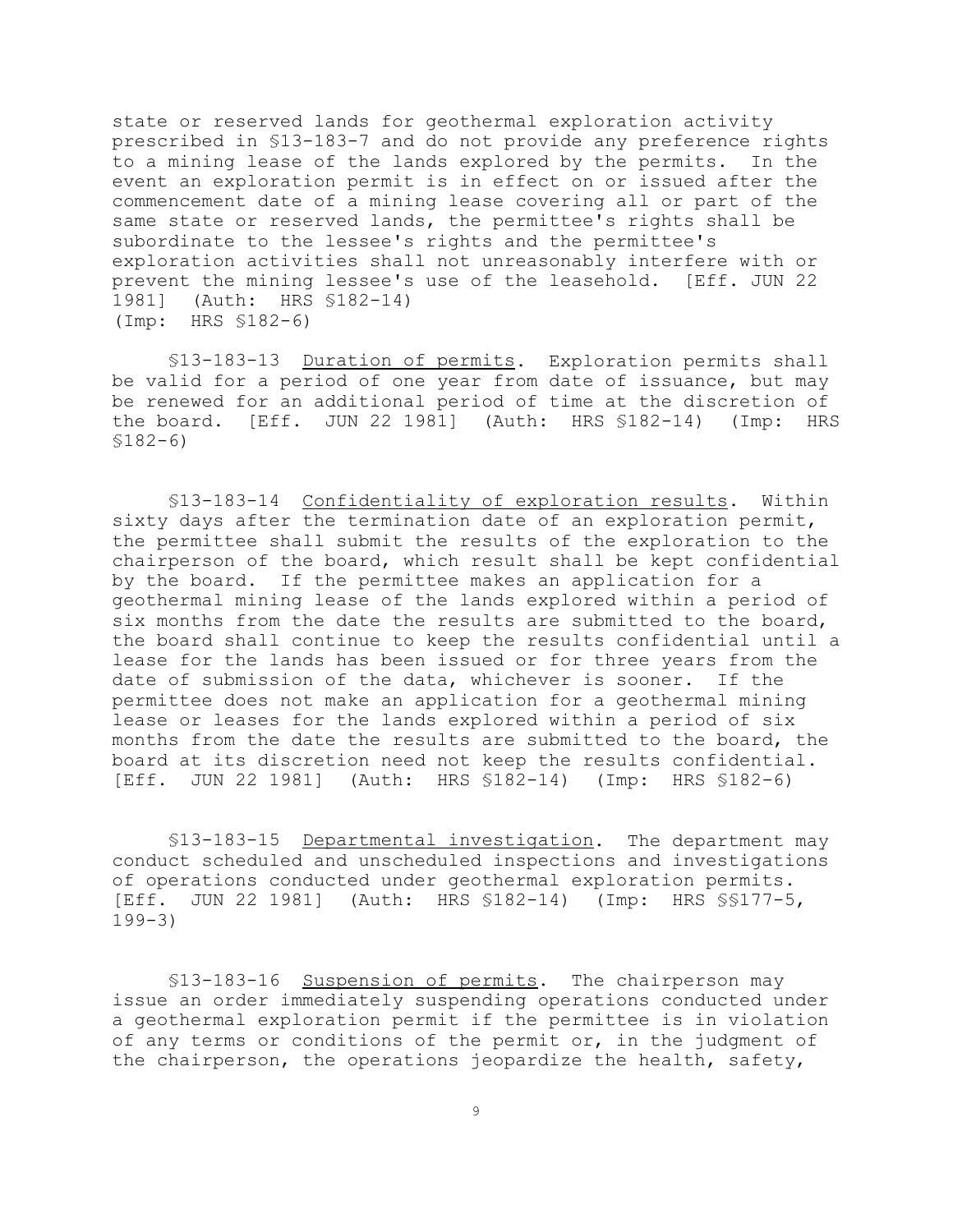and welfare of the public. Any suspension shall be referred to and reviewed by the board at its next regular meeting. [Eff. JUN 22 1981] (Auth: HRS §182-14) (Imp: HRS §182-14)

§13-183-17 Cancellation of permits. The board may cancel an exploration permit if it finds, after notice to the permittee and allowance for an opportunity for hearing and compliance with the requirements of the permit, that permit requirements are not being observed. [Eff. JUN 22 1981] (Auth: HRS §182-14) (Imp: HRS §§182-6, 182-14)

§13-183-18 Compliance with applicable laws. The permittee shall be required to comply with the requirements of all federal, state, and applicable county laws, rules, and regulations. [Eff. JUN 22 1981] (Auth: HRS §182-14) (Imp: HRS §182-14)

Subchapter 3. Leases Generally

§13-183-19 Geothermal mining leases. The board may, in accordance with these rules grant mining leases conveying to the lessee the exclusive rights to drill, discover, develop, operate, utilize, and sell geothermal resources on state and reserved lands, subject, however, to the board's right to issue exploration permits on the leased land for the sole purpose of evaluating the extent of geothermal resources existing on adjacent state or reserved land. The board shall set forth the terms and conditions of the mining lease prior to the public auctioning or granting without public auction. [Eff. JUN 22 1981] (Auth: HRS §182-14) (Imp: HRS §182-4, 182-5)

§13-183-20 Geothermal resources available for leasing. All state and reserved lands shall, at the discretion of the board, be considered available for geothermal mining leases. [Eff. JUN 22 1981] (Auth: HRS: §182-14) (Imp: HRS 182-4)

§13-183-21 Persons eligible to hold leases. Any person as defined in §13-183-3 of these rules shall be eligible to lease geothermal resources in state or reserved lands or take or hold an interest therein, unless the person is in arrears in the payment of taxes, rents or other obligations owing the State or any of its political subdivisions. [Eff. JUN 22 1981] (Auth: HRS §182-14) (Imp: HRS §§171-36, 182-14)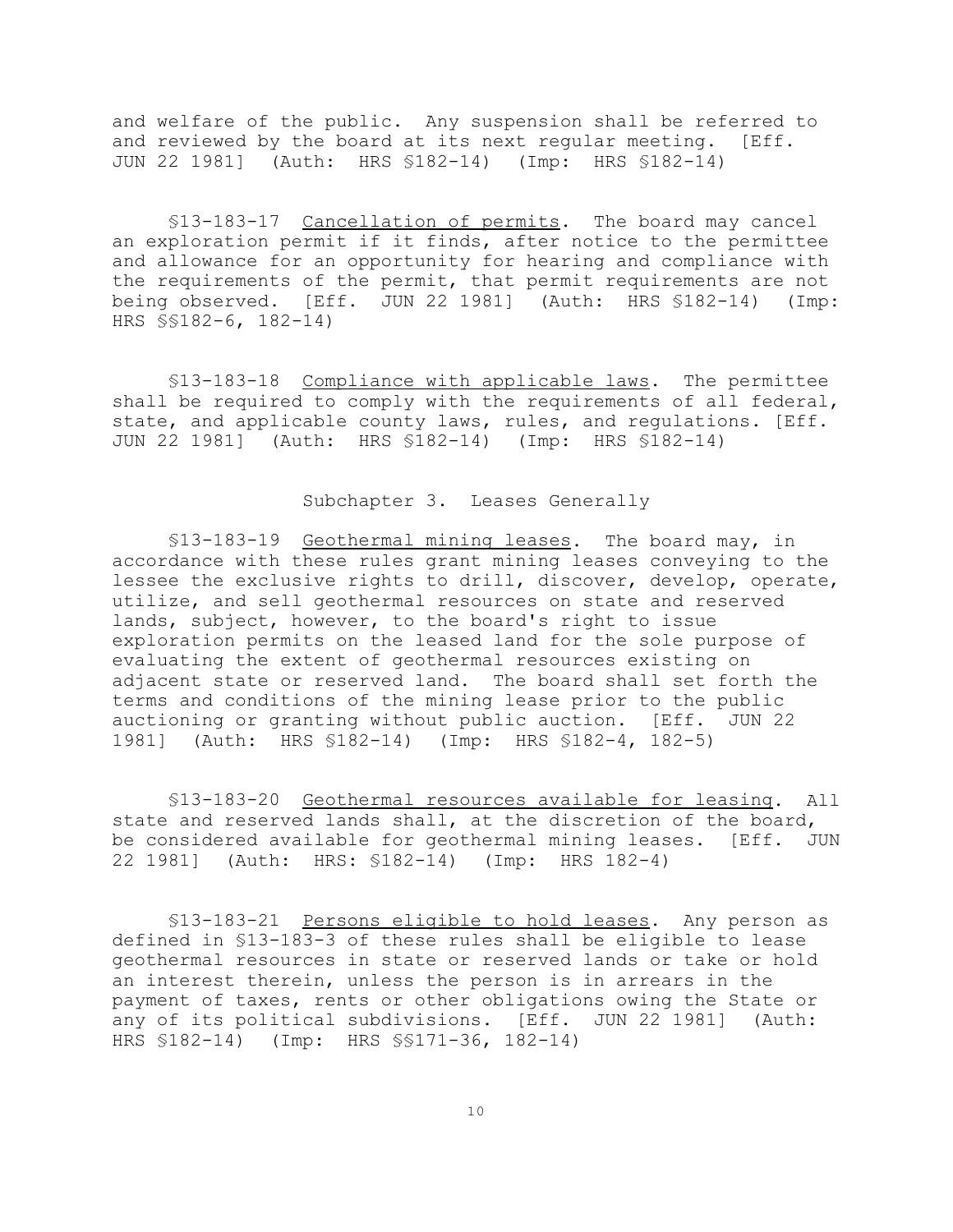§13-183-22 Mining leases by public auction. Mining leases on state lands shall be granted only on a competitive bid basis at public auction as provided in subchapter 4. [Eff. JUN 22 1981] (Auth: HRS §182-14) (Imp: HRS §182-4)

§13-183-23 Mining leases without public auction. Mining leases on reserved lands may be granted on a competitive bid basis by public auction or without public auction to the occupier or to his assignee of the rights to obtain a mining lease, upon the vote of two-thirds of the board members, pursuant to §182-5, Hawaii Revised Statutes. [Eff. JUN 22 1981] (Auth: HRS §182- 14) (Imp: HRS §182-5)

§13-183-24 Size of leaseable tract. Unless otherwise approved by the board a geothermal mining lease shall not embrace an area of more than 5,000 acres of contiguous land. No lease shall grant and include an area of more than 2,560 acres of contiguous land if that area's longest dimension is six times greater than its narrowest dimension. A geothermal mining lease shall embrace an area of not less than 100 acres, unless the board, at its discretion, deems otherwise. [Eff. JUN 22 1981] (Auth: HRS §182-14) (Imp: HRS §182-8)

§13-183-25 Transfer of mining leases; overriding royalty interests. (a) Any transfer of a mining lease, which includes the assignment or sublease thereof, shall be subject to the approval of the board. No transfer of a mining lease to a minor shall be approved except to a permittee's heir or devisee. All applications for approval of transfers shall be accompanied by a non-refundable fee of \$100 for each assignment.

(b) Upon approval of the board a mining lease may be transferred in whole or in part, to a transferee who shall have the same qualifications as any bidder for a mining lease. The transferee shall be bound by the terms of the lease to the same extent as if the transferee were the original lessee. The board may release the transferor from any liabilities or duties under the mining lease as to the portion thereof transferred except for any liability or duty which arose prior to the approval of the transfer by the board and which remains unsatisfied or unperformed.

(c) No transfer shall be effective until written approval is given.

(d) A lease may be transferred as to all or part of the acreage included therein to any person qualified to hold a state lease, provided that neither the transferred nor the retained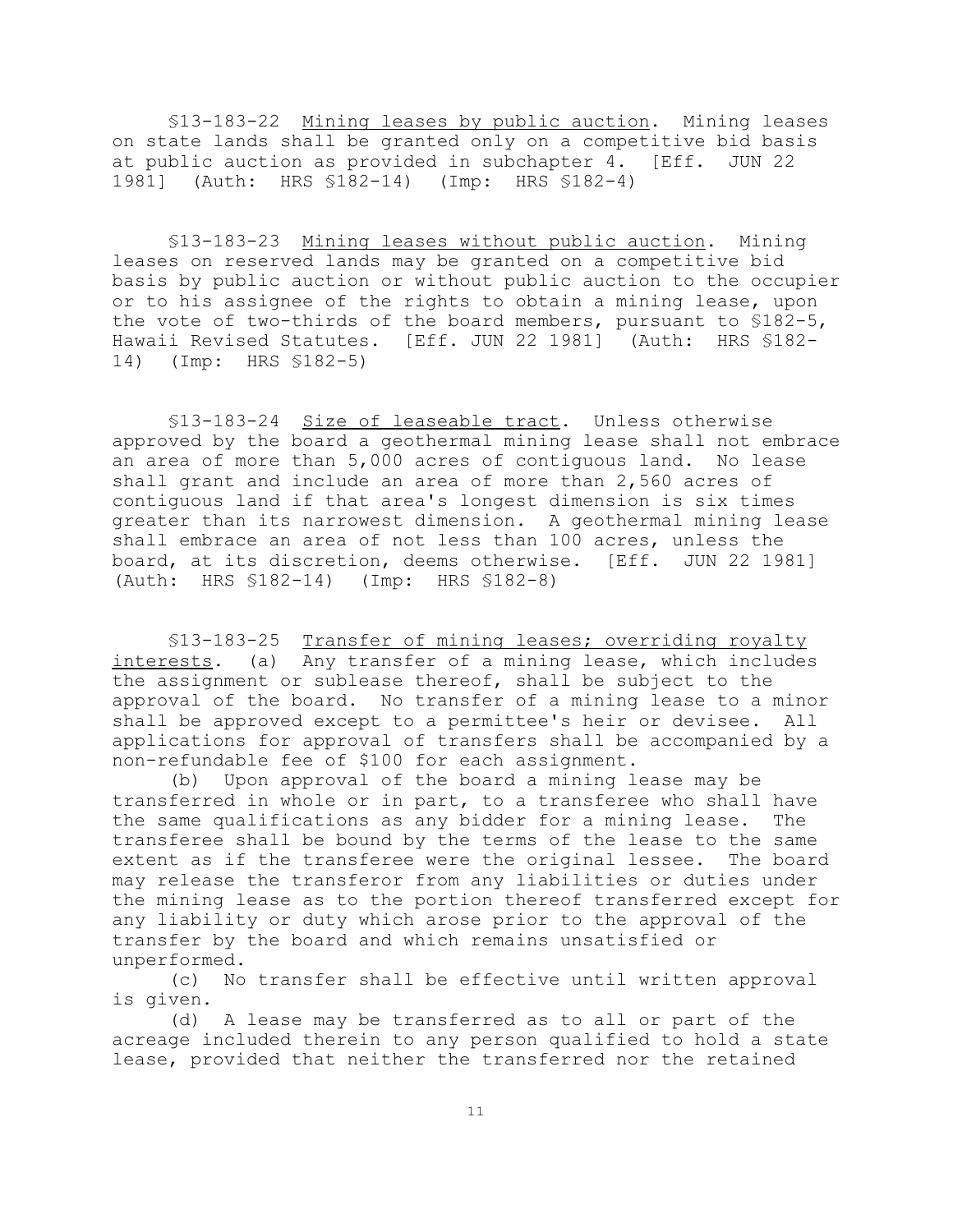acreage created by the transfer shall contain less than one hundred acres unless the board at its discretion approves otherwise. No undivided interest in a lease of less than ten percent shall be created by any voluntary transfer.

(e) The transferor and its surety shall continue to be responsible for performance of any and all obligations under the lease unless released by the board. After the approval of any transfer, the transferee and surety shall be bound by the terms of the lease to the same extent as if the transferee were the original lessee, any conditions in the transfer to the contrary notwithstanding.

(f) Where a transfer does not convey a separate interest in the record title to the lease, the transferee, if the transfer so provides, may become a joint principal on the bond with the transferor. The application shall also be accompanied by a consent of the surety to remain bound under the bond of record, if the bond, by its terms, does not contain the consent. If a party to the transfer has previously furnished a statewide bond, no additional showing by the party is necessary.

(g) Overriding royalty interests in geothermal leases constitute accountable acreage holdings under these rules and shall be based on the percentage of overriding royalty multiplied by the acreage involved. If an overriding royalty interest is created which is not shown in the instrument of transfer, a statement shall be filed with the chairperson describing the interest. Any transfer shall be accompanied by a notarized statement that the transferee is a person as defined in these rules and that their interests in geothermal leases do not exceed any acreage limitations established. All transfers of overriding royalty interests without a working interest and otherwise not contemplated by §13-183-25 shall be filed for record in the office of the department in Honolulu within ninety days from the date of execution. The interests do not require approval. [Eff. JUN 22 1981] (Auth: HRS §182-14) (Imp: HRS §182-11)

§13-183-26 Revocation of mining leases. (a) A mining lease may be revoked by the board if the lessee fails to pay rentals or royalties when due or fails to comply with any of the other terms of the lease, law, or rules, or if the lessee wholly ceases all mining operations for a period of one year without the written consent of the board for reasons other than force majeure or the production of less than commercial quantities of geothermal resources or by-products. Before revocation of a lease for defaults other than the failure to pay rents or royalties when due, the board shall give the lessee written notice of the claimed default and an opportunity to be heard within thirty days of the notice. The lessee shall be allowed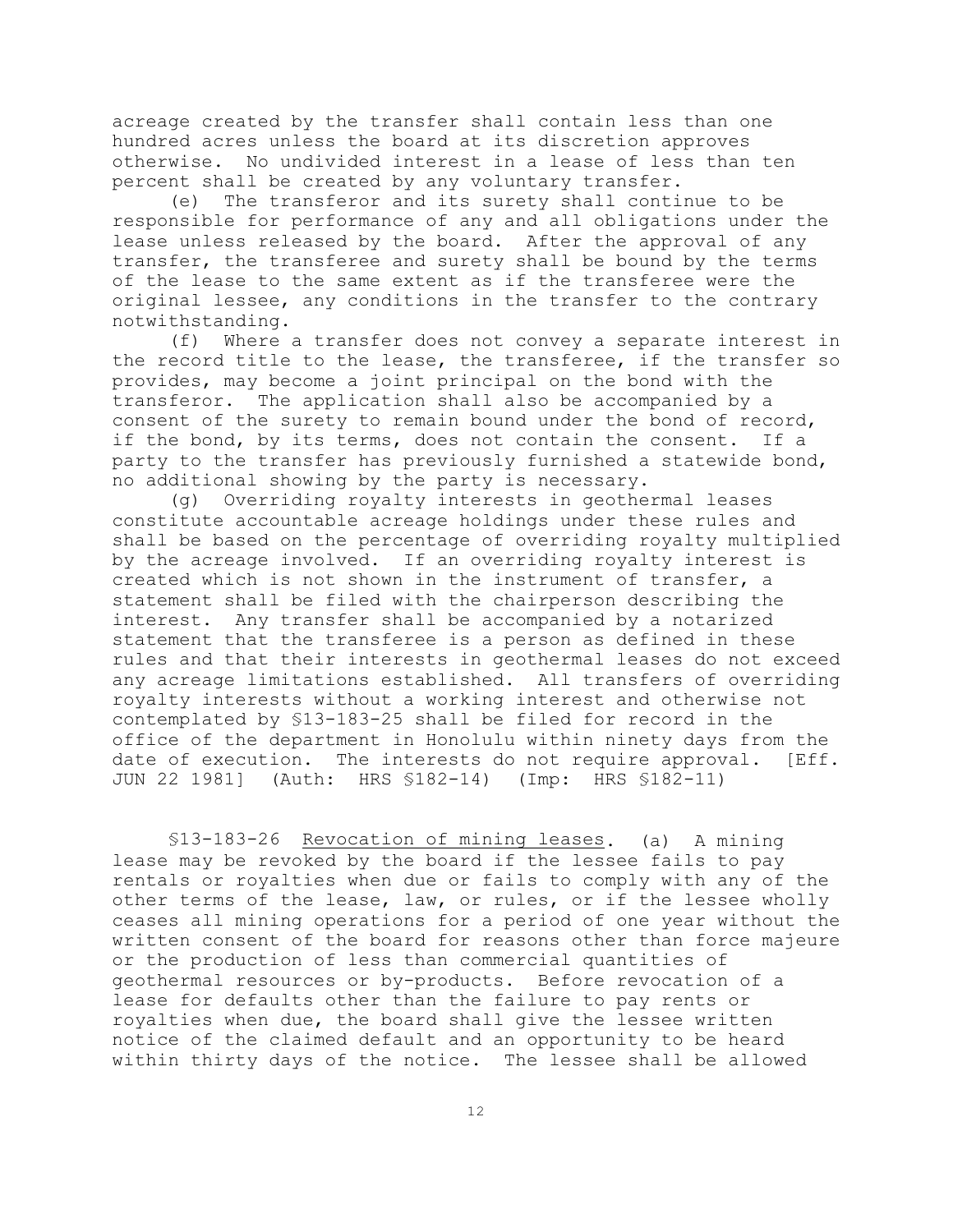sixty days to correct the default or, if the default is one that cannot be corrected within sixty days to commence in good faith and thereafter proceed diligently to correct the default, following written notice of a determination after hearing by the board that the default exists. Failure to comply with the foregoing shall be deemed sufficient cause for revocation. Defaults arising because of failure to pay rents or royalties when due shall be cured within sixty days of a written notice of default or the lease may be revoked. In the alternative, the lessee may surrender the lease pursuant to §13-183-27.

(b) Upon the revocation of a geothermal mining lease, lessor shall have the right to retain the improvements or require the lessee to remove the same and restore the premises to a similar condition prior to any development or improvements, to the extent reasonably possible. [Eff. JUN 22 1981] (Auth: HRS §182-14) (Imp: HRS §182-10)

§13-183-27 Surrender of mining leases. Any lessee of a mining lease, who has complied fully with all the terms, covenants, and conditions of an existing lease and provisions of these rules, may with the consent of and under the terms and conditions set by the board surrender at any time and from time to time all or any part of the mining lease or the land contained therein upon payment as consideration therefor two years' rent prorated upon the portion of the lease or land surrendered pursuant to §182-13, Hawaii Revised Statutes, unless the law provides otherwise. Upon any approved surrender, the lessee shall be relieved of all further obligations with respect to the lands so surrendered except for previous activities conducted on the land or under the lease. A mining lease may also be surrendered if, as a result of a final determination by a court of competent jurisdiction, the lessee is found to have acquired no rights in or to the minerals on reserved lands, nor the right to exploit the same, pursuant to the lease, and, in such event, the lessee shall be reimbursed for all rentals, royalties, and payments paid to the State pursuant to the lease. The lessee shall be entitled to all equipment, buildings, and plants placed on the land surrendered and the lessor may require the lessee to remove the same and restore the premises to a similar condition prior to any development or improvements, to the extent reasonably possible. [Eff. JUN 22, 1981] (Auth: HRS §182-14) (Imp: HRS §182-13)

§13-183-28 Number of mining leases; undeveloped acreage limitations. (a) There shall be no limit on the number of geothermal mining leases that may be granted to a person undertaking any geothermal mining operation or production, unless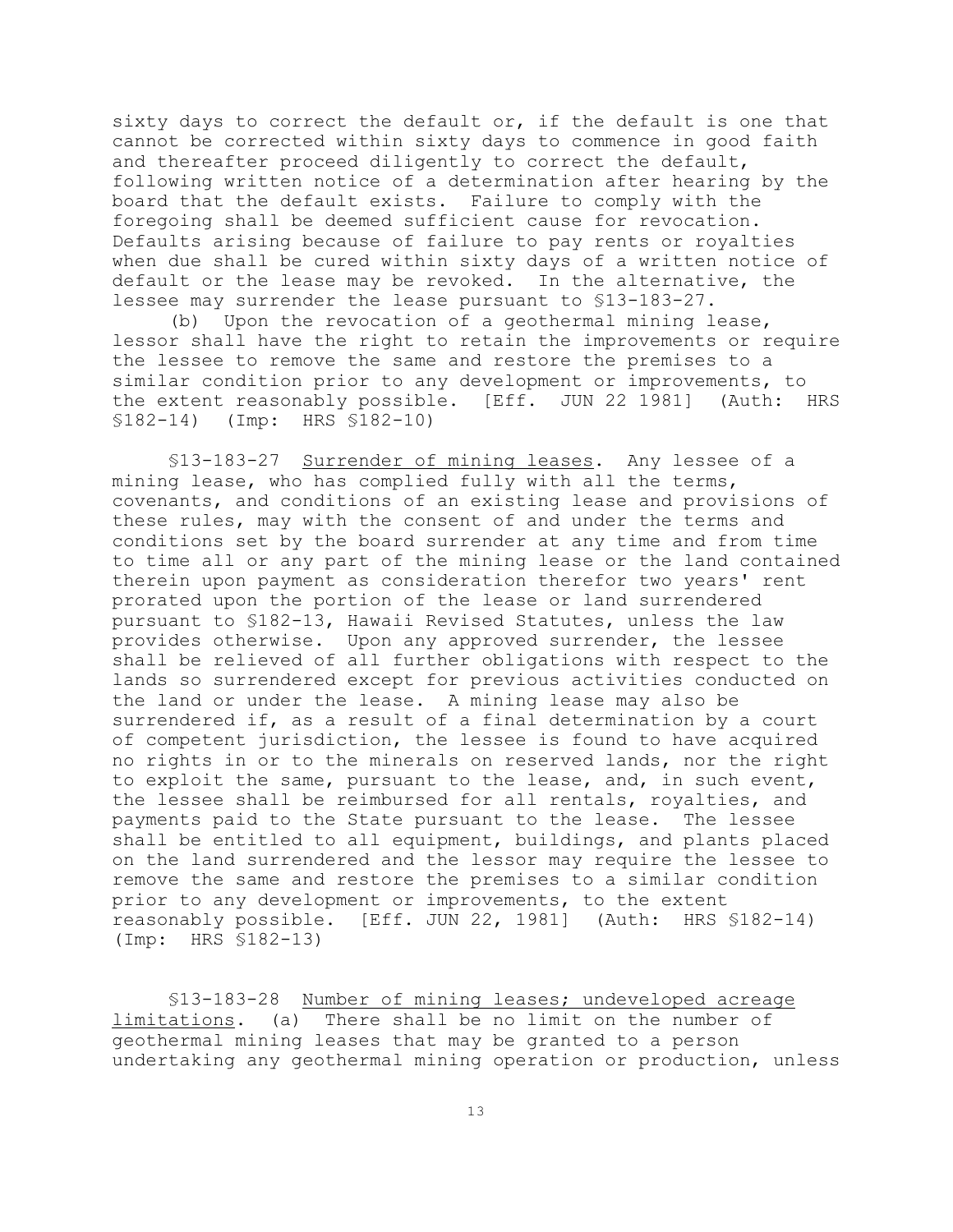otherwise authorized by law.

(b) No person shall, unless it is a charitable trust existing in the State of Hawaii on the effective date of these rules, take hold, own, or control at any one time, whether acquired from the board under these rules by lease or approved transfer of lease, or indirectly, a divided or undivided interest in geothermal resources in state or reserved lands in excess of 80,000 undeveloped acres. This acreage limitation may be increased by the board where, in the opinion of the board, the increase is in the best interest of the State in the promotion and development of geothermal resources.

(c) In computing total holdings, ownership, or control, no person shall be charged with an interest through any association, firm or corporation unless it is the beneficial owner of ten percent or more of the stock or other instruments of ownership or control of the association, firm, or corporation. In this case and in the case of an undivided interest, the amount of acreage chargeable to the person shall be the pro-rata amount of acreage based on the percentage of stocks or interest owned. Persons owning an overriding royalty or other interest determined by or payable out of a percentage of production from a lease shall be charged with an interest. Undeveloped acreage which subsequently is unitized with the approval of the board or is actually producing geothermal resources in commercial quantities and paying production royalties shall not be included in accountable interests in determining the 80,000-acre undeveloped acreage limitation. Any and all leases creating the excess undeveloped acreage may be canceled or forfeited in their entirety by the board. A person may hold an unlimited interest in acreage which is producing geothermal resources and paying production royalties. [Eff. JUN 22 1981] (Auth: HRS §182-14) (Imp: HRS §182-8)

§13-183-29 Term of mining leases. (a) The term of all mining leases shall consist of a primary ten-year period and continuation periods which shall be as provided herein, except that the sum of primary and all continuation periods of the leases shall not exceed sixty-five years from the effective date of the initial lease. The effective date of all leases shall be the first day of the month following the board's signing of the lease.

(b) If during the primary period of a mining lease, geothermal resources or by-products are being produced or utilized in commercial quantities, that lease shall continue for so long thereafter as geothermal resources or by-products are produced or utilized in commercial quantities subject to the limitation of subsection (a) herein. Production or utilization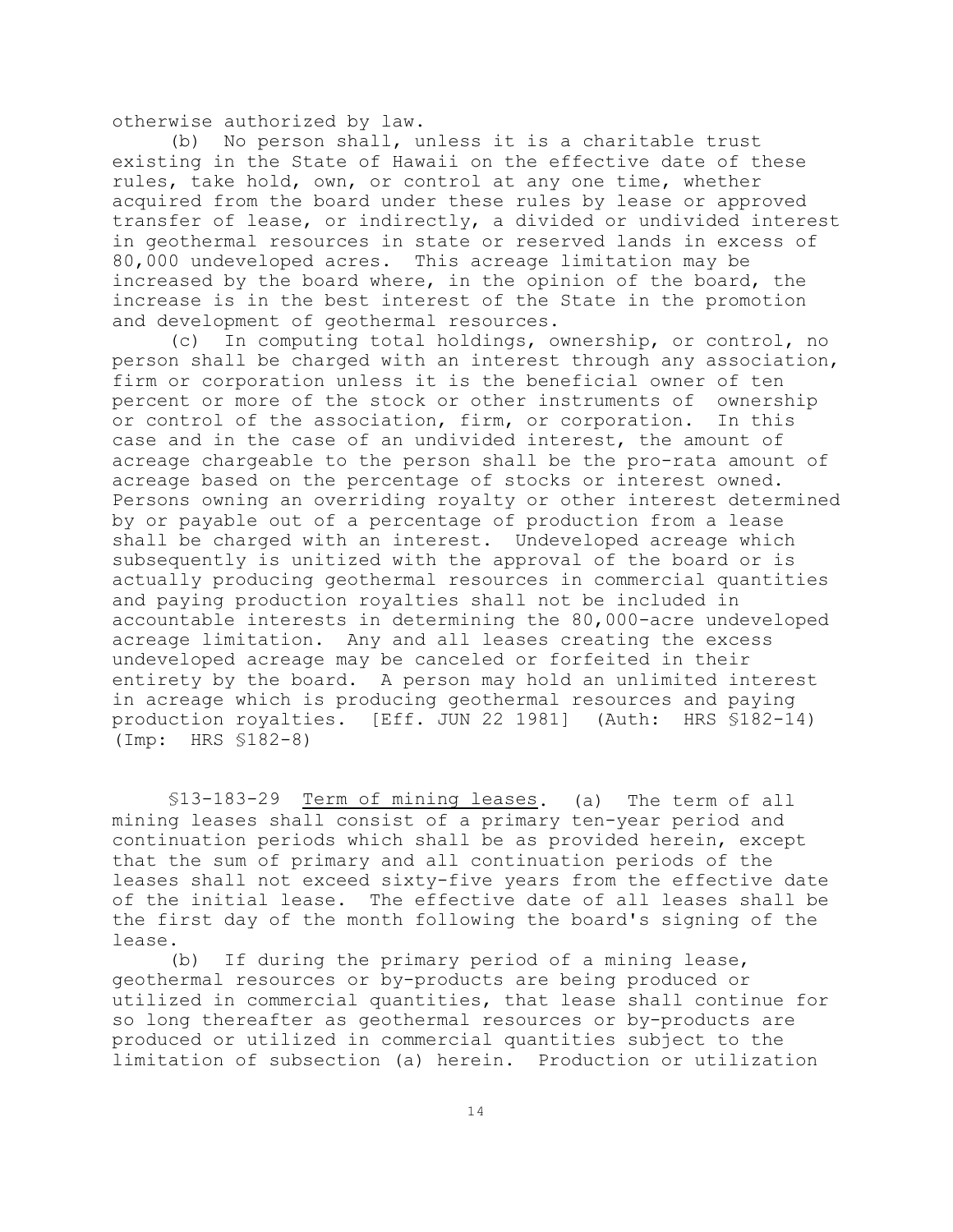of geothermal resources in commercial quantities for purposes of this subsection shall be deemed to include the completion of one or more wells producing or capable of producing geothermal resources for delivery to or utilization by a facility or facilities not yet installed but scheduled for installation not later than fifteen years from the date of commencement of the primary term of the lease.

(c) If, at the end of the primary term of a mining lease, geothermal resources are not being produced from the leased land, but the lessee is actively engaged in drilling operations under said lease below the depth of 1,000 feet or at a lesser depth of productive zone in a diligent manner, that lease may be continued, at the discretion of the board, for a period of not more than five years and for as long thereafter as geothermal resources are being produced or utilized in commercial quantities subject to the sixty-five year limit provided in subsection (a) herein.

(d) If the board determines that the lessee has voluntarily shut in production for lack of a market but is proceeding diligently to acquire a contract to sell or to utilize the production or is progressing with installations needed for production, the lease shall be continued in force for the duration of the primary term or for five years after shut-in, whichever is longer, upon payment of rentals, or the lease may be terminated by the board. The chairperson shall continue to review shut-in leases at least once every five years until production in commercial quantities occurs, the lease is terminated by the board for lessee's lack of due diligence, or surrender by the lessee.

(e) If production of geothermal resources under a lease ceases from any cause after expiration of the primary term or before the end of the primary term if production has commenced, that lease shall continue so long as the lessee actively and continuously engages in drilling or reworking operations which shall be commenced within one hundred eighty days after cessation of production. Continuous drilling of reworking operations shall be deemed to have occurred if no more than one hundred eighty days elapses between cessation of operations on one well and commencement of operations on the same or another well. If the operations are successful, the lease shall continue for so long thereafter as geothermal resources are produced or utilized in commercial quantities, subject to subsection (a) herein.

(f) If the lessee is rendered unable wholly or in part by force majeure to carry out its obligations under a lease, lessee shall give to lessor prompt written notice of the force majeure. Any obligations of the lessee to perform so far as they are affected by the force majeure shall be suspended during the continuance of the force majeure and the primary term or any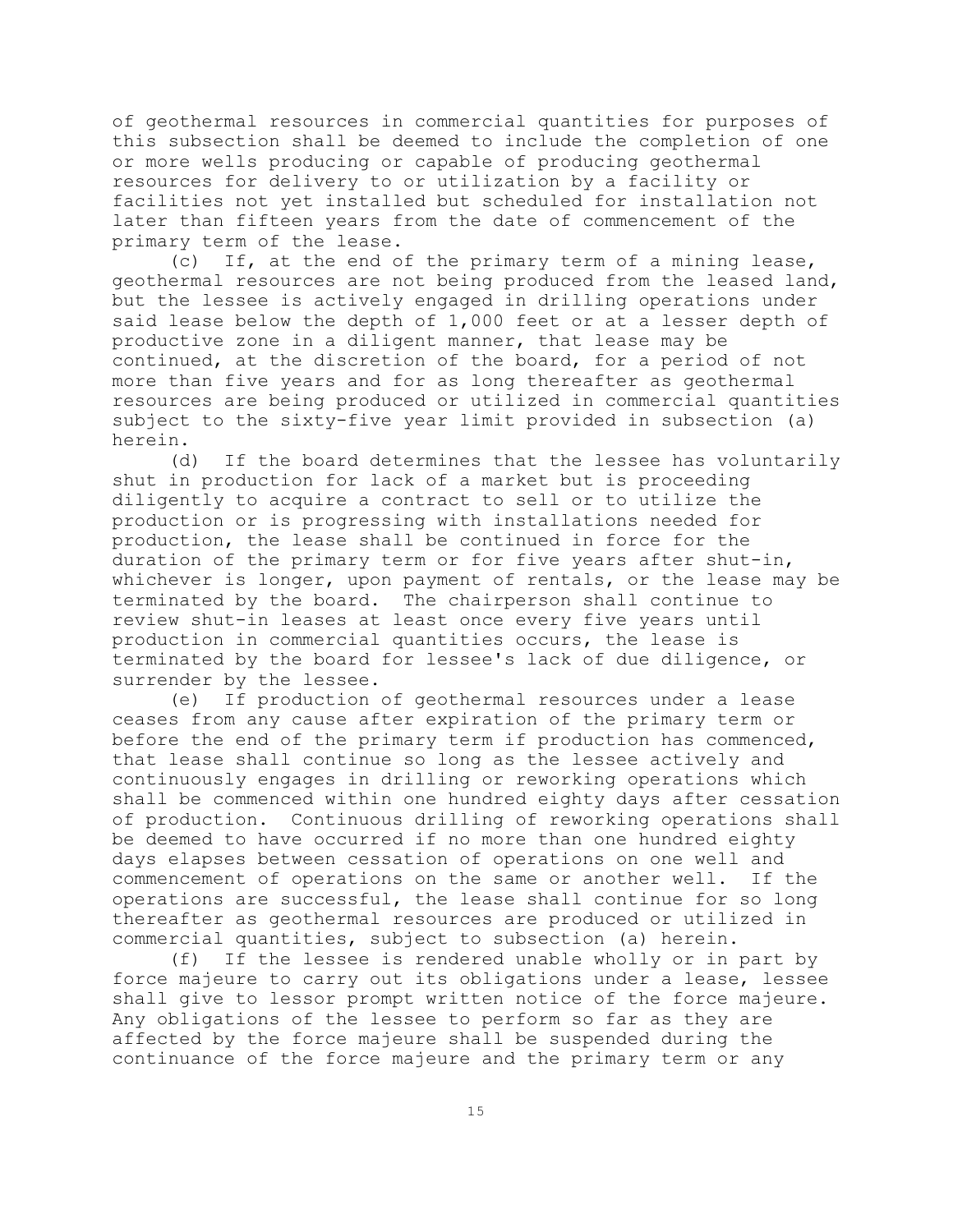continuation period shall be extended for a period equal to the period of suspended performance caused by the force majeure. Lessee shall use all possible diligence to remove or correct the force majeure; provided, however, that any cure shall not require the settlement of strikes, lockouts or other labor difficulties. In no event shall any extension affect the sixty-five year term of any lease. [Eff. JUN 22 1981] (Auth: HRS §182-14) (Imp: HRS §182-7)

§13-183-30 Rentals. (a) The lessee of a mining lease shall pay to the State in advance each year the annual rental specified for each acre or fraction thereof under the lease. The annual rental for the first year of the lease shall be due and payable and shall be received in the office of the department in Honolulu within two days after the acceptance of the bid by the board and the \$500 bid deposit shall be credited against the sum. Where a lease is granted without public auction, the board may impose other terms and conditions for first-year rental payment. Second year and subsequent rental payments shall be received in the office of the department in Honolulu on or before the anniversary date of the lease.

(b) Annual rentals for each acre or fraction thereof under lease by public auction or negotiation shall be at the price bid at public auction or as set by the board, respectively. The annual rental due and paid each year shall be credited against production royalties due and accrued during that same year. The annual rental due a given year shall not be credited against production royalties due in future years. [Eff. JUN 22 1981] (Auth: HRS §182-14) (Imp: HRS §182-9)

§13-183-31 Royalties on geothermal production. (a) The rate of the royalty to be paid to the State for the production of geothermal resources shall be determined by the board prior to the bidding for or granting of a mining lease, but the rate shall not be less than ten percent nor more than twenty percent of the gross amount or value of the geothermal resources produced under the lease as measured at the wellhead and sold or utilized by the lessee. The board may readjust the rate of royalty of any geothermal mining lease at not less than fifteen-year intervals beginning thirty-five years after the effective date of the lease. In the event of any readjustment, the rate of royalty may not be increased by more than fifty percent over the royalty paid during the preceding period. The board shall give notice of any proposed readjustment of royalties and unless the lessee files with the board objection to the proposed royalties or surrendered the lease within thirty days after receipt of such notice, the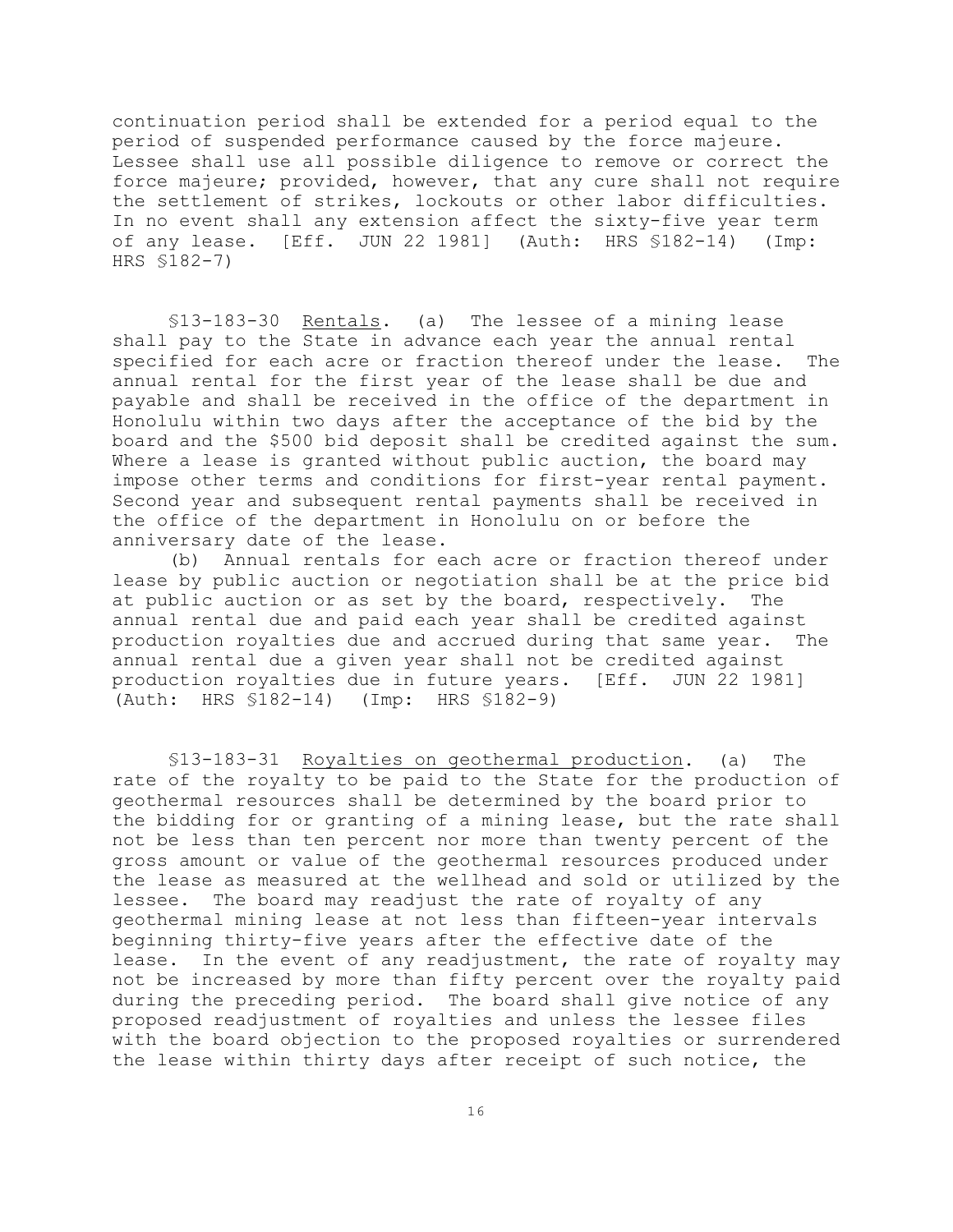lessee shall conclusively be deemed to have agreed with the terms and conditions. If the lessee files objections and no agreement can be reached between the board and the lessee within a period of not less than sixty days, the lease may be terminated by either party. In no event shall the rate of the royalty payable exceed twenty percent of the gross value. In addition to the above, the board may also impose a royalty based on a percentage of the net profit, cash bonus, or otherwise.

(b) For the purpose of computing royalties, the amount or value of geothermal resources produced shall be determined as the gross proceeds received by the mining lessee from the sale or use of geothermal resources produced from the leased land as measured at the wellhead. In the event that geothermal production hereunder is not sold to a third party but used or furnished to a plant owned or controlled by the lessee, the gross proceeds of the production for purposes of computing royalties shall be that which is reasonably equal to the gross proceeds being paid to other geothermal producers for geothermal resources of like quality and quantity under similar conditions after deducting any and all treating, processing, and transportation costs incurred. In the case of furnished geothermal resources, should the board believe that any stated charges imposed and deducted are excessive or that the stated sales price received by the lessee is unreasonable, the lessee shall, upon thirty days notice, provide the board with evidence that the charges or price or both comply with the above requirement of reasonably equal gross proceeds. Gross proceeds shall not be deemed to include excise, production, severance, or sales taxes or other taxes imposed on the lessees by reason of the production, severance, or sale of geothermal resources or geothermal by-products.

(c) The rate of royalty to be paid to the State for any geothermal by-product contained in and extracted from the effluence produced shall be not less than five percent nor more than ten percent of the gross proceeds received by the lessee from the sale of any by-product produced under the lease as measured at the wellhead and sold, exchanged, or otherwise disposed of by the lessee, including demineralized or desalted water, after deducting any treating, processing, and transportation costs incurred. No payment of a royalty shall be required on the water if it is used in plant operation for cooling or generation of electric energy or is reinjected into the sub-surface. No royalty shall be paid for geothermal byproducts used or consumed by lessee in the production operations. The board may readjust the rate of royalties for the production of geothermal by-products in the same manner and under the same terms prescribed in subsection (a) herein; provided that the rate of royalty for geothermal by-products payable shall not exceed ten percent of the gross proceeds. Gross proceeds shall not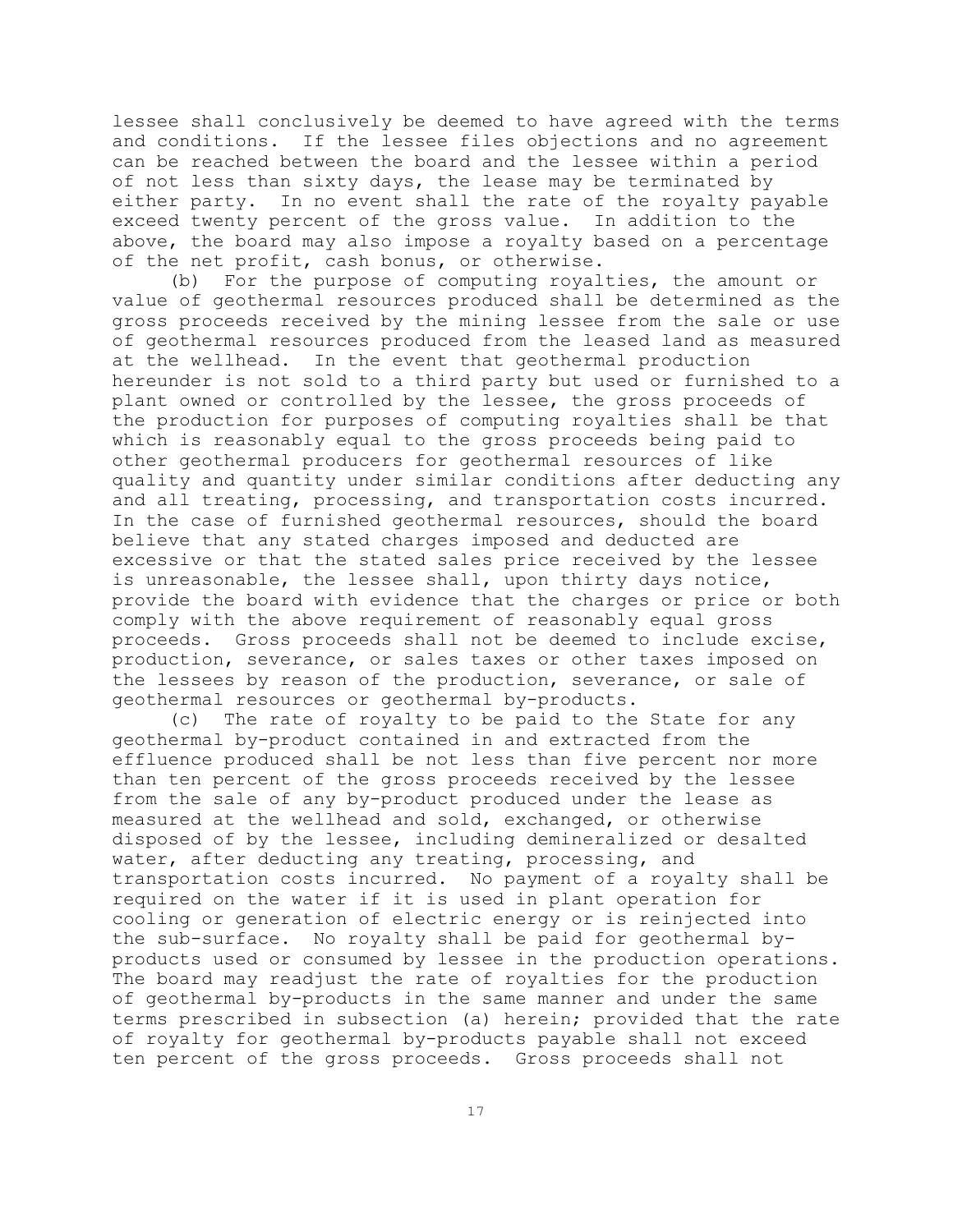include the taxes described in subsection (b) herein.

(d) The lessee shall make payment of royalties to the board in Honolulu within thirty days after the end of each calendar month and accompany the payment with a certified true and correct written statement by the lessee, showing the amount of each geothermal resource produced, sold, used, and otherwise disposed of, and the basis for computation and determination of royalties. Lessee shall furnish other data as may be necessary to enable the board to audit and verify all royalties due and payable to the State.

(e) Metering equipment shall be maintained and operated by lessee in a manner that meets acceptable standards of accuracy consistent with geothermal industrial practices. Use of the equipment shall be discontinued at any time upon determination by the chairperson that the standards of accuracy or quality are not being maintained. If the equipment is found defective, the chairperson shall determine the quantity and quality of production.

(f) The lessee shall furnish the chairperson the results of periodic tests showing the content of by-products in the produced geothermal resources. Tests shall be taken as specified by the chairperson and by the method of testing approved by him; provided that tests not consistent with industrial practices shall be conducted at the expense of the State. [Eff. JUN 22 1981] (Auth: HRS §182-14) (Imp: HRS §182-7)

§13-183-32 Commingling. Lessee shall have the right, at its election prior to sale, to commingle geothermal resources produced from the leased land with that produced from other leases held by lessee or by other lessees as specified in the lessee's approved plan of operation for the lease. Prior to commingling of geothermal production the lessee shall determine the quantities and value of the production upon which royalties are due under the lease and shall make all determinations, measurements, and samples in accordance with good geothermal industrial practices. [Eff. JUN 22 1981] (Auth: HRS §182-14) (Imp: HRS §§182-7, 182-8, 182-14)

§13-183-33 Unit or cooperative plans. (a) For the purpose of more properly conserving the natural resources of any geothermal pool, field, or like area, lessees under leases issued by the board, may, with the written consent of the board, utilize the state lands under a unit, cooperative, or other plan of development or operation with other state, federal, or privately owned lands. Applications shall be filed with the board which shall certify whether the plan is necessary or advisable in the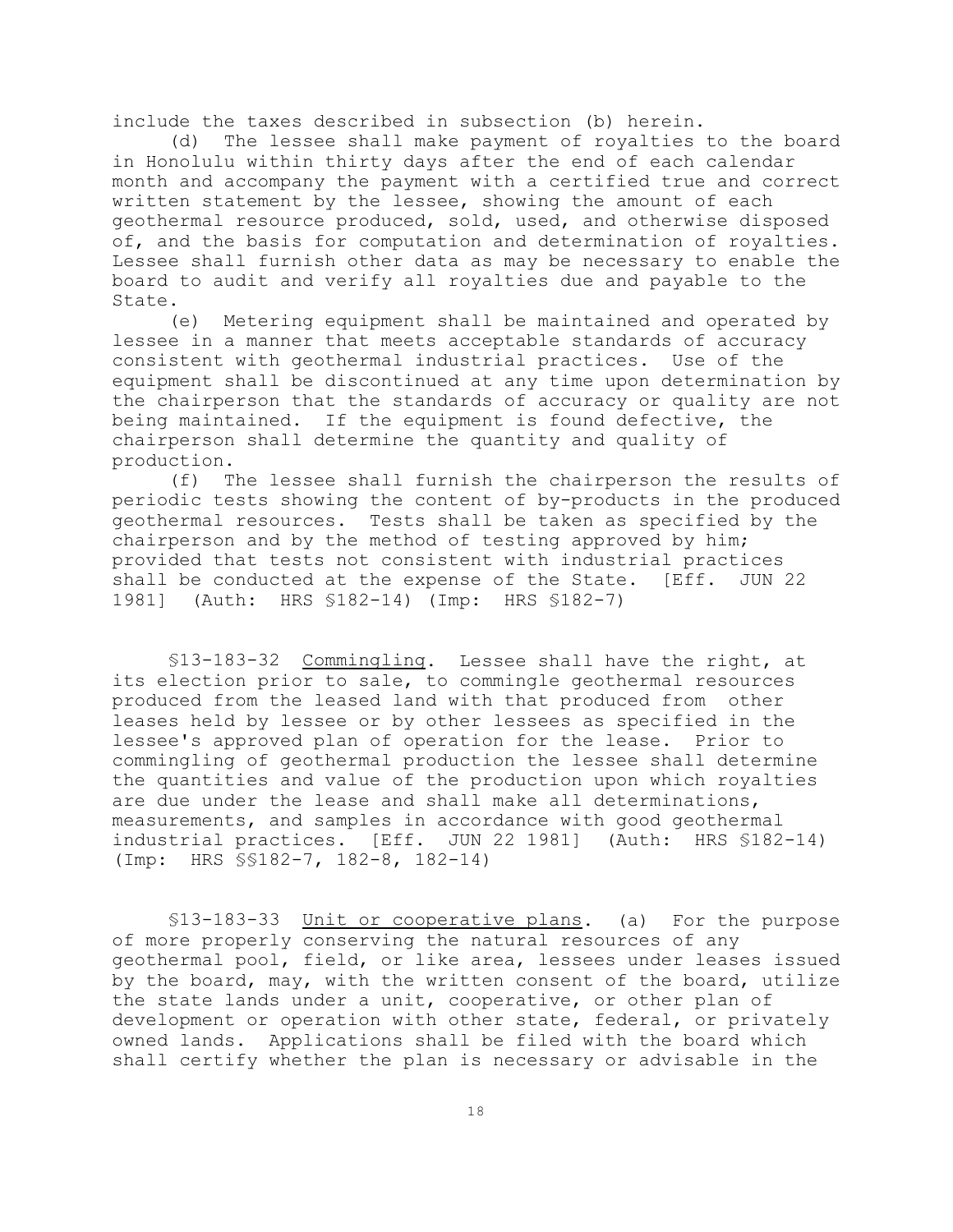public interest. The board may require whatever documents or data it deems necessary to make its determination. The board may, with the consent of its lessees modify and change any and all terms of leases issued by it which are committed to the unit, cooperative, or other plans of development or operations.

(b) The unit agreement shall describe the separate tracts comprising the unit, disclose the apportionment of the production or royalties and costs to the several parties and the name of the operator, and shall contain adequate provisions for the protection of the interests of all parties, including the State. The unit agreement shall be signed by or in behalf of all necessary parties before being submitted to the board. It shall be effective only after approval by the board. The unit operator shall be a person as defined by these rules and approved by the board.

(c) The owners of any right, title, or interest in the geothermal resources to be developed or operated under an agreement are regarded as proper parties to a proposed agreement. All the owners shall be invited to join as parties to the agreement. If any owner fails or refuses to join the agreement, the proponent of the agreement shall declare this to the board and shall submit evidence of efforts made to obtain joinder of the owner and the reasons for nonjoinder.

(d) In lieu of separate bonds required for each lease committed to a unit agreement, the unit operator may furnish and maintain a collective corporate surety bond or a personal bond conditioned upon faithful performance of the duties and obligations of the agreement and the terms of the leases subject thereto and these rules. Personal bonds shall be accompanied by a deposit of negotiable federal securities in a sum equal in value to the amount of the bond and by a proper conveyance to the board with full authority to sell the securities in case of default in the performance of the obligations assumed. The liability under the bond shall be for the amount as the board shall determine to be adequate to protect the interests of the State. Additional bond coverage may be required whenever deemed necessary by the board. In case of changes of unit operator, a new bond shall be filed or a consent of surety to the change in principal under the existing bond shall be filed with the board.

(e) Any modification of an approved agreement will require approval of the board under procedures cited in subsection (a) herein.

(f) The term of all leases included in any cooperative or unit plan of development or operation shall be continued automatically for the term of the unit or cooperative agreement, but in no event beyond that time provided in §13-183-29. Rentals or royalties on leases so extended shall be at the rate specified in the lease.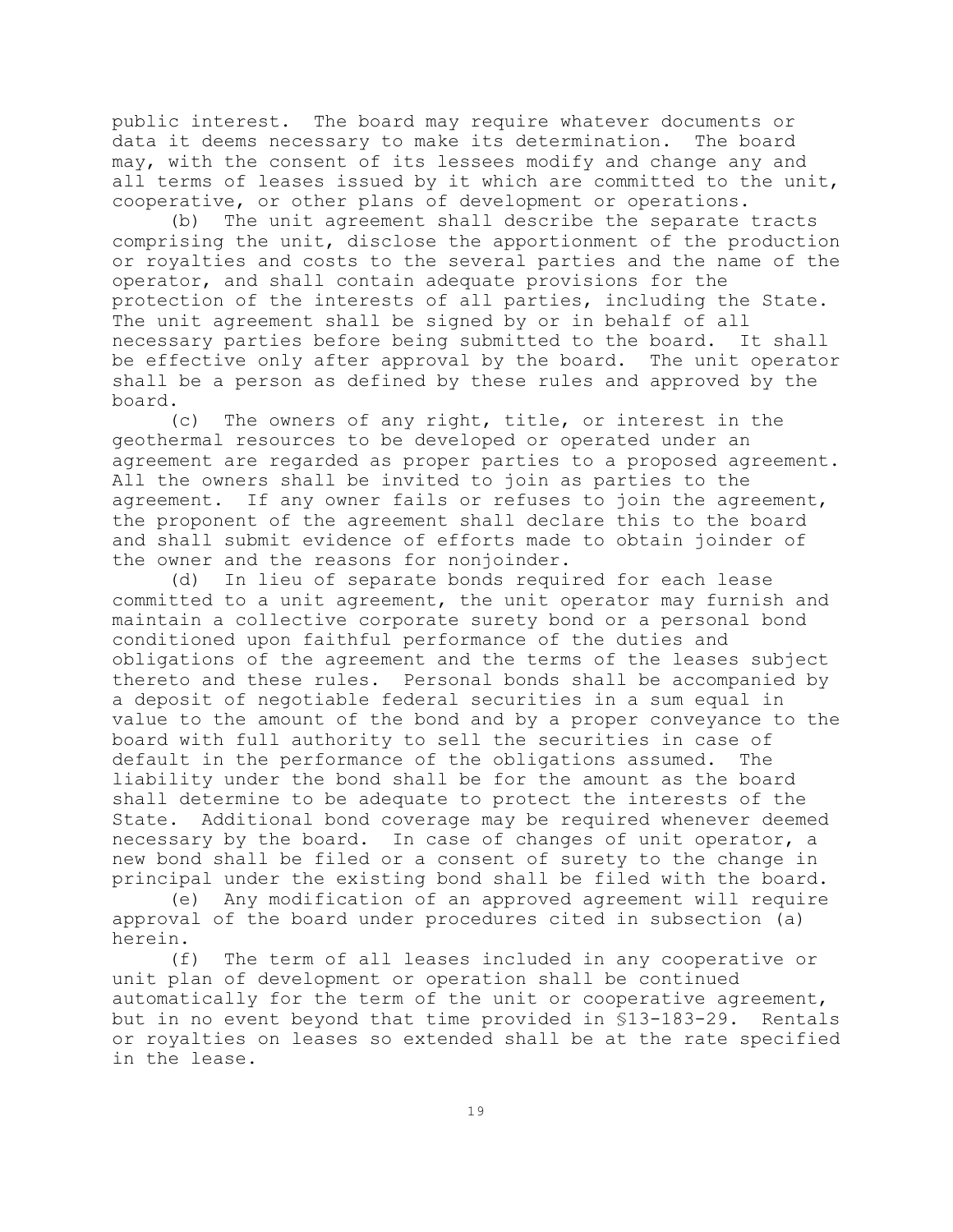(g) Any lease which is to be eliminated from any cooperative or unit plan of development or operation, or any lease which shall be in effect at the termination of any cooperative or unit plan of development or operation, unless relinquished, shall continue in effect for the term of the lease or for one year after its elimination from the plan or agreement or the termination thereof, whichever is longer, and so long thereafter as lessee engages in diligent and continuous drilling as provided in §13-183-61, or so long thereafter as geothermal resources are produced in commercial quantities, but in no event beyond the time provided in §13-183-29(a).

(h) Before issuance of a lease for lands within an approved unit agreement, the lease applicant or successful bidder shall be required to file evidence that an agreement has been entered into with the unit operator for the development and operation of the lands in a lease if issued to the unit operator under and pursuant to the terms and provisions of the approved unit agreement, or a statement giving satisfactory reasons for the failure to enter into agreement. If the statement is acceptable, the unit operator will be permitted to operate independently, but will be required to perform operations in a manner which the board deems to be consistent with the unit operations. [Eff. JUN 22 1981] (Auth: HRS §182-14) (Imp: HRS §182-9.5)

§13-183-34 Bond requirements. Every lessee of a mining lease or transferee thereof shall file with the board, a bond in the amount of \$10,000 in a form approved by the board and made payable to the State, conditioned upon faithful performance of all requirements of chapter 182, Hawaii Revised Statutes, of these rules, and of the mining lease, and also conditioned upon full payment by the lessee of all damages suffered by the occupiers, in the case of state and reserved lands. If any person holds more than one lease in the State it may file with the board in lieu of separate bonds for each lease or a blanket bond in the amount of \$50,000. [Eff. JUN 22 1981] (Auth: HRS §182-14) (Imp: HRS §182-3)

§13-183-35 Liability insurance. (a) Prior to entry upon the leased lands, lessee or lessee's assignee, sublessee, or transferee shall cause to be secured and to be thereafter maintained in force during the term of the lease, public liability and property damage insurance from an insurance company licensed to do business in the State in amounts to be determined by the board and stated in the geothermal lease for injuries to persons, wrongful death, and damages to property caused by any occupancy, use, operations, or any other activity on leased lands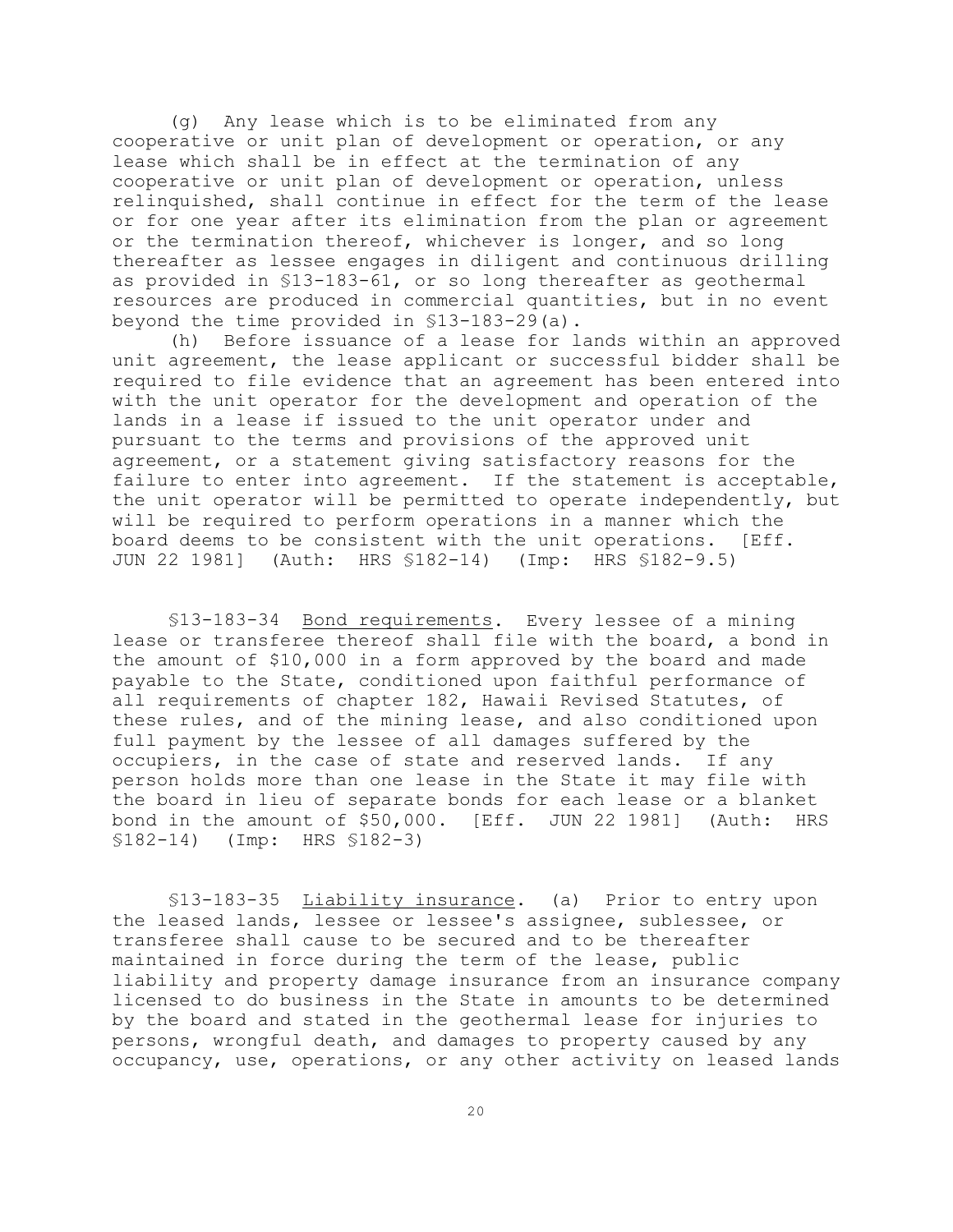carried on by lessee, or lessee's assignee, sublessee, or transferee, and its agents or contractors in connection therewith. Liability coverage for explosion, collapse, and underground hazards are to be included prior to any drilling of a well for geothermal discovery, evaluation, or production. Lessee shall evidence the additional coverage to the chairperson prior to initiation of drilling operations. If the land surface and improvements thereon covered by the lease have been sold or leased by the State to a person other than the lessee, the owner or lessee of surface rights and improvements shall be a named insured. The State, any owner, and any lessee of surface rights and improvements shall be a named insured in all instances. These policy or policies of liability insurance shall contain the following special endorsement:

"The State of Hawaii, the Hawaii State Board of Land and Natural Resources, the Chairperson of the Board of Land and Natural Resources, the Department of Land and Natural Resources, and (herein insert name of owner or lessee of surface rights, if applicable) and the officers, employees and agents of each and every of the foregoing (hereinafter referred to as "named insureds") are insureds under the terms of this policy; provided, however, said insureds shall not be insured hereunder for any primary negligence or misconduct on their part, but shall be insured hereunder for secondary negligence or misconduct, which shall include the failure to discover and cause to be corrected the negligence or misconduct of lessee, its agents or contractors. This insurance policy shall not be canceled without thirty days prior written notice to the Board and all named insured. None of the foregoing additional insureds are liable for the payment of premiums or assessments on this policy."

(b) No cancellation provision in any insurance policy shall release the lessee of duty to furnish insurance during the term of this contract. The policy or policies shall be underwritten to the satisfaction of the chairperson. A signed and complete certificate of insurance, with the endorsement required by this subsection, shall be submitted to the chairperson prior to entry upon the leased land. At least thirty days prior to the expiration of any policy, a signed and complete certificate of insurance, with the endorsement required by this paragraph showing that the insurance coverage has been renewed or extended, shall be filed with the chairperson. [Eff. JUN 22 1981] (Auth: HRS §182-14) (Imp: HRS §§182-3, 182-14)

§13-183-36 Hold harmless. In addition to the insurance requirements of §13-183-35 the mining lessee shall expressly agree to hold harmless and indemnify the State and its divisions,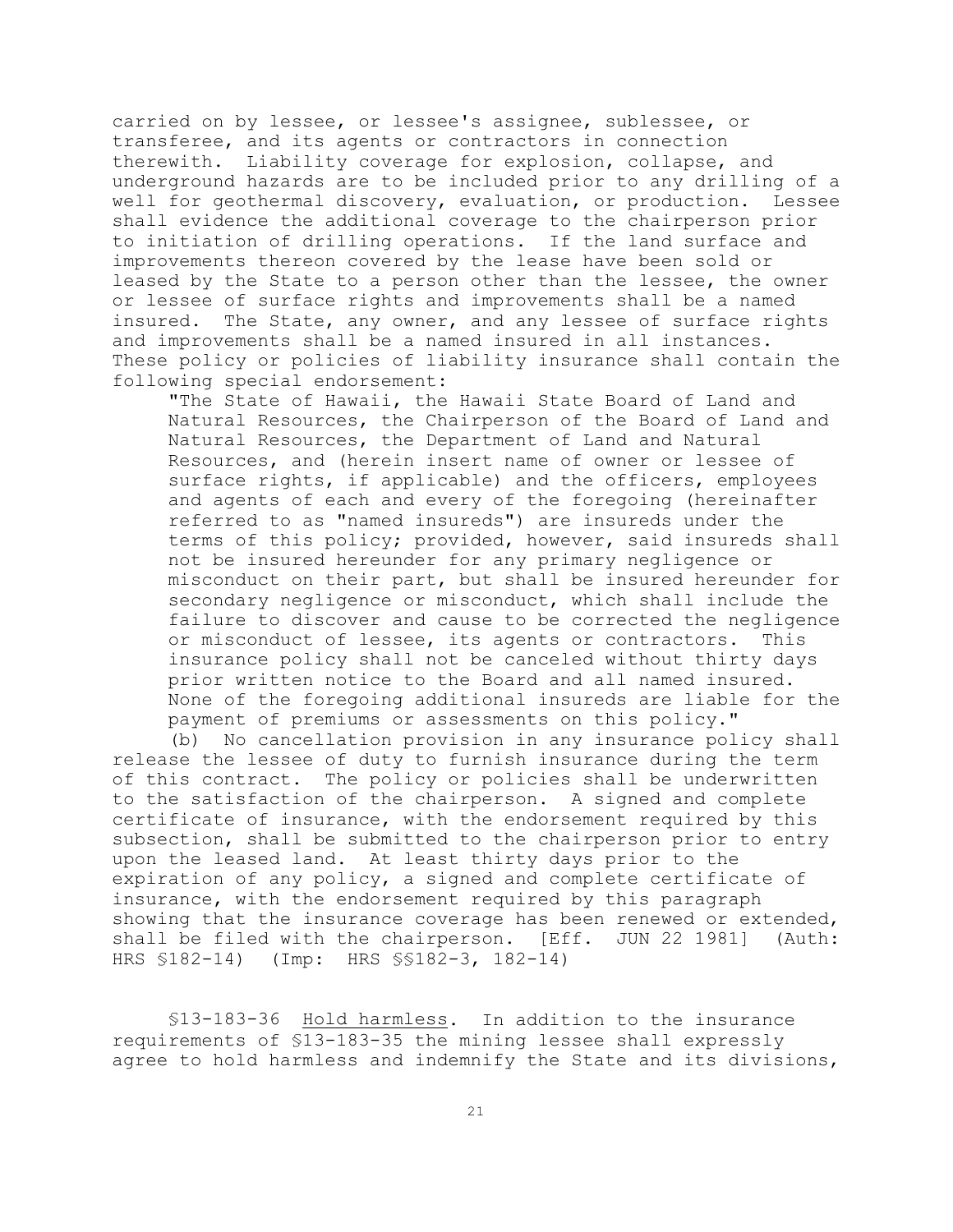departments, agencies, officers, agents and employees, together with the owner or lessee of the surface rights of the leased land, if any, from any and all liabilities and claims for damages or suits for or by reason of death or injury to any person or damage to property of any kind whatsoever, whether the person or property of mining lessee, his agents, employees, contractors, or invitees, or third persons, from any cause or causes whatsoever caused by any occupancy, use, operation or any other activity on the leased land or its approaches, carried on by the mining lessee, his agents, employees, contractors, or invitees, in connection therewith; and the mining lessee shall covenant and agree to indemnify and save harmless the State, the board, the chairperson, the department, owner or lessee of surface rights if there be one, and their officers, agents, and employees from all liabilities, charges, expenses (including counsel fees) and costs on account of or by reason of any death or injury, damage, liabilities, claims, suits or losses. [Eff. JUN 22 1981] (Auth: HRS §182-14) (Imp: HRS §182-14)

§13-183-37 Title. The State does not warrant title to the leased lands or the geothermal resources and associated byproducts which may be discovered thereon; the lease is issued only under the title as the State may have as of the effective date of the lease or may thereafter acquire. If the interest owned by the State in the leased lands includes less than the entire interest in the geothermal resources and associated byproducts for which royalty is payable as determined by the courts or otherwise, then the rents and royalties provided for in the lease shall be paid to the State only in the proportion which its interest bears to the whole for which royalty is payable, and the State shall be liable to those persons for any prior payments made as adjudged by the courts or otherwise; provided, however, that the State shall not be liable for any damages sustained by the lessee. The geothermal resources shall be considered a property right. [Eff. JUN 22 1981] (Auth: HRS §182-14) (Imp: HRS §182-2)

Subchapter 4. Leases; Procedure for State Lands

§13-183-38 Application to board; filing fee. (a) Any person as defined in these rules may apply to the board for a mining lease on state lands. The board at its discretion may offer the lands for lease. The applicant shall submit three copies of a written application on forms provided by the department and all application forms shall be completed in full, signed by the applicant or his authorized representative with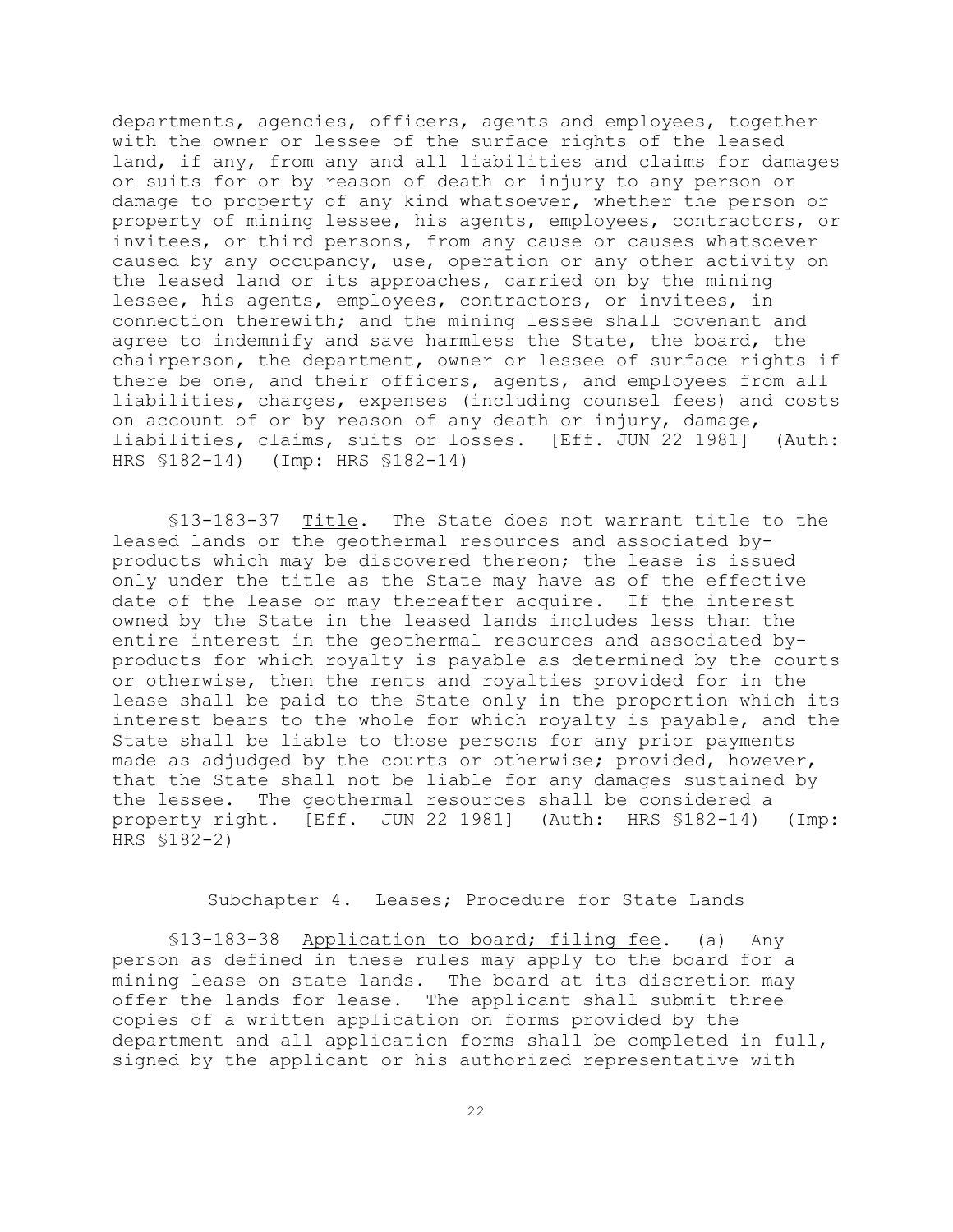proof of authorization, three copies of all necessary exhibits, and the filing fee.

(b) Each application for a mining lease shall be accompanied by a non-refundable filing fee in the amount of \$100. [Eff. JUN 22 1981] (Auth: HRS §182-14) (Imp: HRS §182-4)

§13-183-39 Lease application exhibits. (a) Each application for a geothermal mining lease shall be accompanied by the following exhibits:

- (1) An accurate description and map of the land desired to be leased.
- (2) A description of the known or potential geothermal resource desired to be leased for exploration and development.
- (3) Brief preliminary proposal of plan for geothermal exploration and development and an assessment of the environmental impact from geothermal resource exploration and development.
- (4) Certificate that the applicant is qualified to hold a mining lease under §13-183-21 and that the officer executing the application is authorized to act on behalf of the partnership, corporation, or association, and that geothermal interests held do not exceed the acreage limitation prescribed in §13-183-28.

(b) Information furnished by the applicant shall be kept confidential by the board until the land has been offered for leasing at public auction and for the additional period of time as the board may deem necessary. Only a description of the land nominated for leasing may be made public by the board. [Eff. JUN 22 1981] (Auth: HRS §182-14) (Imp: HRS §182-4)

§13-183-40 Public notice of lease applications. Public notice of lease applications shall be as provided in §182-4, Hawaii Revised Statutes. [Eff. JUN 22 1981] (Auth: HRS §182-14) (Imp: HRS §182-4)

§13-183-41 Consideration of applications. Within twelve weeks from the date of the first publication of notice of a lease application for state land or as soon as practicable thereafter, the board may hold a public hearing to decide whether or not to lease the land and if deemed appropriate may modify the area sought to be leased. Prior to making its decision, the board may require an applicant to submit a full evaluation of the potential effect of geothermal exploration and development on the environment, fish and wildlife resources, aesthetics, population,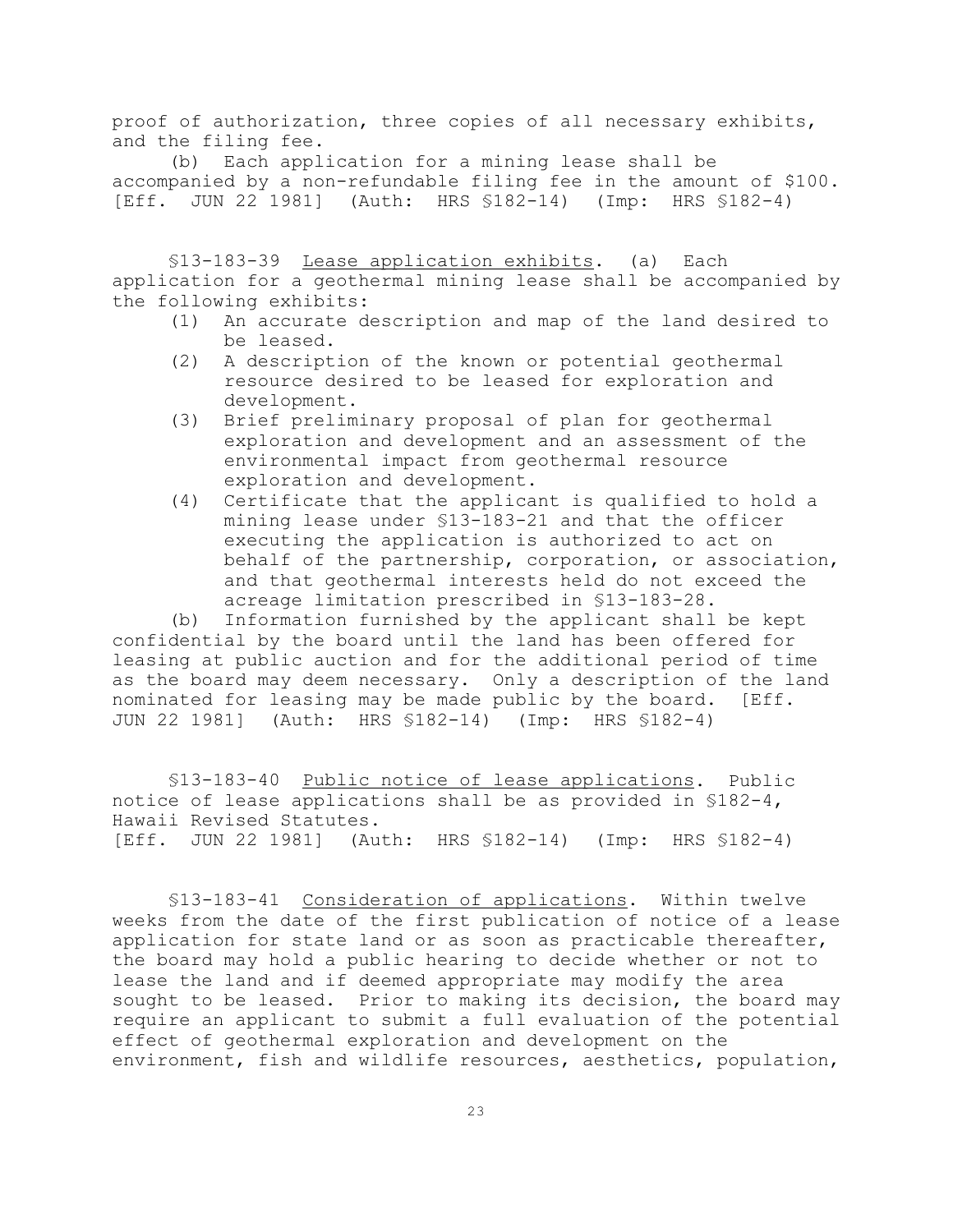and other resources in the area. This evaluation shall consider the potential impact of possible geothermal development and utilization including the construction of power generating plants and transmission facilities. The board shall consider the views and recommendations of other governmental agencies, organizations, industries and lease applicants and shall consider all other potential factors, such as use of the land and its natural resources, the need for geothermal energy development and socioeconomic conditions consistent with multiple-use management principles. The board's decision whether or not to lease and selection of the area to be offered for lease shall be final and not subject to judicial review. [Eff. JUN 22 1981] (Auth: HRS §182-14) (Imp: HRS §182-4)

§13-183-42 Rejection of lease applications. If the board determines that the existing or reasonably foreseeable future use of the land being sought for lease would be of greater benefit to the State than the proposed mining use of the land, it may disapprove the application for a mining lease of the land. [Eff. JUN 22 1981] (Auth: HRS §182-14) (Imp: HRS §182-2)

§13-183-43 Approval of lease applications. If the board determines that the proposed mining use of the land would be of greater benefit to the State than the existing or reasonably foreseeable future use of the land, the board shall determine the area to be offered for lease and determine any special terms and conditions to be included in the lease to provide for orderly and optimum geothermal development, to protect the environment, to permit use of the land for other purposes, and to protect other natural resources. [Eff. JUN 22 1981] (Auth: HRS §182-14) (Imp. HRS §182-2)

§13-183-44 Public notice of lease sales. When the board has approved a mining lease to be offered for sale by competitive bidding at public auction, it shall cause a notice to be published in a newspaper of general circulation in the State and in the county where the land is located at least once in each of three successive weeks, setting forth the time and place of public auction, the description of the land, the geothermal rights to be leased, and the terms and conditions of the lease sale including upset or minimum rental rate, royalties, cash bonus, percentage of the net profit or otherwise. The notice shall also indicate that a proposed plan of operation shall be filed and approved before the lessee shall be permitted to commence operations of any kind. [Eff. JUN 22 1981] (Auth: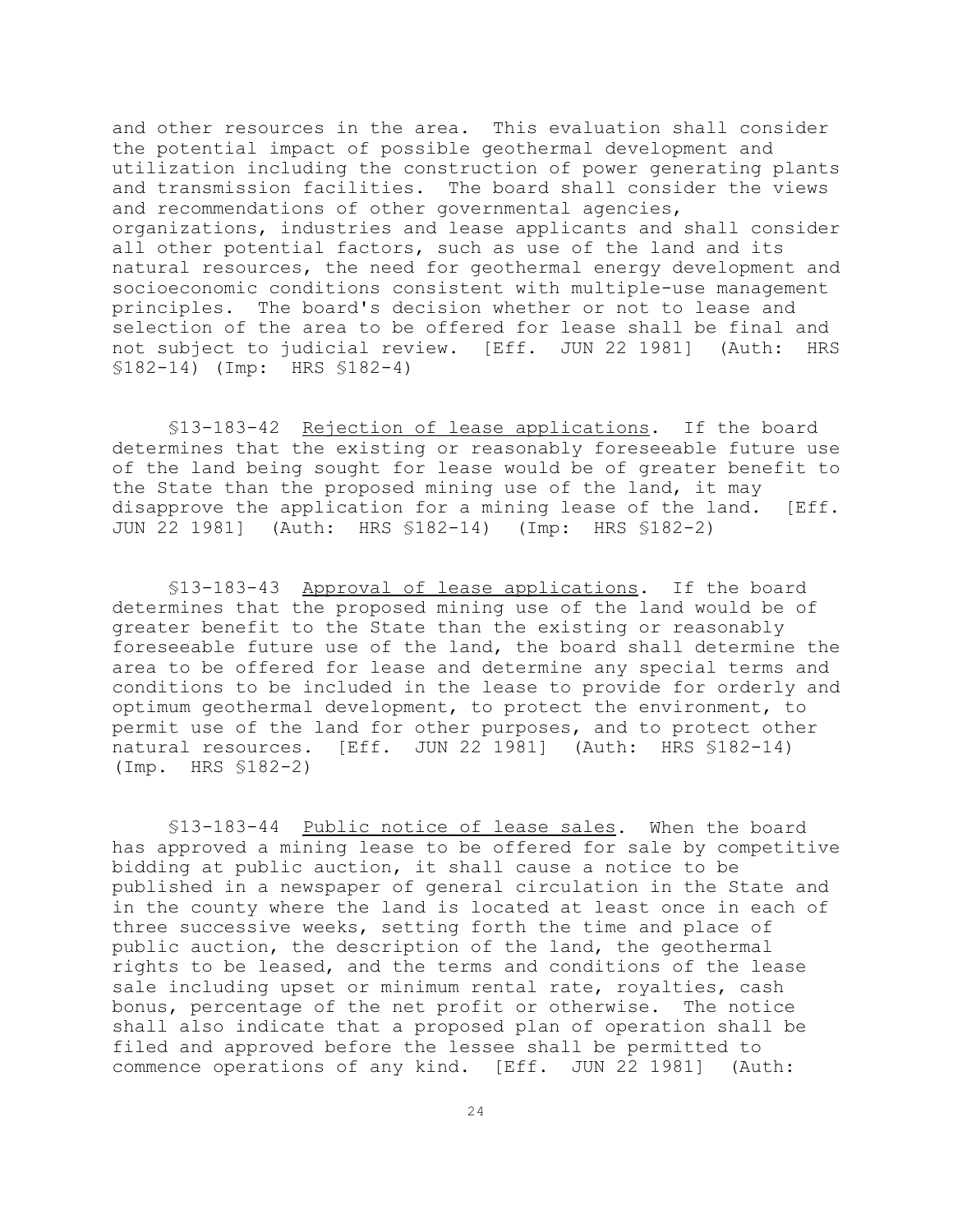HRS §182-14) (Imp: HRS §182-4)

§13-183-45 Qualification of bidders. At least thirty days before the announced date of any public auction, all bidders shall have submitted to the board evidence of their experience and financial ability to conduct geothermal explorations, drill geothermal wells, and develop geothermal resources. [Eff. JUN 22 1981] (Auth: HRS §182-14) (Imp: HRS §§182-14, 171-6)

§13-183-46 Bidding requirements. On or before the announced date of the public auction, each prospective bidder shall deposit with the board a certified or cashier's check payable to the State in the amount of \$500 and submit a statement that the person is eligible to hold a mining lease as prescribed in §13-183-21. The deposit shall be forfeited by prospective bidders who fail to bid or returned to the unsuccessful bidders. [Eff. JUN 22 1981] (Auth: HRS §182-14) (Imp: HRS §182-9)

§13-183-47 Award and execution of leases. (a) The lease offered for bid shall be awarded to the highest responsible qualified bidder. The board reserves the right to reject any and all bids or waive any defects which will be in the best interest of the State. If the board fails to award the lease within sixty days after the date of the public auction, all bids for that lease will be considered rejected. Deposits on rejected bids shall be returned. Within two days after acceptance by the board of the highest responsible bid, the successful bidder shall pay to the board the amount of the first year's rental bid and the \$500 deposit shall be credited against the sum.

(b) Three copies of the lease will be sent to the successful bidder who shall within thirty days from delivery thereof be required to execute and return them, and to file the required bond or bonds. When the three copies of the lease are executed by the successful bidder and returned to the chairperson, the lease will be executed by the authorized officers of the board and a copy will be mailed to the lessee. If the successful bidder fails to execute the lease or otherwise comply with the applicable rules, their deposit will be forfeited. [Eff. JUN 22 1981] (Auth: HRS §182-14) (Imp: HRS §§182-9, 182-14)

Subchapter 5. Leases; Procedures for Reserved Lands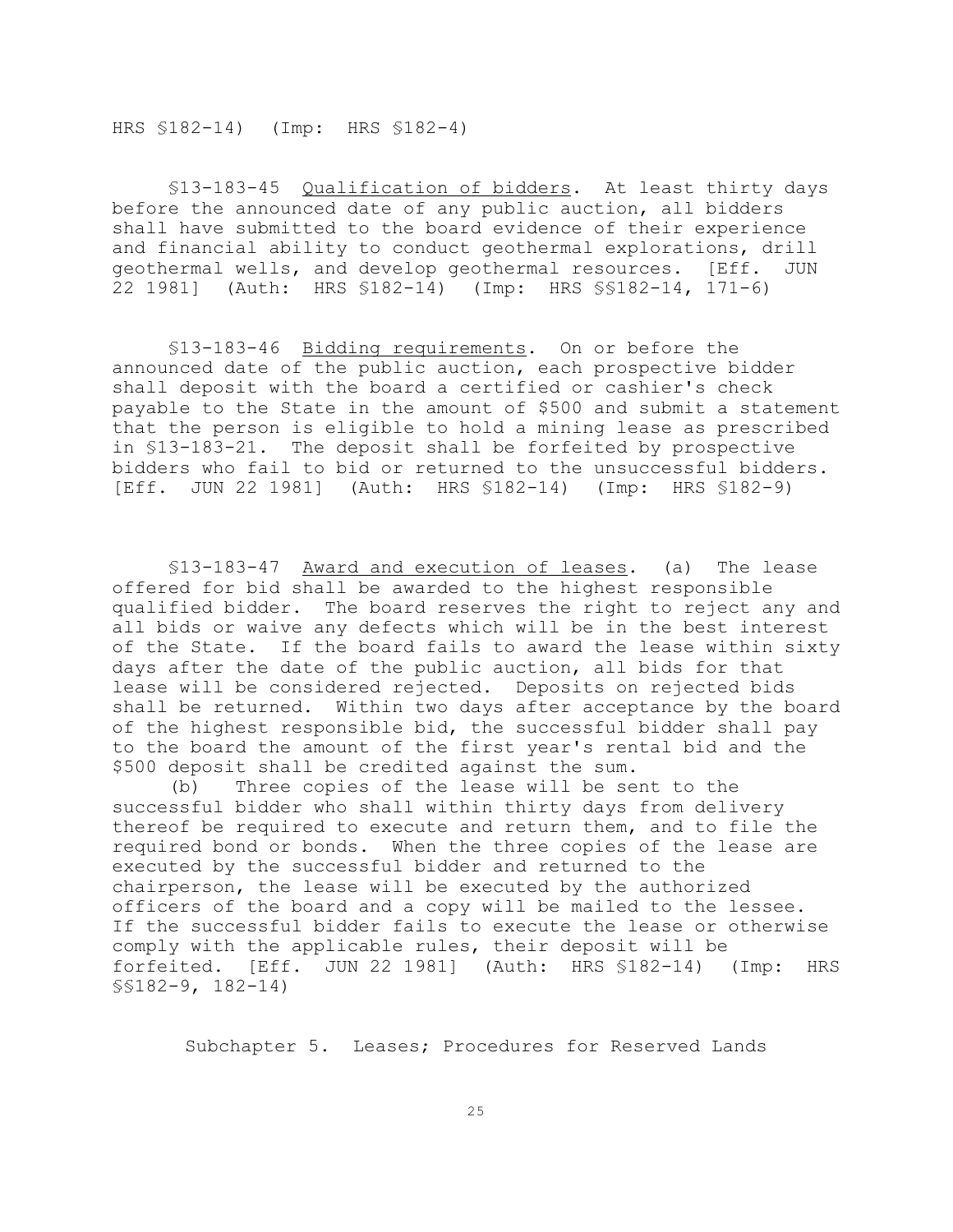§13-183-48 Application to board. Applications for mining lease on reserved lands shall be made to the board in accordance with §13-183-38, 13-183-39, 13-183-42 and 13-183-43. [Eff. ] (Auth: HRS §182-14) (Imp: HRS §182-5)

§13-183-49. Approval of leasing by public auction. If the occupier or the assignee of the right to obtain a mining lease fails to apply for a mining lease within six months from the date of notice from the board of its finding of public interest that the reserved lands be mined, a mining lease shall be granted by public auction under subchapter 4, provided that the bidders at the public auction shall bid on an amount to be paid to the State for a mining lease granting to the lessee the right to develop the geothermal resources reserved to the State. The board may also require the payment of a cash bonus, percentage of the net profit, or otherwise. [Eff. JUN 22 1981] (Auth: HRS §182-14) (Imp: HRS §182-5)

§13-183-50 Approval of leasing without public auction. The board may, by the vote of two-thirds of its voting members, grant a mining lease on reserved lands to the occupier thereof or the occupier's assignee of the right to apply for a lease thereof without public auction pursuant to §182-5, Hawaii Revised Statutes. The board shall determine the annual rental to be paid to the State for the right to develop and utilize the geothermal resources reserved to the state and the royalty on geothermal production as prescribed in §13-183-31. The board may also require the payment of cash bonus, percentage of the net profit, or otherwise. [Eff. JUN 22 1981] (Auth: HRS §182-14) (Imp: HRS §182-5)

Subchapter 6. Leases; Surface Rights and Obligations

§13-183-51 Compensation to occupiers. The mining lessee shall negotiate in good faith with the occupier of state or reserved lands for the settlement of all claims for damages to occupier's crops, improvements, or surface of the land caused by the mining lessee's operations. The lessee shall hold the board exempt and harmless from and against any and all damage claims. Nothing herein shall be construed to prevent the occupier of reserved lands from demanding and receiving rentals from the lessee of the mining lease. The occupier may, in writing before or within thirty days after the public auction, notify the board to either have the amount of damages or the amount of rentals be paid as compensation as a result of the award of a mining lease.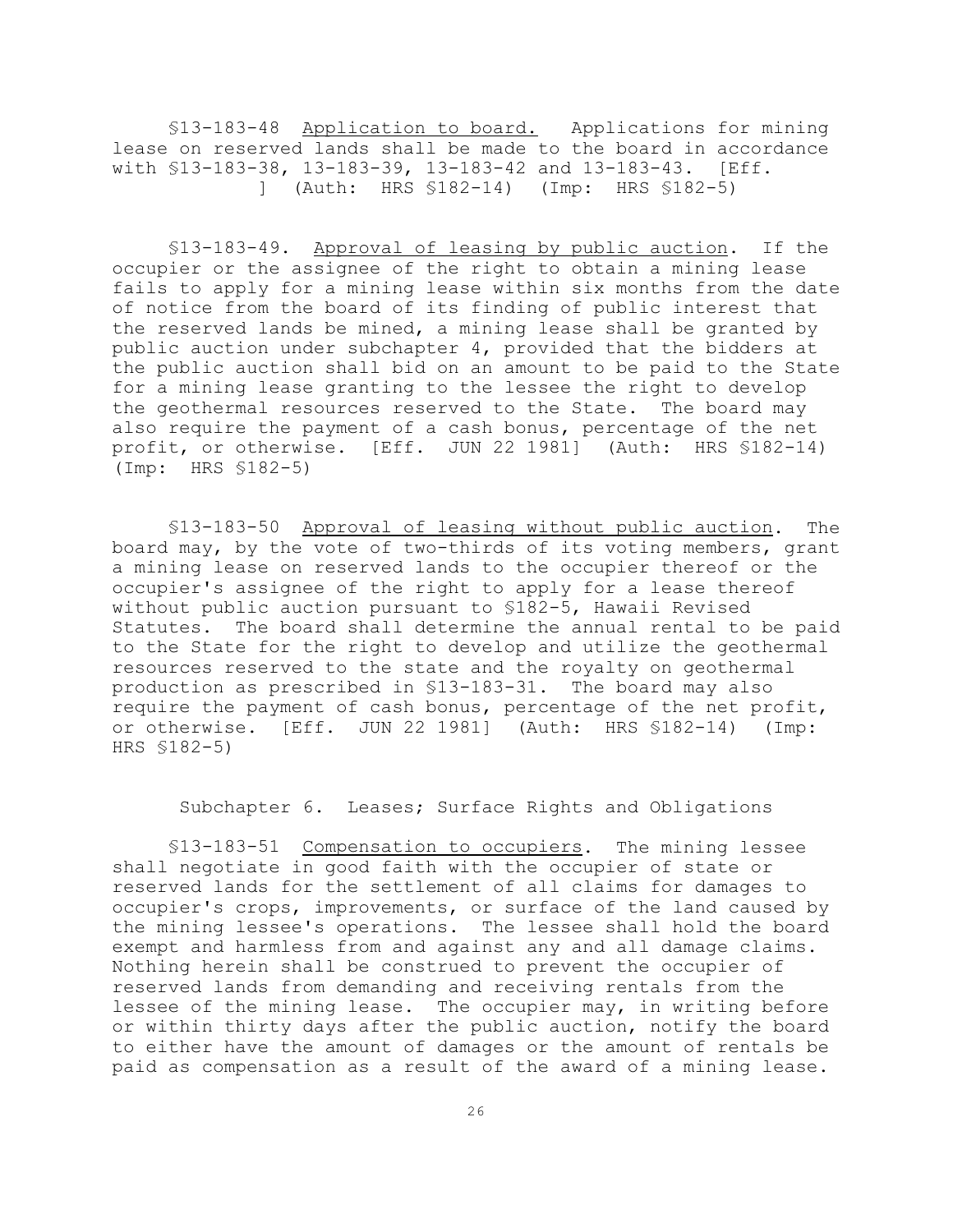Compensation shall be determined by arbitration with the successful bidder and shall proceed in accordance with chapter 658 of the Hawaii Revised Statutes. The arbitrators in fixing the amount of damages to be paid to the occupier shall award an amount which, in their judgement, shall fairly compensate the occupier for the damages suffered to crops or improvements or to the surface or condition of the land caused by the mining or other incidental operations, including exploratory work, and a reasonable rental for the use of the surface of the land. If the arbitrators are unable, for any reason, to determine the amount of the damages, the arbitration hearing may be continued for a reasonable time to determine more accurately the amount of damages suffered. Nothing herein shall prevent the occupier from reopening the arbitration in the event of further damages. [Eff. JUN 22 1981] (Auth: HRS §182-14) (Imp: HRS §§182-3, 182-15)

§13-183-52 Mining lessee's rights. The lessee shall be entitled to use and occupy only so much of the surface of leased lands as may be required for all purposes reasonably incidental to exploration for, drilling for, production and marketing of geothermal resources and associated by-products produced from the leased lands, including the right to construct and maintain thereon all works, buildings, plants, waterways, roads, communication lines, pipelines, reservoirs, tanks, pumping stations or other structures necessary to the full enjoyment and development thereof, consistent with an approved plan of operation and amendments thereto, as provided in §13-183-55 and 13-183-56. [Eff. JUN 22 1981] (Auth: HRS §182-14) (Imp: HRS §182-2, 182-7)

§13-183-53 General conditions. (a) Use of state lands under the jurisdiction and control of the board are subject to the supervision of the board. Use of state lands under the control of the other state agencies are subject to the supervision of the appropriate state agency consistent with these rules.

(b) The board reserves the right to lease, sell or otherwise dispose of the surface of state lands embraced within a mining lease, insofar as the surface is not necessary for use by the lessee in the exploration, development and production of the geothermal resources and associated by-products, but any lease, sale, or other disposal of surface rights if made, shall be subject to the rights of the mining lessee.

(c) The chairperson shall be permitted at all reasonable times to go in and upon the leased lands and premises, during the term of a mining lease, to inspect the operations and the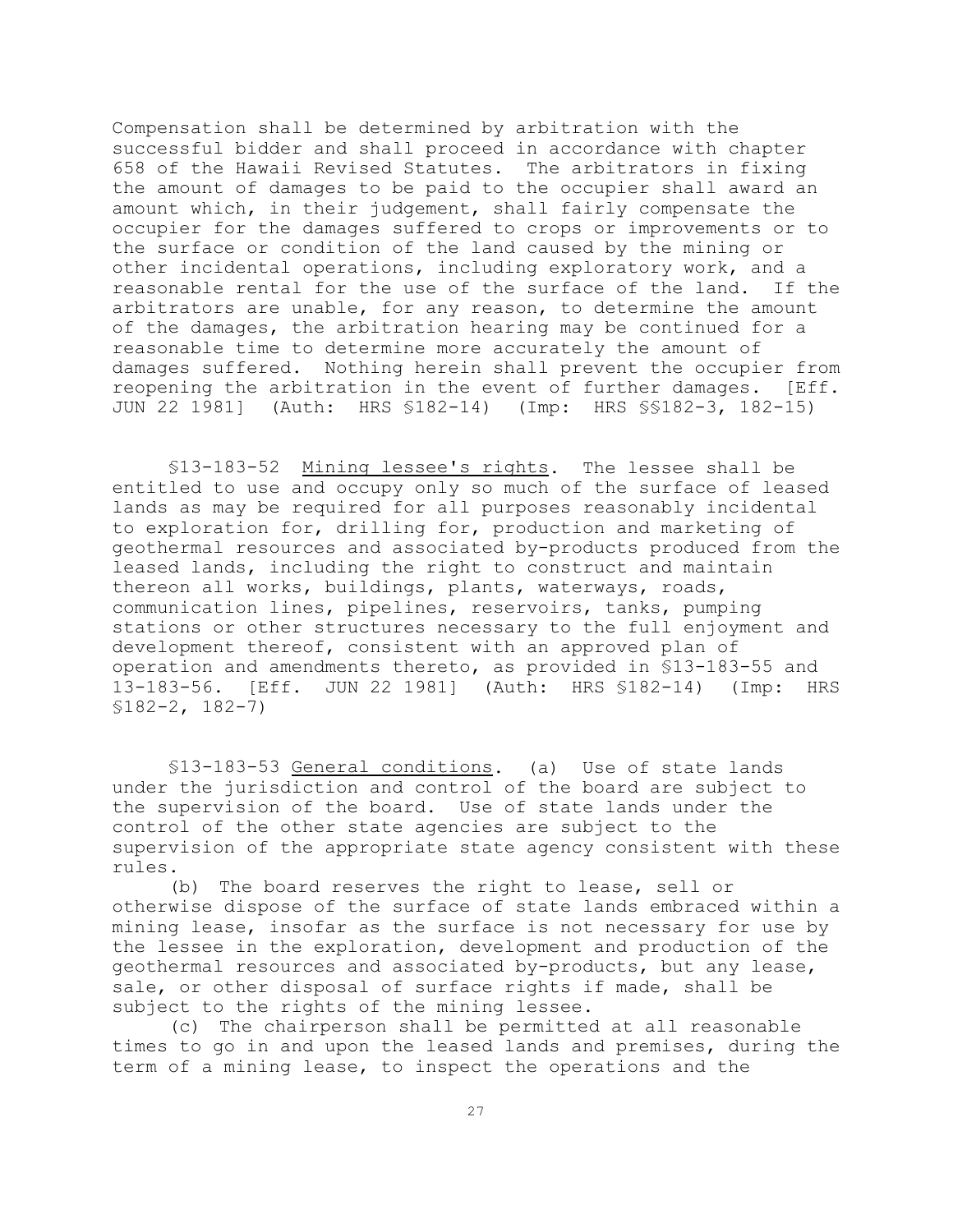products obtained from the leased lands and to post any notice that the board may deem fit and proper.

(d) During operations, the lessee shall regulate public access and vehicular traffic to cause the least practicable interference with the use of the surface of the land and to protect human life, wildlife, livestock and property from hazards associated with the operations. For this purpose, the lessee shall provide warnings, fencing, flagmen, barricades, well and hole coverings and other safety measures as appropriate. Restrictions on access must be approved by the chairperson as part of the plan of operations and amendments thereto required under §13-183-55.

(e) Lessee shall take all necessary steps in the exploration, development, production and marketing of geothermal resources to avoid a threat to life or property or posing an unreasonable risk to subsurface, surface or atmospheric resources. [Eff. JUN 22 1981] (Auth: HRS §182-14) (Imp: HRS §182-14)

#### Subchapter 7. Leases; Mining Operations

§13-183-54 General terms. (a) The operator under a lease shall conduct all operations in a manner that conforms to the most prudent practices and engineering principles in use in the industry. Operations shall be conducted in a manner that protects the natural resources including without limitation, geothermal resources, and to obtain efficiently the maximum ultimate recovery of geothermal resources, consistent with other uses of the land with minimal impact on the environment. Operations shall be conducted with due regard for the safety and health of employees. The operator shall promptly remove from the leased lands or store, in an orderly manner, all scraps or other materials not in use and shall notify the chairperson of all accidents within twenty-four hours and submit a written report within thirty days.

(b) The operator of a lease shall comply with all of the requirements, laws, rules, and regulations of the United States, the State and the appropriate county pertaining to the use of the premises or conduct of the operation.

(c) The operator of a lease shall take all reasonable precautions to prevent waste and damage to any natural resources including:

(1) Vegetation, forests, and fish and wildlife;

(2) Injury or damage to persons, real or personal property; and

(3) Degradation of the environment.

The chairperson may inspect lessee's operations and issue orders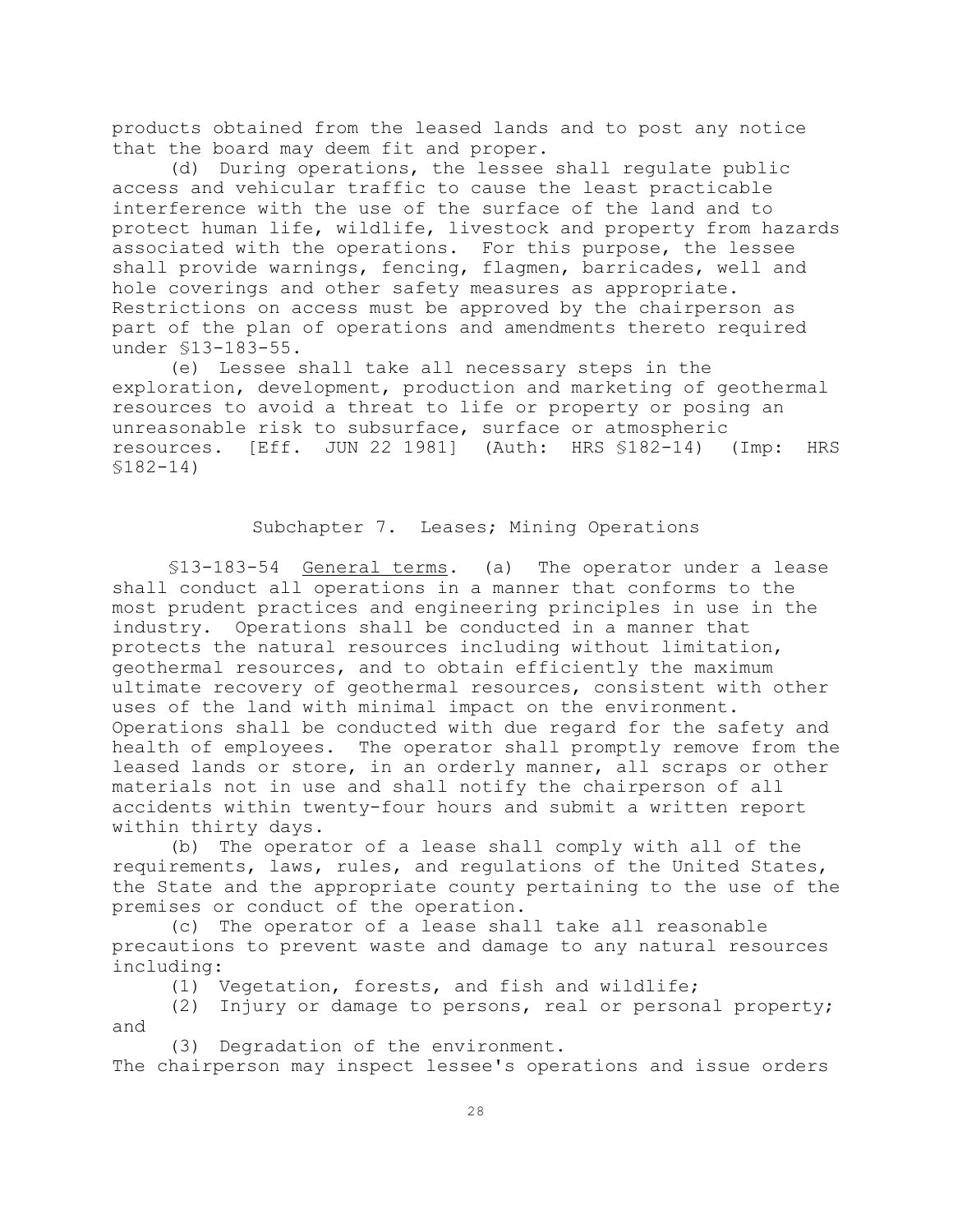necessary to accomplish these purposes.

(d) The chairperson is authorized to shut down any operation which is determined unsafe or causing or can cause pollution of the natural environment or waste of natural resources including geothermal resources upon failure by lessee to take timely, corrective measures previously ordered by the chairperson.

(e) The lessee shall designate a local representative empowered to receive service of civil or criminal process, and notices and orders of the chairperson issued pursuant to these rules as prescribed in §13-183-64.

(f) In all cases where exploration or mining operations are not to be conducted by the lessee but are to be conducted under an approved operating agreement, assignment or other arrangement, a designation of operator shall be submitted to the chairperson prior to commencement of operations. The designation shall be accepted as authority of the operator or the local representative to act for the mining lessee and to sign any papers or reports required under these rules. All changes of address and any termination of the authority of the operator shall be immediately reported, in writing, to the chairperson.

(g) The lessee shall commence mining operations on the leased lands within three years from the date of execution of the lease or upon the expiration of any research period approved by the board under §182-7, Hawaii Revised Statutes; provided that if the operator holds more than one lease this provision shall not apply to the other leases so long as the lessee is actively and on a substantial scale engaged in mining operations on at least one lease. Notwithstanding the above, the board may impose more stringent development requirements for any particular lease. [Eff. JUN 22 1981] (Auth: HRS §182-14) (Imp: HRS §§182-7, 182-14)

§13-183-55 Plan of operations required. (a) A lessee shall not commence operations of any kind prior to submitting to the chairperson for board approval a plan of operations. The plan shall include:

- (1) The proposed location and elevation above sea level of derrick, proposed depth, bottom hole location, casing program, proposed well completion program and the size and shape of drilling site, excavation and grading planned, and location of existing and proposed access roads;
- (2) Existing and planned access, access controls and lateral roads;
- (3) Location and source of water supply and road building material: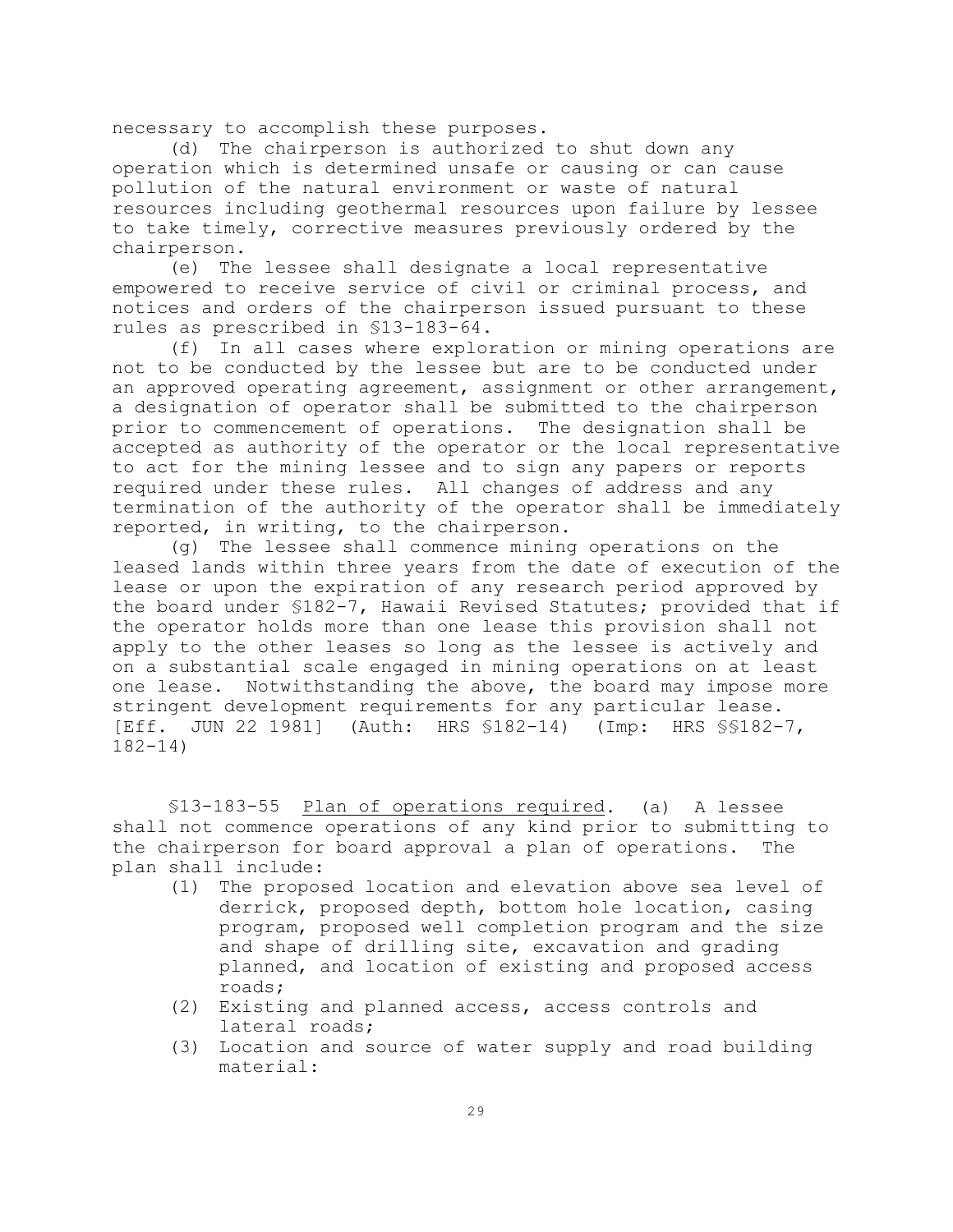- (4) Location of camp sites, air-strips, and other supporting facilities;
- (5) Other areas of potential surface disturbance;
- (6) The topographic features of the land and the drainage patterns;
- (7) Methods for disposing of well effluent and other waste;
- (8) A narrative statement describing the proposed measures to be taken for protection of the environment, including, but not limited to the prevention or control of:
	- (A) Fires,
	- (B) Soil erosion,
	- (C) Pollution of the surface and ground water,
	- (D) Damage to fish and wildlife or other natural

resources,

- (E) Air and noise pollution and
- (F) Hazards to public health and safety during lease activities.
- (9) A geologist's preliminary survey report on the surface and sub-surface geology, nature and occurrence of the known or potential geothermal resources, surface water resources, and ground water resources;
- (10) All pertinent information or data which the chairperson may require to support the plan of operations for the utilization of geothermal resources and the protection of the environment;
- (11) Provisions for monitoring deemed necessary by the chairperson to insure compliance with these rules for the operations under the plan.

(b) The information required above for items (1) through (6) shall be shown on a map or maps of 1:24,000 scale or larger, when required by the board.

(c) The board shall either approve, subject to the requirements of chapter 343 Hawaii Revised Statutes and to any terms or conditions it may specify at its discretion, or disapprove the plan of operation within sixty calendar days after the date of receipt of the plan. If the board disapproves the plan of operations it shall notify the applicant and the decision may be appealed as provided in §13-183-5. [Eff. JUN 22 1981] (Auth: HRS §182-14) (Imp: HRS §§182-7. 182-14)

§13-183-56 Amendments to plan operations. After completion of all operations authorized under any previously approved plan of operation, the lessee shall not begin to redrill, repair, deepen, plug back, shoot, or plug and abandon any well, make casing tests, alter the casing or liner, stimulate production, change the method of recovering production, or use any formation or well for brine or fluid injection until the chairperson has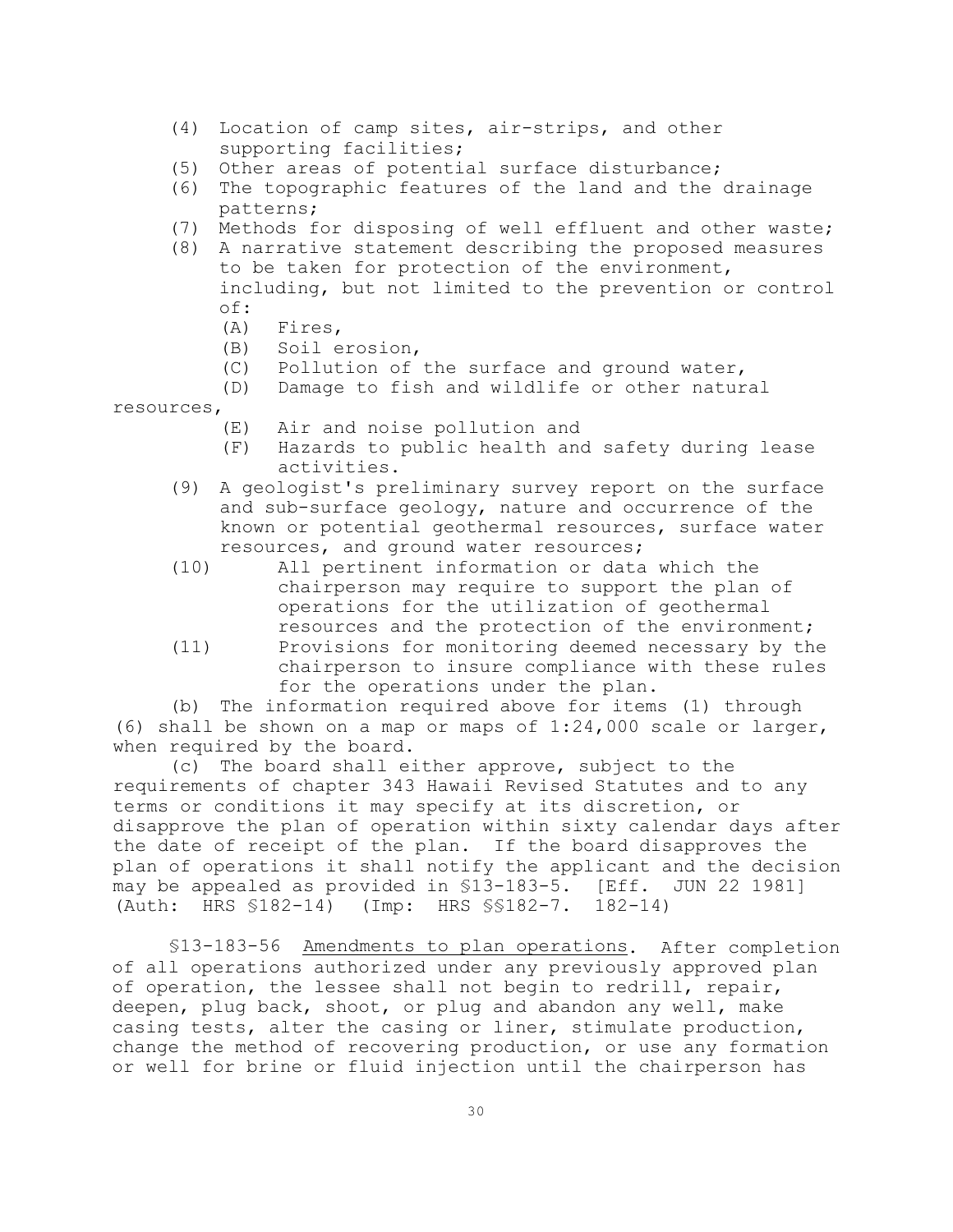received and approved in writing a new or amended plan of operation. In an emergency a lessee may take action to prevent damage without receiving prior approval from the chairperson; provided, that the lessee shall report the action to the chairperson as soon as possible. [Eff. JUN 22 1981] (Auth: HRS §182-14) (Imp: HRS §§182-7, 182-14)

§13-183-57 Drilling operations. (a) Upon commencement of drilling operations, the lessee shall mark each drilling site and each completed well site in a conspicuous place with the lessee's name or the name of the operator, the lease number, and the number of the well. The lessee shall take all necessary means and precautions to preserve these markings.

(b) The lessee shall diligently take all necessary precautions to:

- (1) Keep all wells under control at all times;
- (2) Utilize trained and competent personnel;
- (3) Utilize properly maintained equipment and materials; and
	- (4) Use operating practices which insure the safety of life and property.

The selection of the types and weights of drilling fluids and provisions for controlling fluid temperatures, blowout preventers and other surface control equipment and materials, casing and cementing programs, etc., to be used shall be based on sound engineering principles and shall take into account apparent geothermal gradients, depths, and pressures of the various formations to be penetrated and other pertinent geologic and engineering data and information about the area.

(c) When necessary or advisable, the chairperson shall require that adequate samples be taken and tests or surveys consistent with industry practices be made without cost to the State, to determine:

- (1) The identity and character of geologic formations;
- (2) The quantity and quality of geothermal resources;

(3) Pressures, temperatures, rate of heat, and fluid flow; and

(4) Whether or not operations are being conducted in the best interest of the public.

[Eff. JUN 22 1981] (Auth: HRS §182-14) (Imp: HRS §182-14)

§13-183-58 Waste prevention, offset wells and geothermal by-products. (a) All mining leases shall be subject to the condition that the lessee shall, in conducting exploratory development and producing operations, use all reasonable precautions to prevent waste and conserve and provide for optimum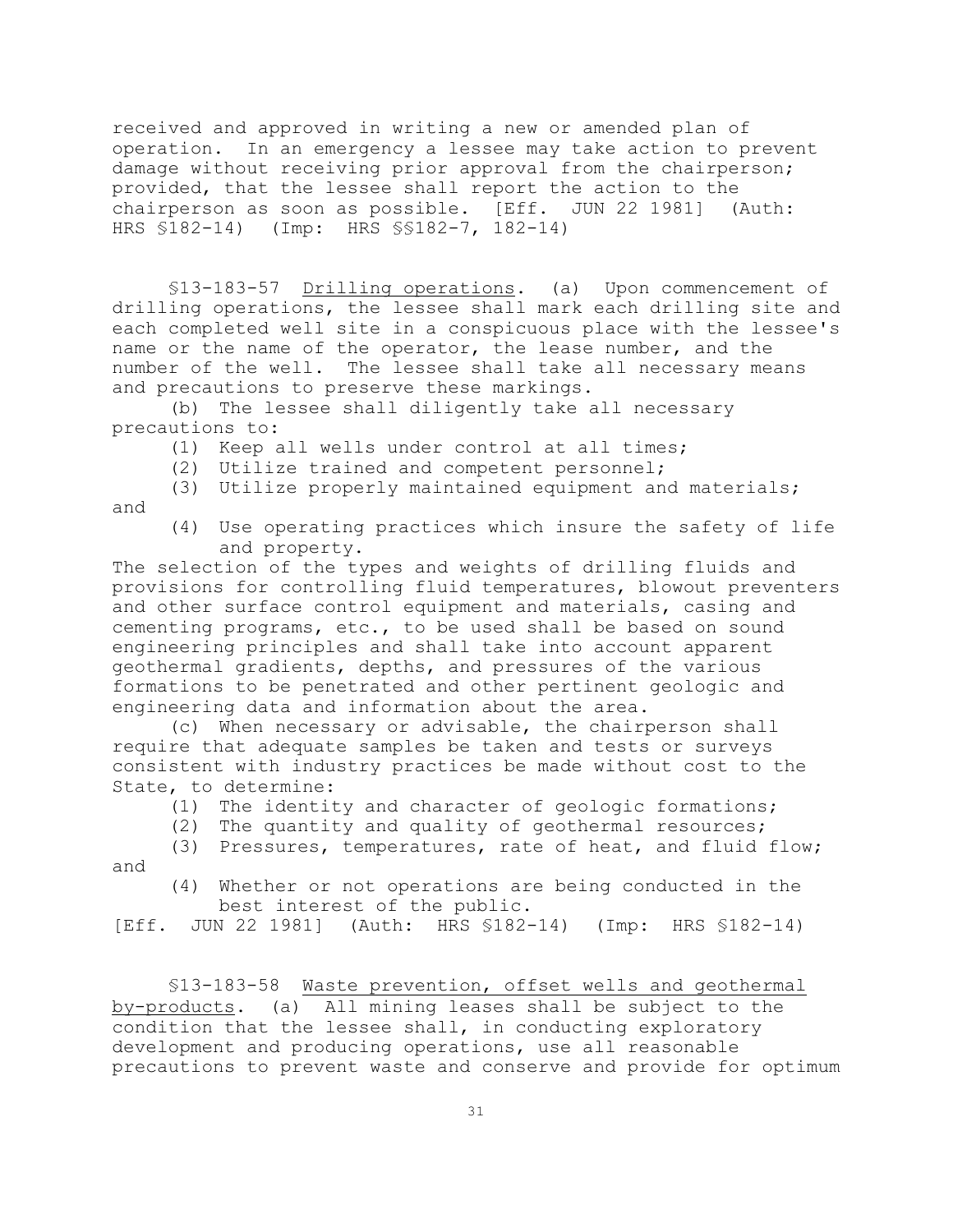use of geothermal resources and other natural resources found or developed in the leased lands.

(b) If any waste of geothermal resources or by-products result from the willful misconduct or negligence of the operator or if the operator fails to take corrective action within a reasonable time after being notified in writing by the chairperson, the board shall determine the value of the loss or waste and the compensation due to the board, using the method for computing royalties set out in §13-183-31 (b) (c). Payment for the losses will be paid when billed. The board s determination of the value of the waste may be appealed as provided in §13-183- 5.

(c) In the event any well located on other than state or reserved land is draining geothermal resources in commercial quantities from any land leased from the State, the board may notify the lessee in writing to drill an offset well thereto, and within one hundred twenty days from the date of the notice or the additional time as may be allowed by the chairperson, the lessee shall commence operations for the drilling of an offset well on the leased land to the same zone as that zone from which the well is producing geothermal resources or shall unitize with the well that is draining state land or pay to the State compensatory royalty. For the purpose of this section an offset well shall mean a well which a reasonably prudent geothermal operator would drill under similar circumstances. There shall be no obligation to unitize or pay compensatory royalty. To the extent provided by law, the board may require unitization of leases and lands involved.

(d) Subject to lessee's right to surrender a mining lease, where the board determines that production, use, or conversion of geothermal resources is susceptible of producing a by-product or by-products, including demineralized water contained in or derived from the geothermal resources and deemed suitable for beneficial use in accordance with chapter 177, Hawaii Revised Statutes, the board may require substantial production or use thereof unless the board determines that beneficial production or use would not be in the interest of conservation of natural resources, nor economically feasible or would not otherwise be in the public interest. [Eff. JUN 22 1981] (Auth: HRS §182-14) (Imp. HRS §§178-3, 182-7, 182-9.5)

§13-183-59 Protection of other resources. (a) The lessee shall remove any derrick, equipment, or facilities within sixty days after lessee has ceased making use thereof in its operations.

(b) All permanent operating sites shall be landscaped or fenced to screen them from public view. The landscaping or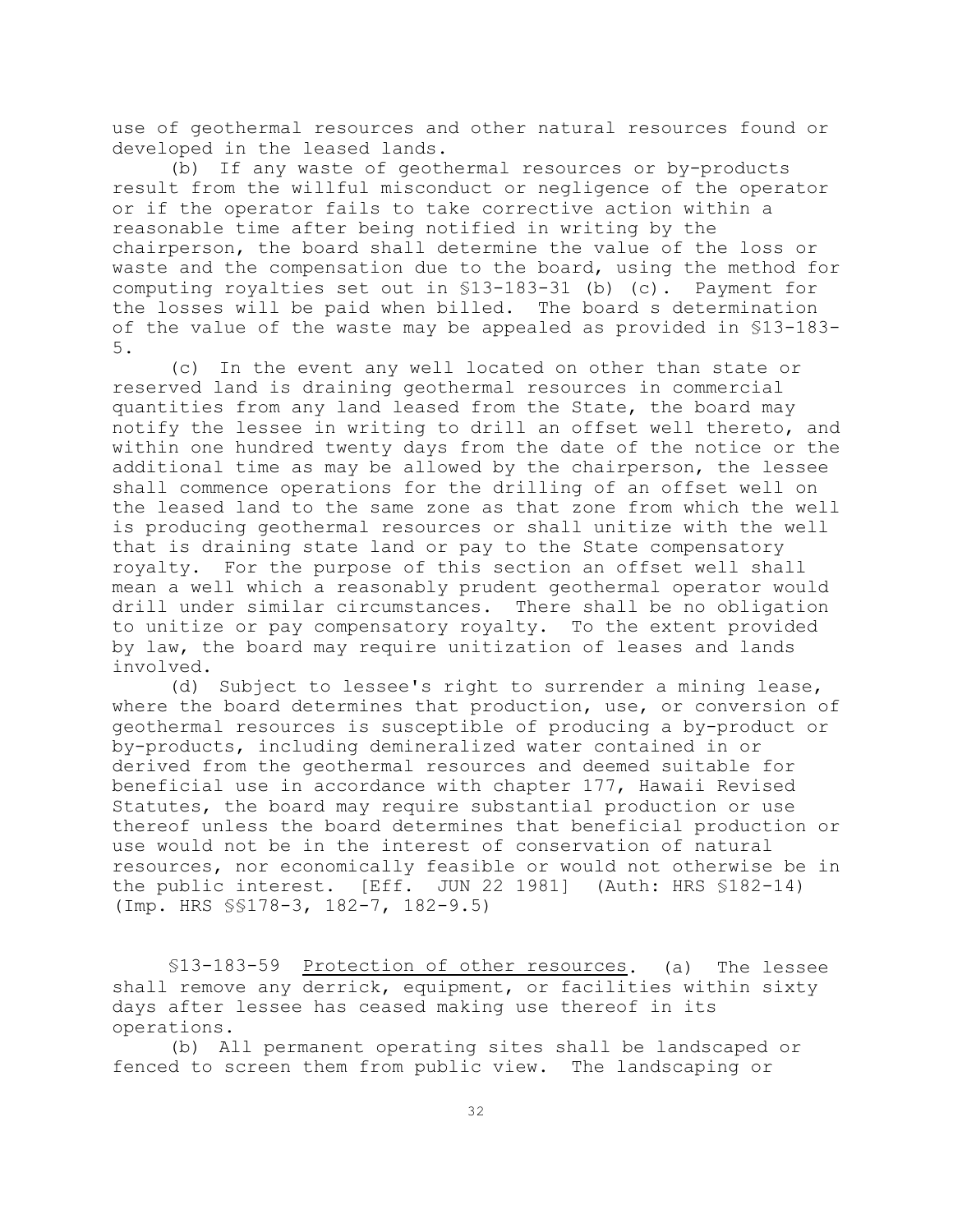fencing shall be approved in advance by the State and kept in good condition.

(c) All drilling and production operations shall be conducted in a manner that eliminates as far as practicable dust, noise, vibration, or noxious odors. Operating sites shall be kept neat, clean, and safe. Drilling dust shall be controlled to prevent widespread pollution. Determination of what is considered detrimental rests solely with the chairperson.

(d) Wastes shall be discharged in accordance with all federal, state, and local requirements.

(e) Any operation disturbing the soil surface, including road building, construction, and movement of heavy equipment in support of or relating to specific geothermal exploration or development activities shall be conducted in a manner that will not result in unreasonable damage to trees and plant cover, soil erosion, or degradation of water resources.

(f) Existing roads, except public roads, and bridges on or serving the area under lease shall be maintained in a condition equal to or better than that before use. New roads and bridges shall be located, constructed, and maintained in accordance with the appropriate county requirements.

(g) Marketable timber on state or reserved lands which are damaged, destroyed, or used shall be compensated for at fair market value to the owners of the land. Borrow pit material shall not be obtained from state or reserved lands without permission and payment of market value to the owner.

(h) Improvements, structures, telephone lines, trails, ditches, pipelines, water developments, fences, permanent improvements, and crops of the owners shall be protected from damage and repaired or replaced when damaged or monetary compensation paid to the owners for the damage.

(i) Access to drilling or production sites by the public shall be controlled by the lessee to prevent accidents or injury to persons or property.

(j) Areas cleared and graded for drilling and production facility sites shall be kept to a reasonable number and size, and are subject to board approval.

(k) Lessee shall conduct its operations in a manner which will not interfere with the right of the public to use public lands and waters.

[Eff. JUN 22 1981] (Auth: HRS §182-14) (Imp: HRS §182-14)

§13-183-60 Suspension of operations. In the event of any disaster and pollution, or likelihood of either, having or capable of having a detrimental effect on public health, safety, welfare, or the environment caused in any manner or resulting from operations under a lease, the lessee shall suspend any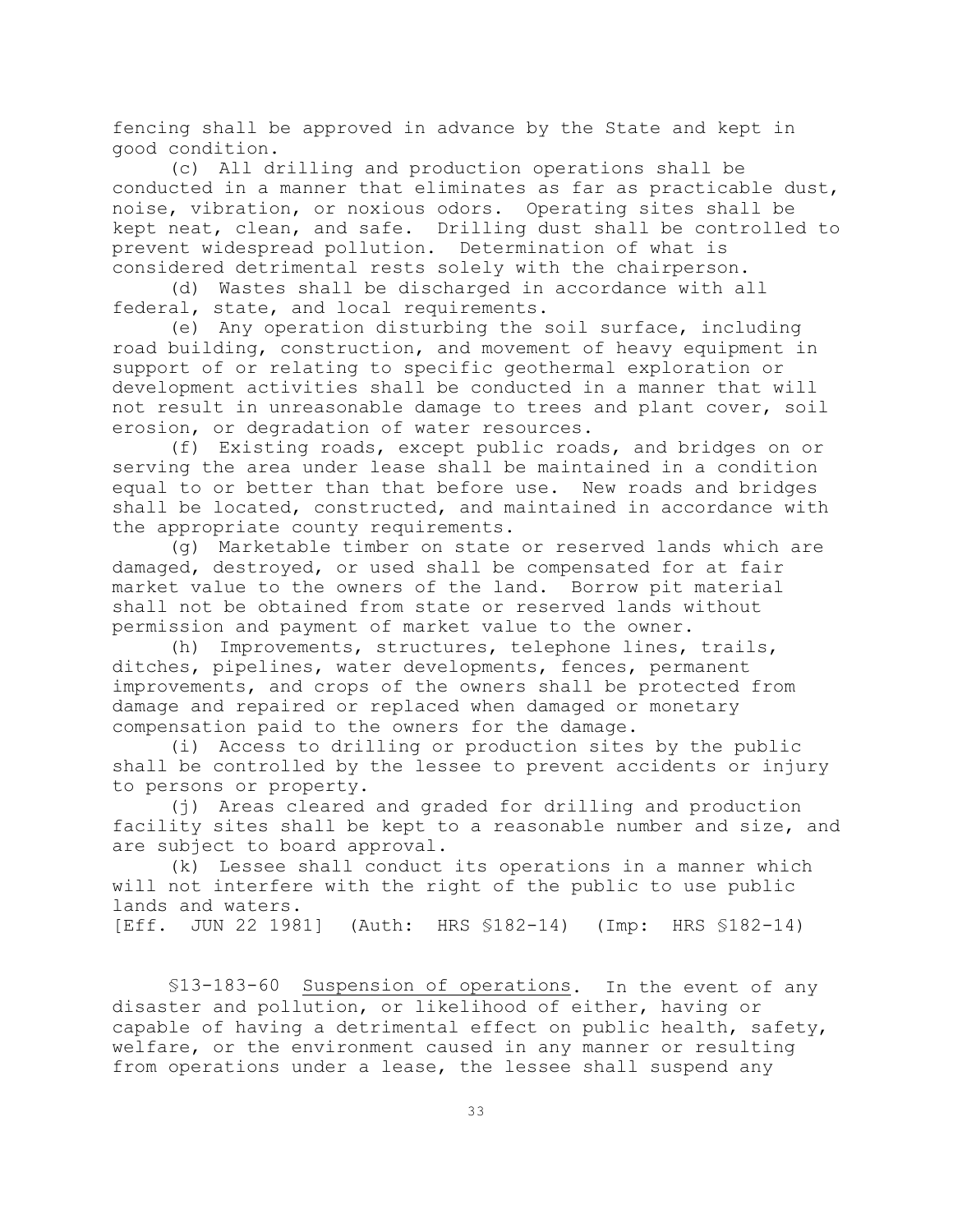testing, drilling, and production operations, except those which are corrective, or mitigative, and immediately and promptly notify the chairperson. The drilling and production operations shall not be resumed until adequate corrective measures have been taken and authorization for resumption of operations has been made by the chairperson. [Eff. JUN 22 1981] (Auth: HRS §182- 14) (Imp: HRS §182-14)

§13-183-61 Diligent operations required. The lessee shall be diligent in the exploration or development of the geothermal resources on the leased lands. Failure to perform diligent operations may subject the lease to termination by the board. Diligent operations mean exploratory or development operations on the leased lands, including without limitation geochemical surveys, heat flow measurements, core drilling, or drilling of a well for discovery, evaluation, or production of geothermal resources. [Eff. JUN 22 1981] (Auth: HRS §182-14) (Imp: HRS §182-14)

§13-183-62 Records and reports. (a) Lessee shall at all times maintain full and accurate records of production and payments relating to lessee's operations and activities upon and in connection with the leased lands. All books and records of lessee pertaining to or necessary in determining royalty payments shall be open to inspection at all reasonable times by the authorized representatives of the department.

(b) The lessee shall furnish to the board for its confidential use, copies of all physical and factual exploration results, logs, and surveys which may be conducted, well test data, and other data resulting from operations under the lease. The information shall be kept confidential as a trade secret for a period of one year from date of receipt, or longer at the discretion of the board. [Eff. JUN 22 1981] (Auth: HRS §182- 14) (Imp: HRS §§177-5, 182-14)

§13-183-63 Restoration of premises. Upon the revocation, surrender, or expiration of any mining lease, the lessor or surface owner may require the lessee to restore the lands covered by the lease to their original condition insofar as it is reasonable to do so within ninety days thereof, except for the roads, excavations, alterations or other improvements which may be designated for retention by the surface owner, the board or any state agency having jurisdiction over the affected lands. When determined by the board or the state agency, cleared sites and roadways shall be replanted with grass, shrubs, or trees by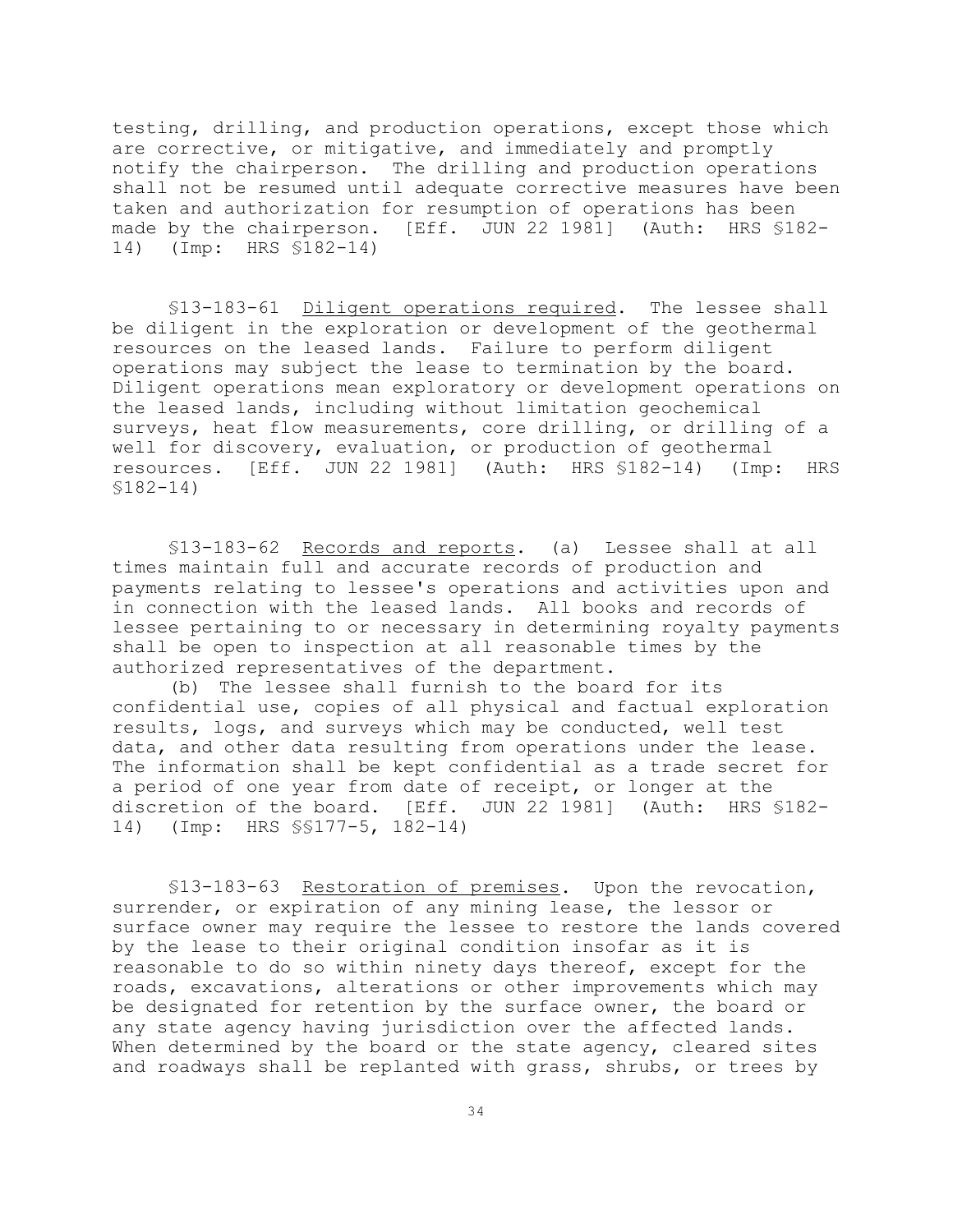the lessee. [Eff. JUN 22 1981] (Auth: HRS §182-14) (Imp: HRS §§182-14, 182-15)

### Subchapter 8. Drilling; Wells Generally

§13-183-64 Designation of agent. Any person who has drilled, is drilling, or proposes to drill any geothermal well shall designate on forms provided by the department an agent who shall be a resident of the State and upon whom may be served all orders, notices, and processes of the department or any court of law. Every person appointing an agent shall, within five days after the termination of any agency, notify the chairperson in writing of the termination, and unless operations are discontinued, shall appoint a new agent. All changes in the address of an agent shall be recorded with the chairperson within five days of the change of the address. [Eff. JUN 22 1981] (Auth: HRS §182-14) (Imp: HRS §182-14)

§13-183-65 Applications for permit to drill, modify, modify use, or abandon wells; permits. Prior to drilling, modifying, modifying use, or abandoning of any well, the operator of the well shall file with the chairperson an appropriate application for a permit to any work and shall obtain approval thereof. Each application for a permit shall be made on forms provided by the department and shall contain the following:

- (1) Name, signature and address of the applicant, the owner of the mining rights and the land owner if the applicant is not the land owner.
- (2) The number or other designation by which the well shall be known. The number or designation shall be subject to the chairperson's approval.
- (3) A plot plan showing the tax map key, site elevation, and well location reference to established property corners. A survey by a Hawaii licensed surveyor may be required by the department, if deemed necessary.
- (4) A statement by applicant of the purpose and extent of the proposed work and an estimate of the depths between which discovery, production, injection, or plugging will be attempted.
- (5) A description of the proposed drilling and casing program; and a plan or drawing showing the proposed work and vertical section of the well.
- (6) A statement by applicant agreeing to file a bond meeting the requirements of §13-183-68 with the chairperson within ten calendar days after notification that the application has been approved.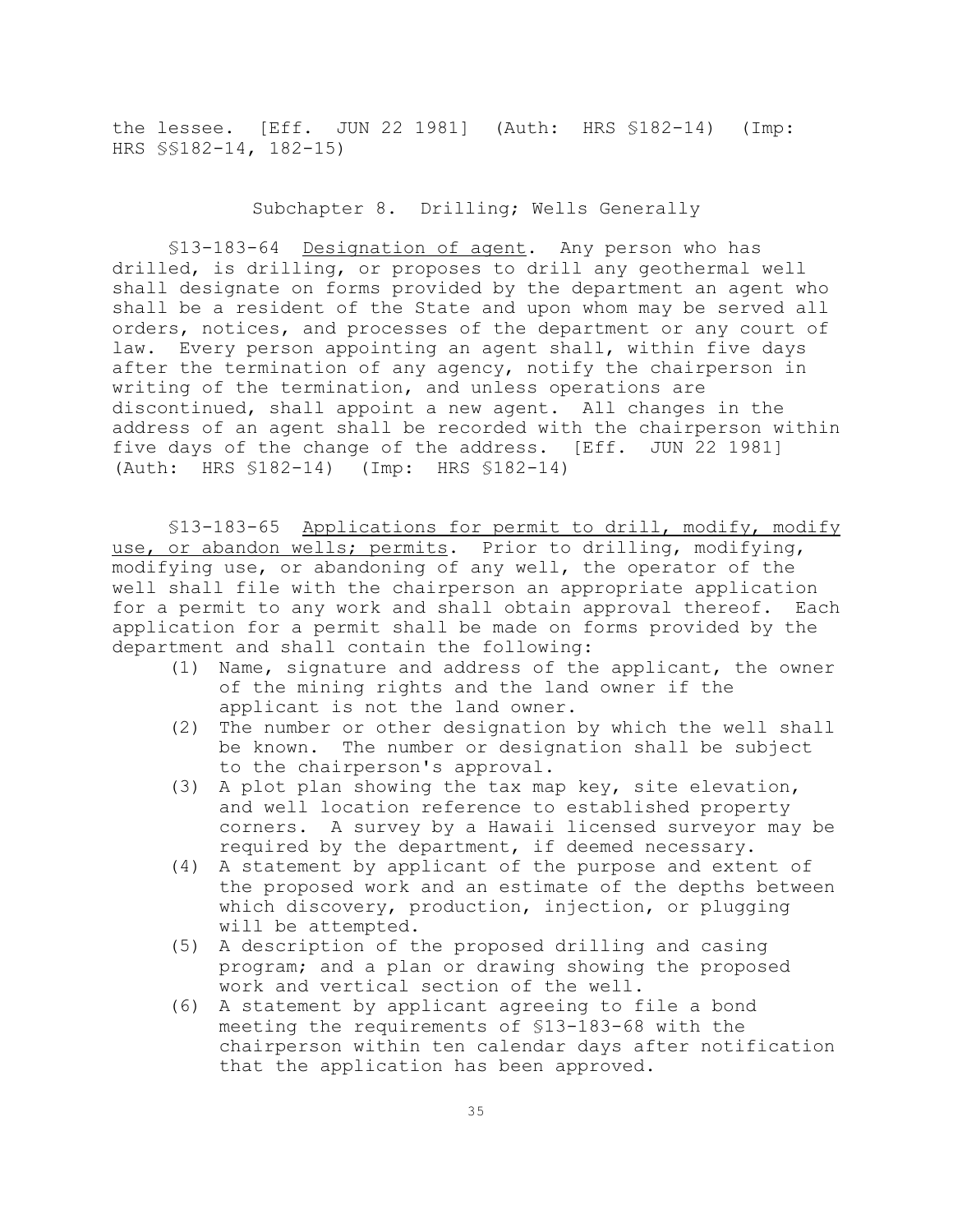(7) A statement by applicant to perform the work and thereafter to operate and maintain the well in accordance with these rules and all other federal, state and county requirements.

(b) Applications for a permit shall be reviewed and acted upon by the chairperson within sixty calendar days after receipt.

(c) Permits shall be valid for a period of 365 calendar days from date of issuance, but may be renewed for an additional period of 180 calendar days at the discretion of the chairperson. (d) A permit may be suspended or revoked by the

chairperson. If it appears that any drilling or well work for which a permit has been issued is not being done in accordance with conditions of the permit or these rules, the chairperson shall notify the permittee to appear before him at a time and place designated in the notice to show cause why the permit should not be suspended or revoked and the well be plugged and abandoned or put in proper condition by the permittee. The notice shall state the grounds for suspension or revocation. After the hearing, the chairperson shall give an order of revocation, suspension or continuation of the permit. The order shall be subject to appeal as provided in §13-183-5. [Eff. JUN 22 1981] (Auth: HRS §182-14) (Imp: HRS §§178-5, 182-14)

§13-183-66 Supplementary applications. A supplementary application shall be filed with the chairperson if there is any contemplated change in the original approved application. Written approval of the change shall be received from the chairperson before the change of work is started. In an emergency or when deemed necessary by the chairperson, the chairperson may give verbal approval to the operator to carry out the intent and purpose of these rules. [Eff. JUN 22 1981] (Auth: HRS §182-14) (Imp: HRS §§178-5, 182-14)

§13-183-67 Filing fees. Each application for a permit to drill, modify, modify use or abandon a well shall be accompanied by a non-refundable filing fee in the amount of \$100. [Eff. JUN 22 1981] (Auth: HRS 182-14) (Imp: HRS §§182-4, 182-5)

§13-183-68 Bonds. (a) Any person who engages in the drilling, redrilling, deepening, maintaining, operating, or abandoning of any well shall file with the chairperson prior to the activity, an indemnity bond in the amount set by the board to protect the interests of the State, but in no case shall the amount be less than \$50,000 for each well or a blanket bond of \$250,000 for any number of wells. The amount of bond set by the board shall include the cost of plugging and abandoning the well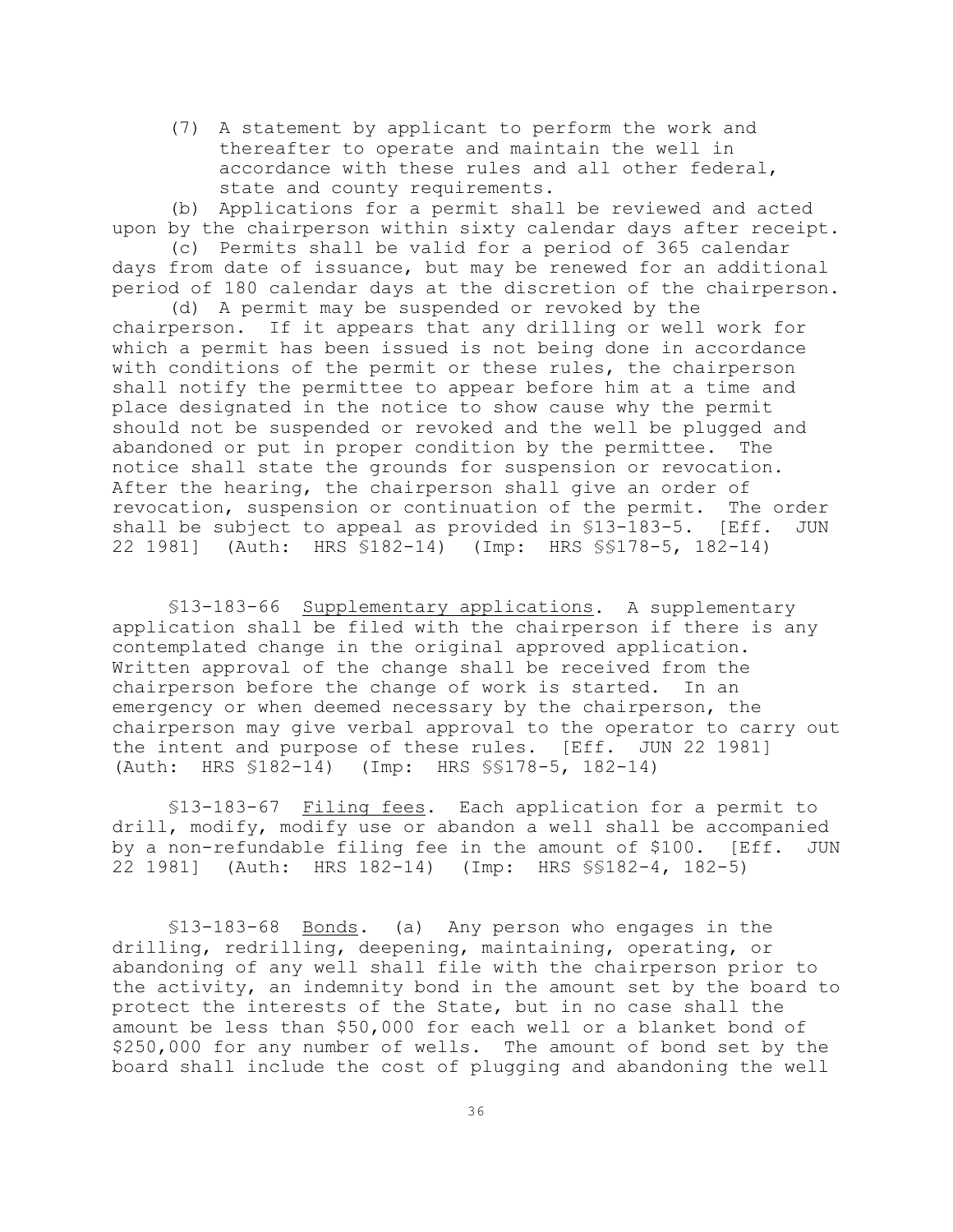or wells in accordance with subchapter 11 should it be necessary. The bond shall be executed by the person, as principal, and by a surety company qualified to do business in the state, as surety, conditioned that the principal named in the bonds shall faithfully comply with these rules. The bonds shall inure to and indemnify the state and surface owners against all losses, charges, expenses and claims for damages or injuries caused or resulting from the drilling and operation of the wells.

(b) Bonds shall remain in force for the life of the well or wells and may not be released until the well or wells are properly abandoned as determined by the chairperson or another valid bond is substituted therefor. Any person who acquires the ownership or operation of any well or wells shall within five days after acquisition file with the chairperson a new indemnity bond or a consent by the surety to the change in principal under the existing bond. [Eff. JUN 22 1981] (Auth: HRS §182-14) (Imp: HRS §182-3)

§13-183-69 Set-back and well spacing. (a) Any well drilled for the discovery or production of geothermal resources or for injection of geothermal resources shall be located more than one hundred feet from the outer boundary of the parcel of land on which the well is situated, or more than one hundred feet from a public road, street, or highway dedicated prior to the commencement of drilling unless modified by the chairperson upon request. Where several contiguous parcels of land under one or more ownerships are operated as a single geothermal resources operating unit, the term "outer boundary line" means the outer boundary line of the lands included in a unit.

(b) The chairperson shall approve proposed well spacing programs or prescribe the modifications to the programs deemed necessary for the proper development and conservation of geothermal resources, considering such factors as:

- (1) Topographic characteristics of the area, hydrologic, geologic, and reservoir characteristics of the area;
- (2) The number of wells that can be economically drilled to provide the necessary volume of geothermal resources for the intended use;
- (3) Minimization of well interference;
- (4) Unreasonable interference with multiple use of lands; and

(5) Protection of the environment.

[Eff. JUN 22 1981] (Auth: HRS §182-14) (Imp: HRS §182-14)

§13-183-70 Directional drilling. (a) Where the surface of a parcel of land is unsuitable for drilling, a directionally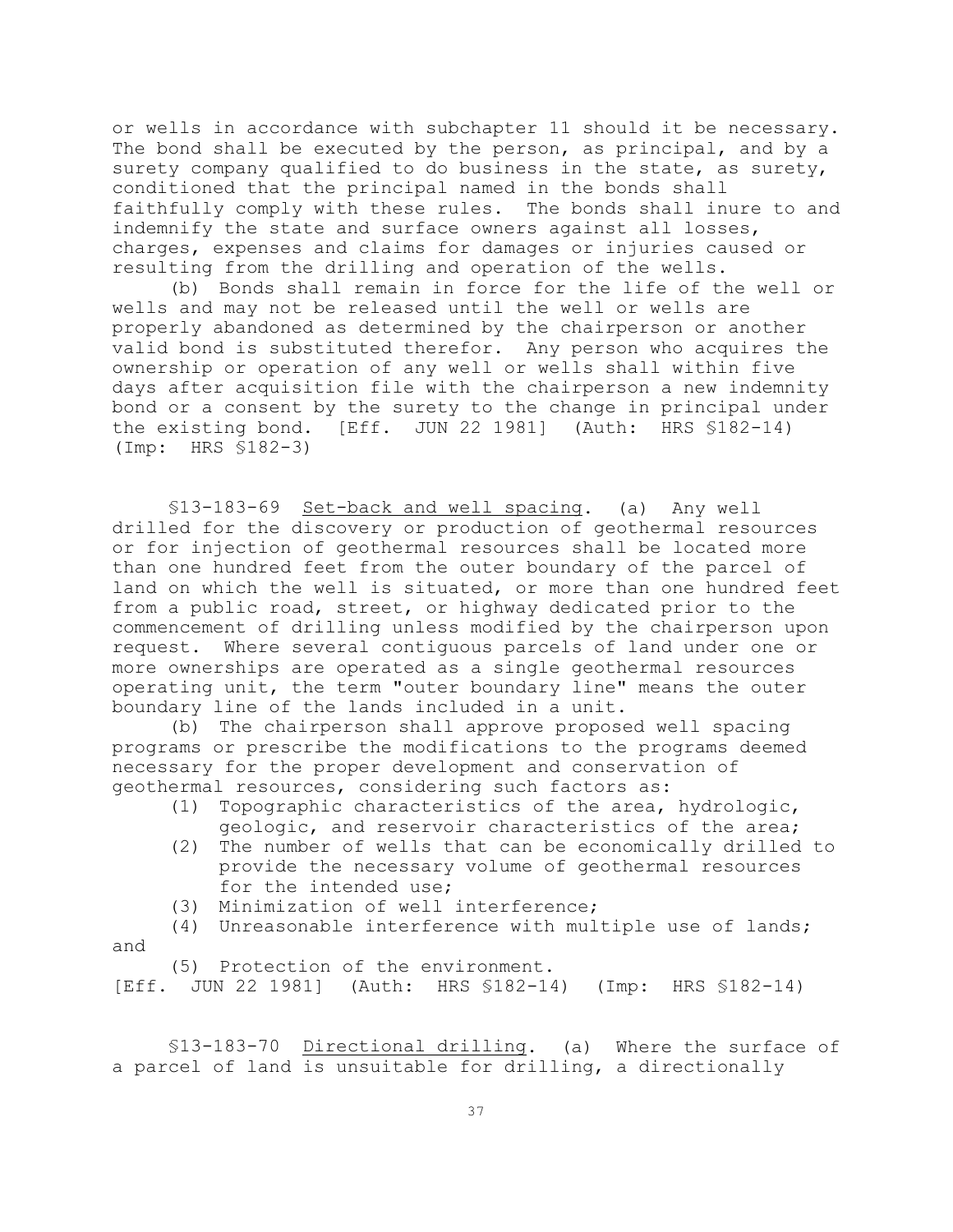drilled (other than a vertical direction) well may be located upon another parcel which may or may not be contiguous. The location of a well shall be not less than twenty-five feet from the outer boundary of the parcel of which it is located and not less than twenty-five feet from an existing street or road. The production or injection interval of a well shall be not less than one hundred feet from the outer boundary of the parcel into which it is drilled. Directional well surveys shall be filed with the department for all wells directionally drilled.

(b) No well shall be intentionally deviated from the vertical without the chairperson's approval. [Eff. JUN 22 1981] (Auth: HRS §182-14)

(Imp: HRS §182-14)

§13-183-71 Casing and cementing requirements. (a) All wells shall be cased in a manner to protect and prevent or to minimize damage to the environment, ground water resources, geothermal resources, life, health, and property. The permanent well head completion equipment and all casing strings reaching the surface shall provide for adequate well pressure control, operational safety, and protection of all natural resources. Department specifications for casing strings shall be determined on a well-to-well basis. All casing strings reaching the surface shall provide adequate anchorage for blowout-prevention equipment, hole pressure control and protection for all natural resources. The casing requirements described below are general and should be used as guidelines in submitting proposed casing programs required to be filed with applications for permit.

(b) Conductor pipe shall be installed to a depth of a minimum of fifty feet and a maximum of one hundred fifty feet. In special cases the chairperson may allow conductor pipe to be run and cemented at deeper depths. The annular space between the hole and pipe shall be cemented solid to the surface.

 (c) Surface casing shall be installed to provide for control of formation fluids, for protection of ground water resources, and for anchorage of blowout-prevention equipment. All surface casing shall be cemented solid to the surface.

(d) Surface casing shall be set to a minimum depth of ten percent of the proposed total depth of the well or five hundred feet, whichever is greater. If usable basal ground water is present or reasonably suspected to exist in the area, the depth of the surface casing shall be approved by the chairperson. If subsurface geological, hydrological, or geothermal conditions are to be or within the vicinity of the area to be drilled, then these conditions shall be used in determining and approving the depth of surface casing. A second string of surface casing may be required if the first string has not been cemented through a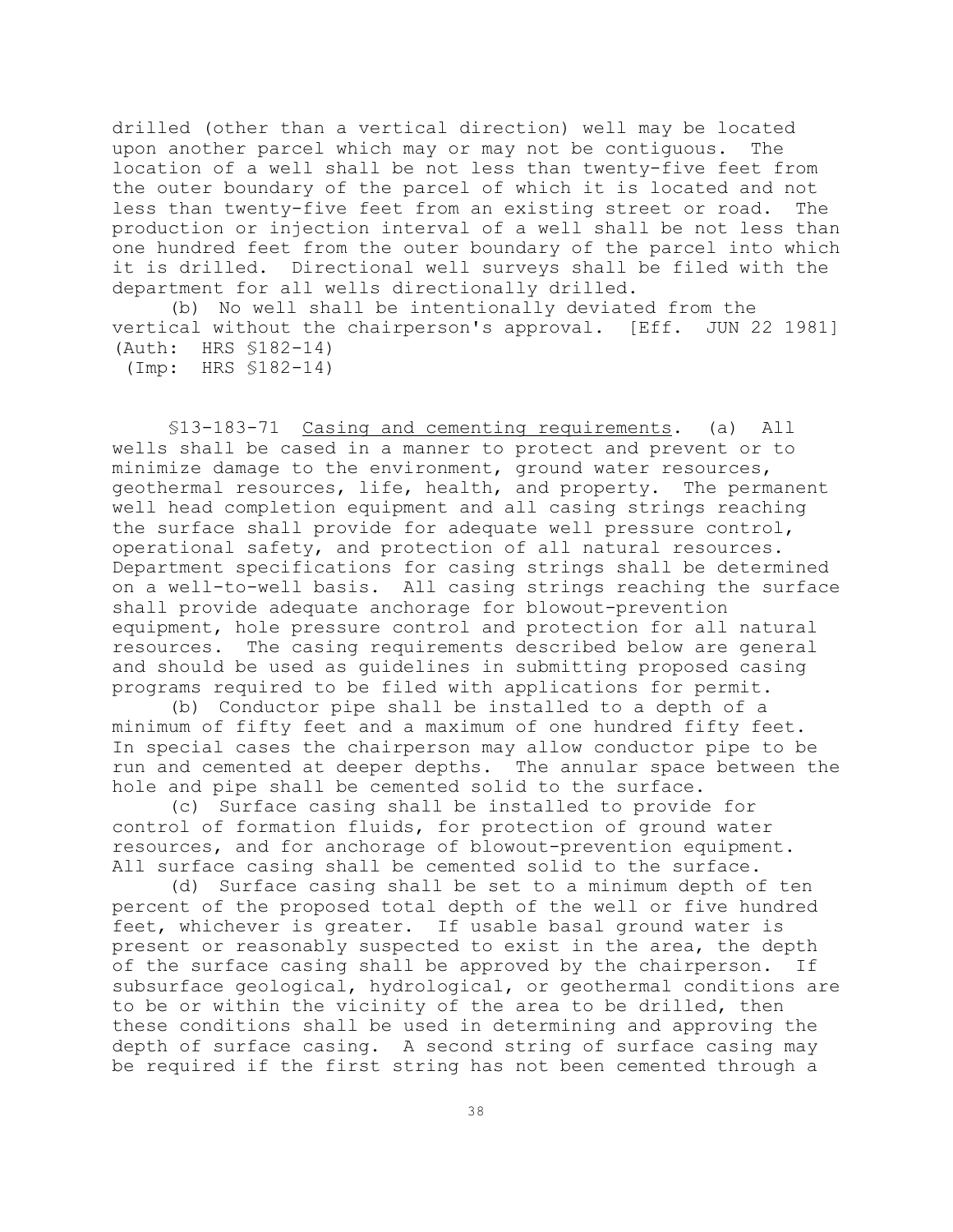sufficient series of low permeability, competent rock formations or a rapidly increasing thermal gradient or rapidly increasing formation pressures are encountered.

(e) Intermediate casing shall be required for protection against anomalous pressure zones, cave-ins, washouts, abnormal temperature zones, uncontrollable lost circulation zones or other drilling hazards. Intermediate casing strings shall be cemented solid to the surface.

(f) Production casing may be set above or through the producing or injection zone and cemented above the zones. Sufficient cement shall be used to exclude overlying formation fluids from the zone, to segregate zones and to prevent movement of fluids behind the casing into zones that contain ground water. Production casing shall either be cemented solid to the surface or lapped into intermediate casing, if installed. If the production casing is lapped into an intermediate string, the casing overlap shall be at least fifty feet, the lap shall be cemented solid and the lap shall be pressure tested to ensure the integrity of the lap.

In order to reduce casing corrosion, production casing used to produce corrosive brine reservoirs shall be of the same nominal inside diameter from the shoe of the casing to the ground surface unless waived by the chairperson.

(g) All cement used in cementing the various types of casing required herein shall contain a high temperature resistant admix, unless this cement requirement is waived by the chairperson due to the particular circumstances existing in the well or the area. [Eff. JUN 22 1981] (Auth: HRS \$182-14) (Imp: HRS §182-14)

§13-183-72 Mud return temperature logging. The temperature of the return drilling mud shall be monitored continuously during drilling of the surface casing portion of the drill hole. Either a continuous temperature monitoring device shall be installed and maintained in a working condition, or the temperature shall be installed and maintained in a working condition, or the temperature shall be read manually. Return mud temperatures shall be entered into the log book after each joint of pipe has been drilled down (about every thirty feet). [Eff. JUN 22 1981] (Auth: HRS §182-14) (Imp: HRS §§177-5, 178-6, 182-14)

§13-183-73 Electric well logging. All wells, except observation wells, shall be logged with an induction electrical log, or other approved log from total depth to the bottom of the conductor pipe before installing casing, except in the case where air is used as the drilling medium. This requirement may vary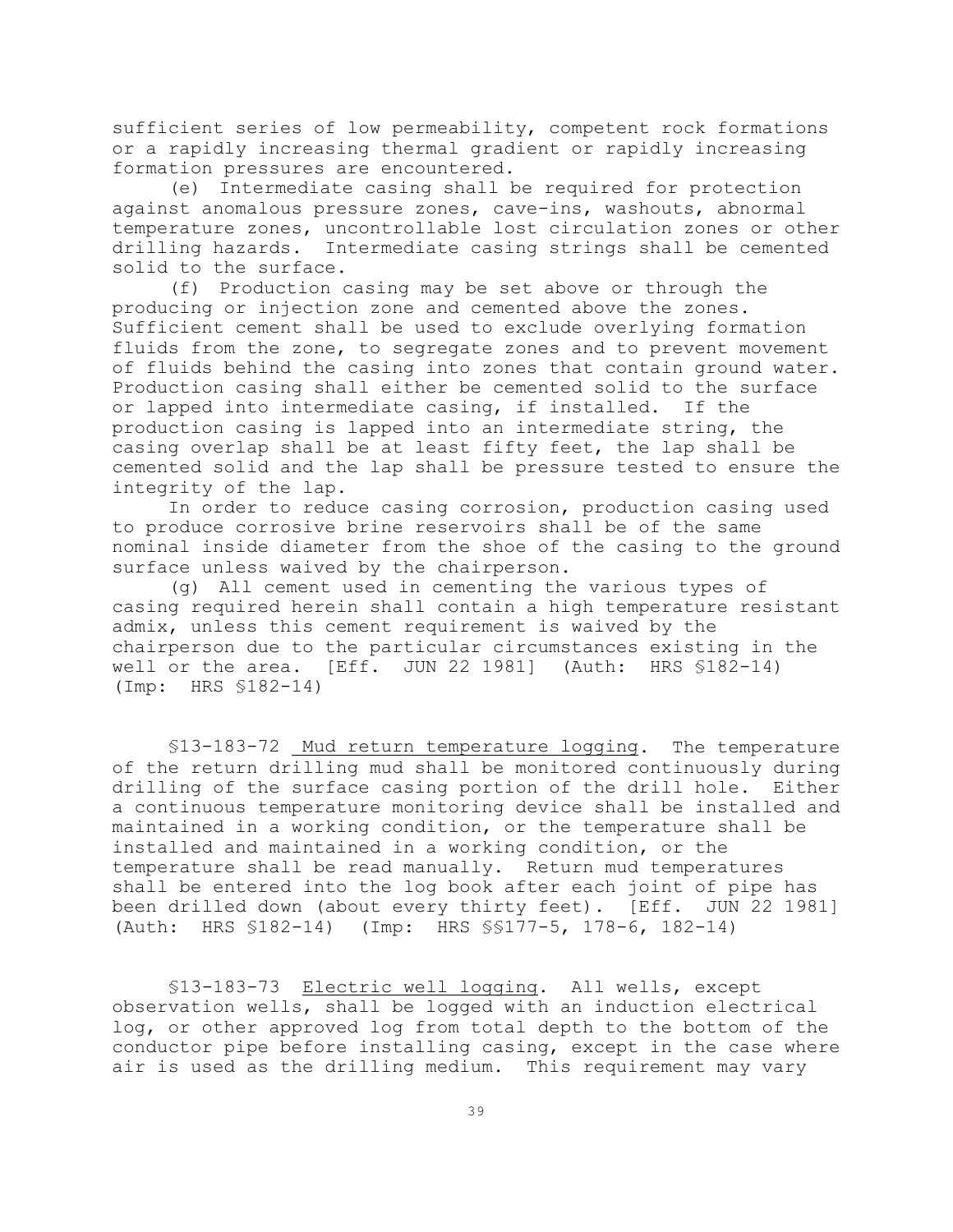from area to area, depending upon the amount of subsurface geological or hydrological data available and may not be required from total depth of the well under certain conditions, subject to the approval of the chairperson. [Eff. JUN 22 1981] (Auth: HRS §182-14) (Imp: HRS §182-14)

§13-183-74 Blowout-prevention equipment. (a) Blowoutprevention equipment ("BOPE") capable of shutting-in the well during any operation shall be installed on the surface casing tested and shall be maintained ready for use at all times. BOPE pressure tests may be observed by the chairperson or his designated representative on all exploratory wells prior to drilling out the shoe of the surface casing. The decision to require and observe BOPE pressure tests on other types of wells shall be made on a well-to-well basis. The chairperson shall be contacted in advance of a scheduled pressure test to allow time for travel to the well site to witness the test.

BOPE installations shall include high temperature-rated packing units and ram rubbers if available and shall have a minimum working-pressure rating equal to or greater than the lesser of:

- (1) A pressure equal to the product of the depth of the BOPE anchor string in feet times one psi per foot;
- (2) A pressure equal to the rated burst pressure of the BOPE anchor string; or
- (3) A pressure equal to 2,000 psi.

(b) The requirements for blowout-prevention equipment shall be subject to review and modification by the chairperson. The following standards serve as guidelines for preparation of minimum blowout-prevention programs:

- (1) No BOPE is required for known shallow, low temperature, low pressure areas where down-hole water temperatures are less than one hundred degrees Celsius at depths less that five hundred feet or where temperatures and pressures are unknown and the proposed depth of drillis less than five hundred feet.
- (2) CLASS 2M BOPE (API CLASS 2M-A or 2M-RE) is required for low pressure areas where known temperatures are above one hundred degrees Celsius at depths less than 2,000 feet, or where sub-surface temperatures and pressures are unknown and the proposed depth of drilling is less than 2,000 feet. Equipment shall include:
	- (A) An annular BOPE or pipe-ram/blind-ram BOPE with minimum working-pressure ratings of 1,000 psi installed on the surface casing so that the well can be shut-in at any time;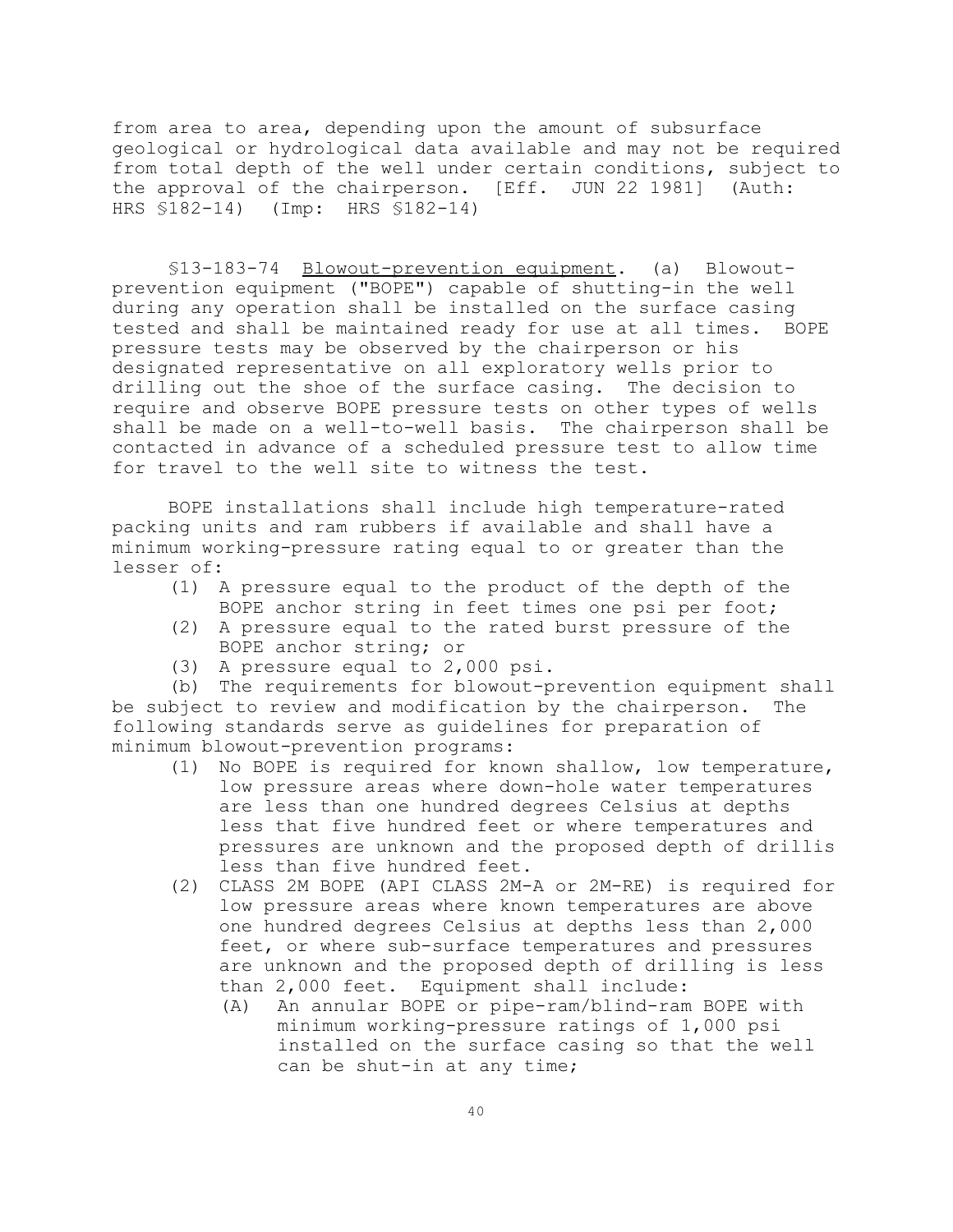- (B) Hydraulic and/or manual actuating system;
- (C) Kelly cock;
- (D) A fill-up line installed above the BOPE;
- (E) A kill line installed below the BOPE, leading directly to the mud pumps and fitted with a valve through which cement could be pumped if necessary; and
- (F) A blow-down line fitted with two valves installed below the BOPE. The blow-down line shall be directed in a manner so as to permit containment of produced fluids and to minimize any safety hazard to personnel.
- (3) CLASS 3M BOPE (API CLASS 2M-RSRA or EQUIVALENT) is required for medium pressure areas where subsurface pressures are less than 1000 psi or where pressures are unknown and the proposed total depth of the well is greater than 2000 feet. Equipment shall include:
	- (A) Annular BOPE and pipe-ram/blind-ram BOPE with a minimum working-pressure rating of 2,000 psi installed on the surface casing so that the well can be shut-in at any time and with a double-ram preventer having a mechanical locking device;
	- (B) A hydraulic actuating system utilizing an accumulator of sufficient capacity and a high pressure auxiliary backup system equipped with dual controls, one at the driller's station and one at least fifty feet away from the well head;
	- (C) Kelly cock and standpipe valve;
	- (D) A fill-up line installed above the BOPE;
	- (E) A kill line installed below the BOPE, leading directly to the mud pumps and fitted with a valve through which cement could be pumped if necessary; and
	- (F) A blow-down line fitted with two valves installed below the BOPE with blow-down line directed in such a manner as to permit containment of produced fluids and to minimize any safety hazard to personnel.
- (4) CLASS 1A BOPE is required in areas where dry steam is known to exist and/or formation pressures are less than hydrostatic and air is used as the drilling medium. Equipment shall include:

(A) A rotating-head installed at the top of the BOPE

stack;

(B) A pipe-ram/blind-ram BOPE, with a minimum workingpressure rating of 1,000 psi, installed below the rotating-head so that the well can be shut-in at any time;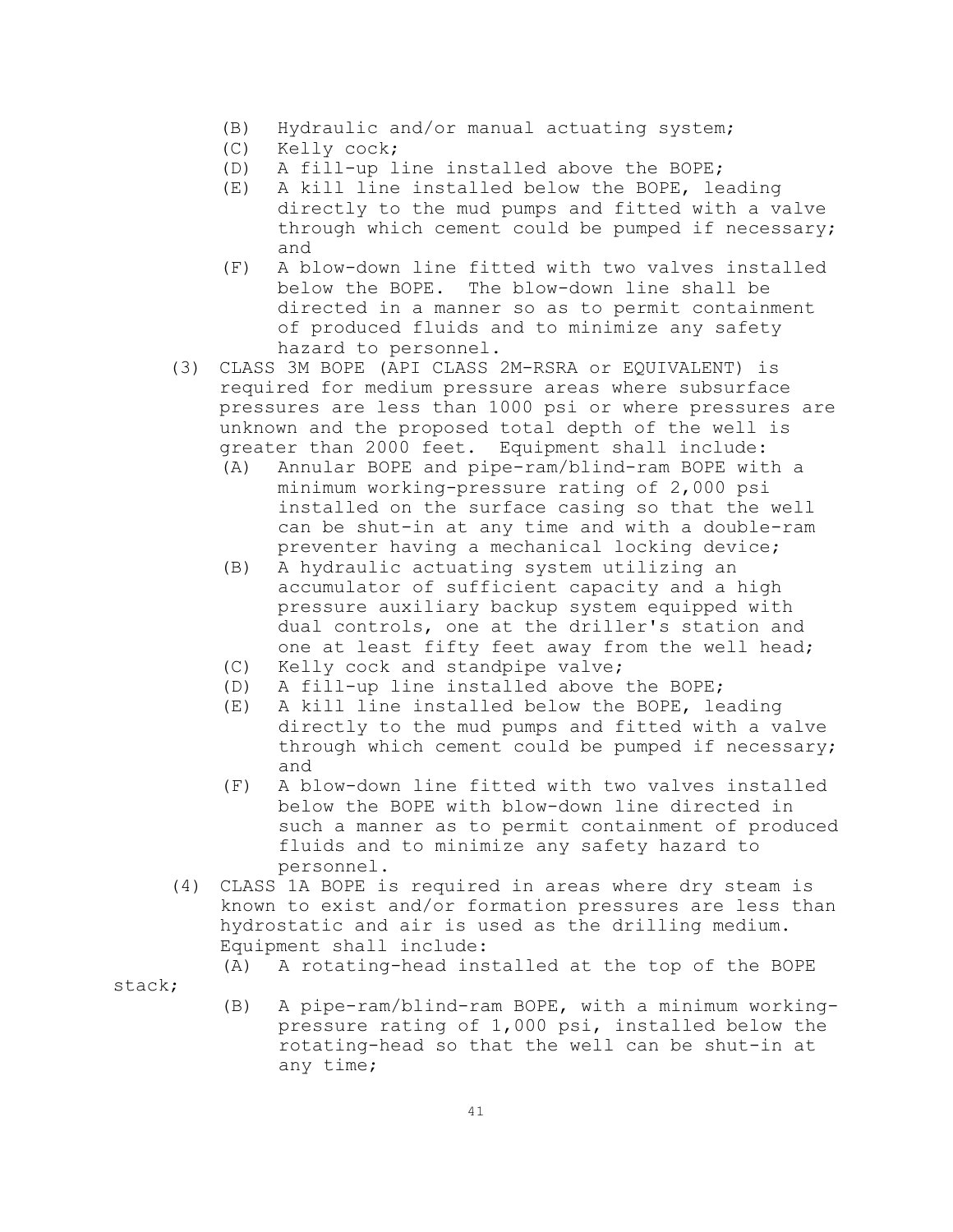- (C) A banjo-box steam diversion unit installed below the double-ram BOPE, fitted with a muffler capable of lowering sound emissions to within acceptable standards;
- (D) A blind-ram BOPE, with a minimum working-pressure rating of 1,000 psi, installedbelow the banjo-box so that the well can be shut-in while removing the rotating-head during bit changes;
- (E) A gate valve required on final casing string to be cemented back to surface, with a minimum workingpressure rating of three hundred psi, installed below the blind-ram so that the well can be shutin after the well has been completed, prior to removal of the BOPE stack;
- (F) All ram-type BOPE shall have a hydraulic actuating system utilizing an accumulator of sufficient capacity and a high-pressure backup system, one at the driller's station and the other at least fifty feet away from the well head;
- (G) Kelly cock and standpipe valves;

14)

- (H) A kill line installed below the BOPE, leading directly to the mud pumps and fitted with a valve through which cement could be pumped if necessary; and
- (I) A blow-down line fitted with two valves installed below the BOPE. This line shall be directed so as to minimize any safety hazard to personnel. If any portion of a well is drilled using mud, Class 2M BOPE shall be installed on the surface casing so that the well can be shut-in at any time.

[Eff. JUN 22 1981] (Auth: HRS §182-14) (Imp: HRS §182-

§13-183-75 Well completion. A well is considered to be completed thirty days after drilling operations have ceased and the well is capable of producing a geothermal resource, or thirty days after it has commenced to produce a geothermal resource, unless drilling operations are resumed before the end of the thirty-day period. For the purpose of filing well records, the time limit of sixty days begins either when the well commences production or injection, the drilling operations are suspended for more than thirty days, or the well is abandoned. [Eff. JUN 22 1981] (Auth: HRS §182-14) (Imp: HRS §182-14)

§13-183-76 Well tests. (a) The chairperson shall require the well tests or remedial work as necessary to prevent and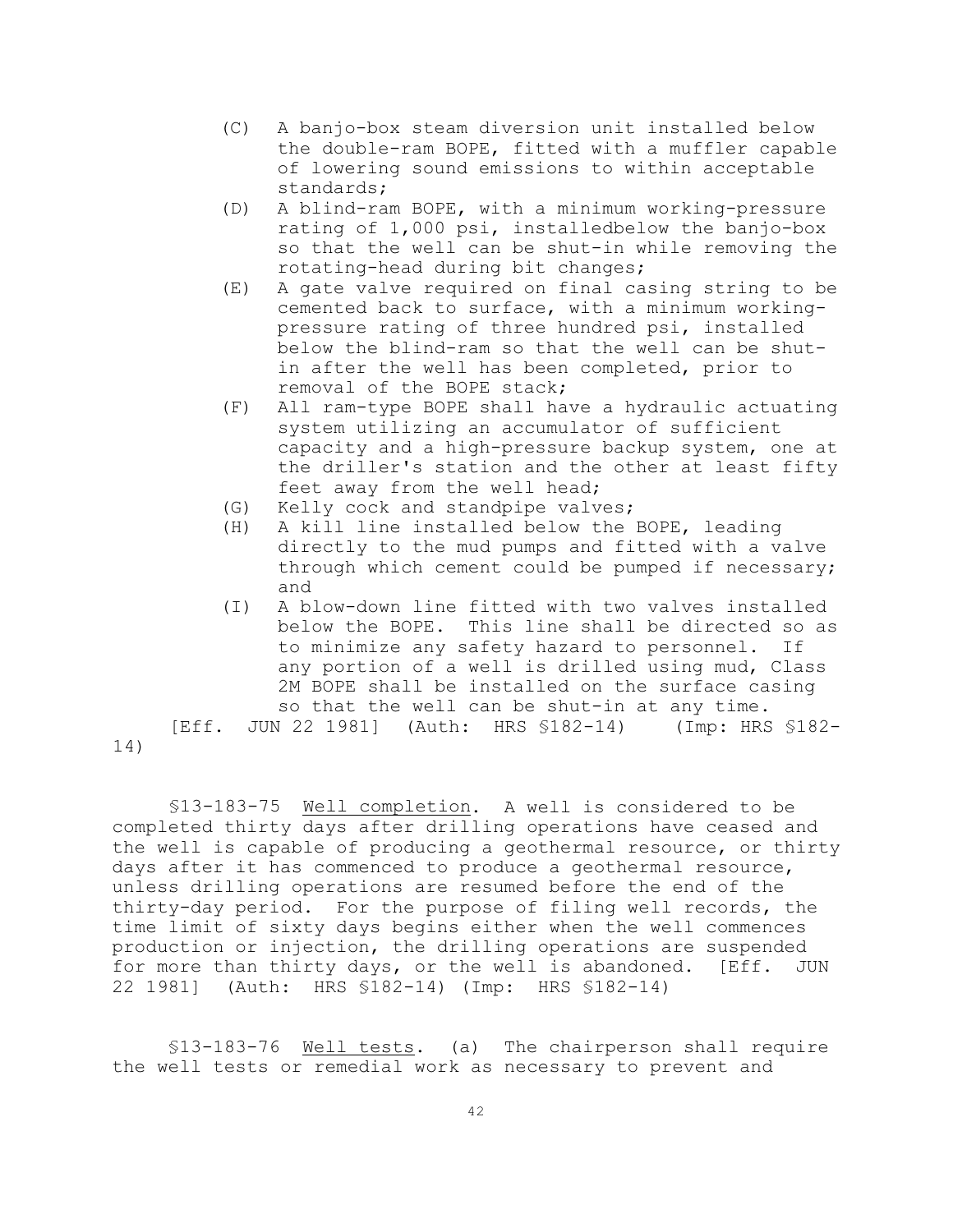minimize damage to life, health, property, natural resources, geothermal resources, ground water resources, and the environment. Tests may include casing tests, cementing tests, directional tests, or equipment tests.

(b) All casing strings shall be pressure tested after cementing and before commencing any other operations on the well. Minimum casing test pressure shall be approximately one-third of the manufacturer's rated internal yield pressure; provided that the test pressure shall not be less than six hundred pounds per square inch and greater than 1500 pounds per square inch. In cases where combination strings are involved, the above test pressures shall apply to the lowest pressure-rated casing used. Test pressures shall be applied for a period of thirty minutes. If a drop of more than ten percent of the test pressure should occur, the casing or cement job shall be considered defective and corrective measures shall be taken before commencing any further operations on the well.

(c) If the cementing of any casing appears to be defective, or if the casing in any well appears to be defective or corroded or parted, or if there appears to be any underground leakage for whatever other reason which may cause or permit underground waste, the operator shall proceed with diligence to use the appropriate method or methods to eliminate the hazard. If the hazard of waste cannot be eliminated, the well shall be plugged and abandoned in accordance with a plugging program approved by the chairperson.

(d) All wells shall be tested to determine the deviation from the vertical at maximum intervals of five hundred feet or less. [Eff. JUN 22 1981] (Auth: HRS §182-14) (Imp: HRS §182-14)

Subchapter 9. Drilling; Modification of Well for Injection Use

§13-183-77 Injection wells. Injection wells are those wells used for disposal of geothermal waste fluids, for the augmentation of geothermal reservoir fluids, for maintenance of reservoir pressures, or for any other purpose authorized by the chairperson. New wells may be drilled or old wells may be modified for injection purposes. [Eff. JUN 22 1981] (Auth: HRS §182-14) (Imp: HRS §182-14)

§13-183-78 Permit required. Prior to modification of existing wells for injection purposes, an appropriate application for permit shall be filed with the chairperson together with filing fee, as required in §13-183-65. Modification work shall not commence until a permit has been issued by the chairperson.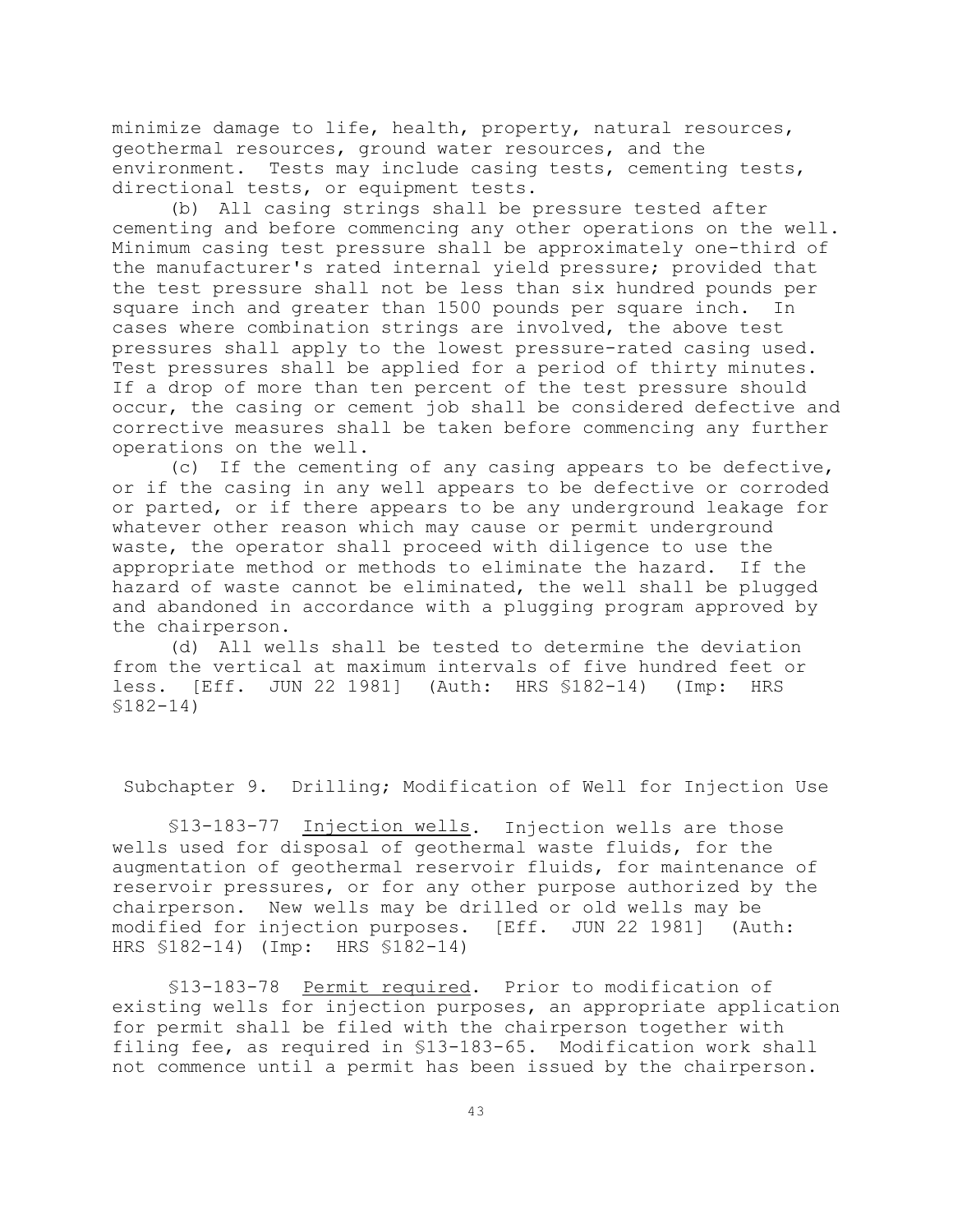[Eff. JUN 22 1981] (Auth: HRS §182-14) (Imp: HRS §182-14)

§13-183-79 Surveillance of injection wells. (a) Surveillance of injection wells shall be necessary in order to establish that all injection effluent is confined to the intended zone of injection. When an owner or operator proposes to drill a new well or modify an existing well the owner or operator shall be required to demonstrate to the satisfaction of the chairperson that the casing has complete integrity by approved test methods.

(b) To establish the integrity of the annular cement above the shoe of the casing, the operator shall make sufficient surveys, within thirty days after injection is started into a well, to demonstrate that all the injected fluid is confined to the intended zone of injection. Surveys shall thereafter be made at least every two years, or as often as the chairperson may order. All the surveys shall be witnessed by the chairperson.

(c) After the injection well has been put into service, the chairperson may visit the well site periodically. At these times, surface conditions shall be noted and if any unsatisfactory conditions exist, the operator shall be notified of needed remedial work. If this required work is not performed within ninety days, the permit issued for the well by the chairperson shall be rescinded. If it is determined that damage is occurring, the chairperson may order that the repair work be done immediately.

(d) Injection pressures shall be recorded and compared with the pressure reported on the appropriate forms. Any discrepancies shall be rectified immediately by the operator. A graph of pressures and rates versus time shall be maintained by the operator. Reasons for anomalies shall be promptly ascertained. If these anomalies demonstrate that damage is being done, the permit issued by the chairperson may be rescinded and injection shall cease.

(e) At the discretion of the chairperson, when an injection well has been left idle for a period of two years or longer, the operator shall be informed by letter that the permit issued for use of the well for injection purposes has been rescinded. In the event the operator intends again to use the well for injection purposes, the operator shall be required to file a new application for permit and demonstrate to the satisfaction of the chairperson by means of surveys that the injected fluids will be confined to the intended zone of injection. [Eff. JUN 22 1981] (Auth: HRS §182-14) (Imp: HRS §182-14)

Subchapter 10. Drilling; Operation and Maintenance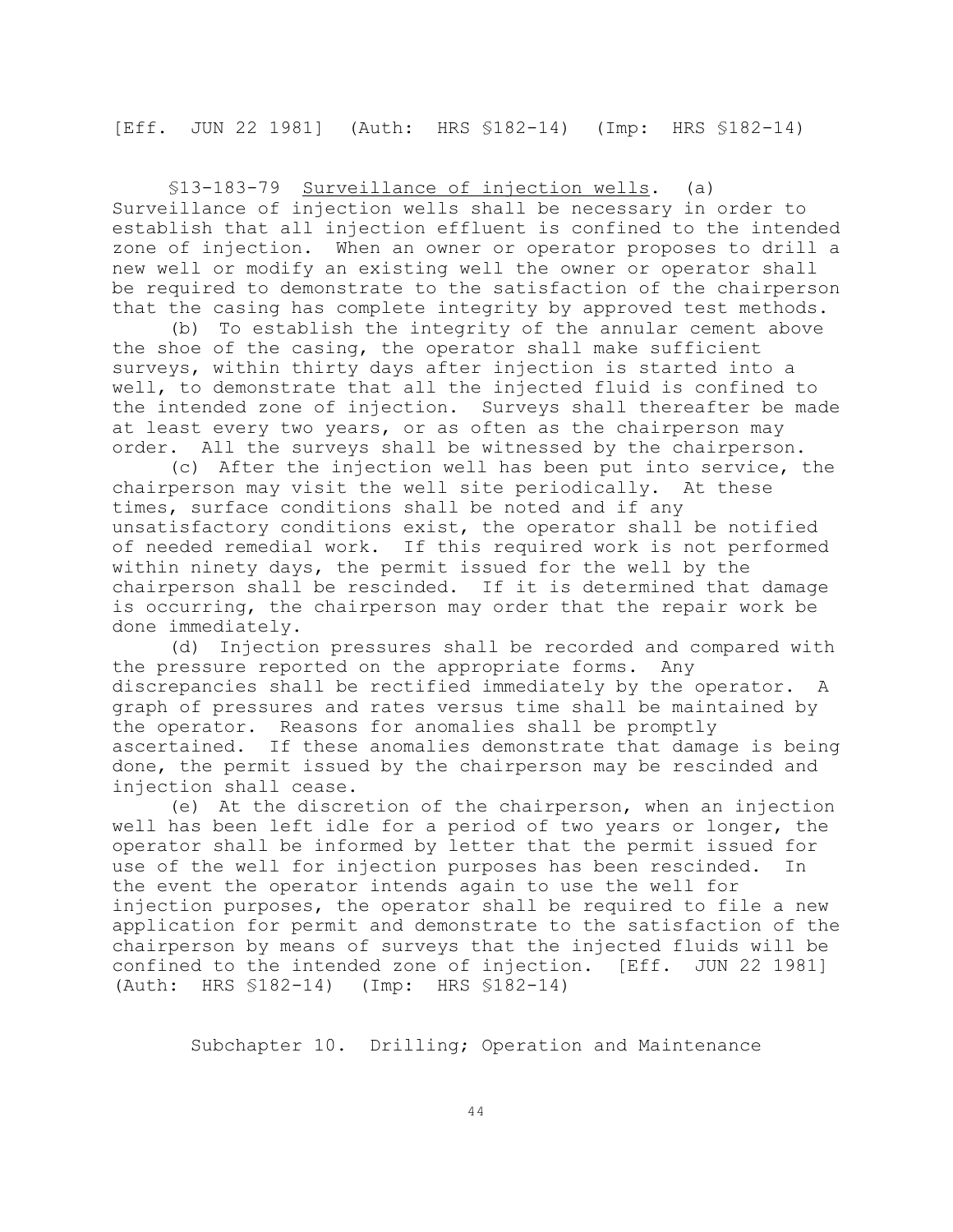§13-183-80 Well operation and maintenance. (a) All wells and their appurtenances such as well head, separators, pumps, mufflers, scrubbers, manifolds, valves, and pipelines shall be operated and maintained by the operator in good working condition in order to prevent unacceptable pollution, waste and the loss of or damage to life, health, property, natural resources, and environment. The well head and appurtenances of all wells shall meet a test pressure of at least one and a half times the calculated or known pressure of the geothermal reservoir tapped or to be tapped by the well.

(b) Periodic corrosion surveillance of any well and appurtenances may be conducted by the chairperson or authorized representative and any leakage, waste, or hazard shall be promptly corrected by the operator.

(c) The operator of any well shall notify the chairperson of any blowout, break, leak, or spill of any well or appurtenant facilities. The notification to the chairperson shall consist of a written report submitted within ten days after discovery of the incident.

(d) The chairperson shall notify the operator of any well not being operated or maintained in accordance with these rules to take whatever steps may be necessary to remedy the defect at the operator's expense within the period of time specified in the notice. If the operator fails to comply with the notice and remedy the defect within the specified period, the chairperson may do the work as maybe necessary to plug and abandon the well or put it in proper condition at the expense of the operator or the surety and the chairperson may take necessary action to enforce the penalty provided in these rules. [Eff. JUN 22 1981] (Auth: HRS §182-14) (Imp: HRS §182-14)

## Subchapter 11, Drilling; Abandonment of Wells

§13-183-81 Notice of intent to abandon; permit; filing fee. The operator of any well proposed to be abandoned shall file with the chairperson an application for permit to abandon, prior to the abandonment. The operator's proposed plans for abandonment shall be subject to approval and revision prior to the issuance of a permit by the chairperson. Each application to abandon a well shall be accompanied by a non-refundable filing fee of \$100. [Eff. JUN 22 1981] (Auth: HRS §182-14) (Imp: HRS §182-14)

§13-183-82 General requirements. (a) The operator of any well shall promptly plug and abandon any well that is deserted, not in use, is deemed not to be potentially useful, is wasting geothermal or ground water resources, or is irreparably damaged.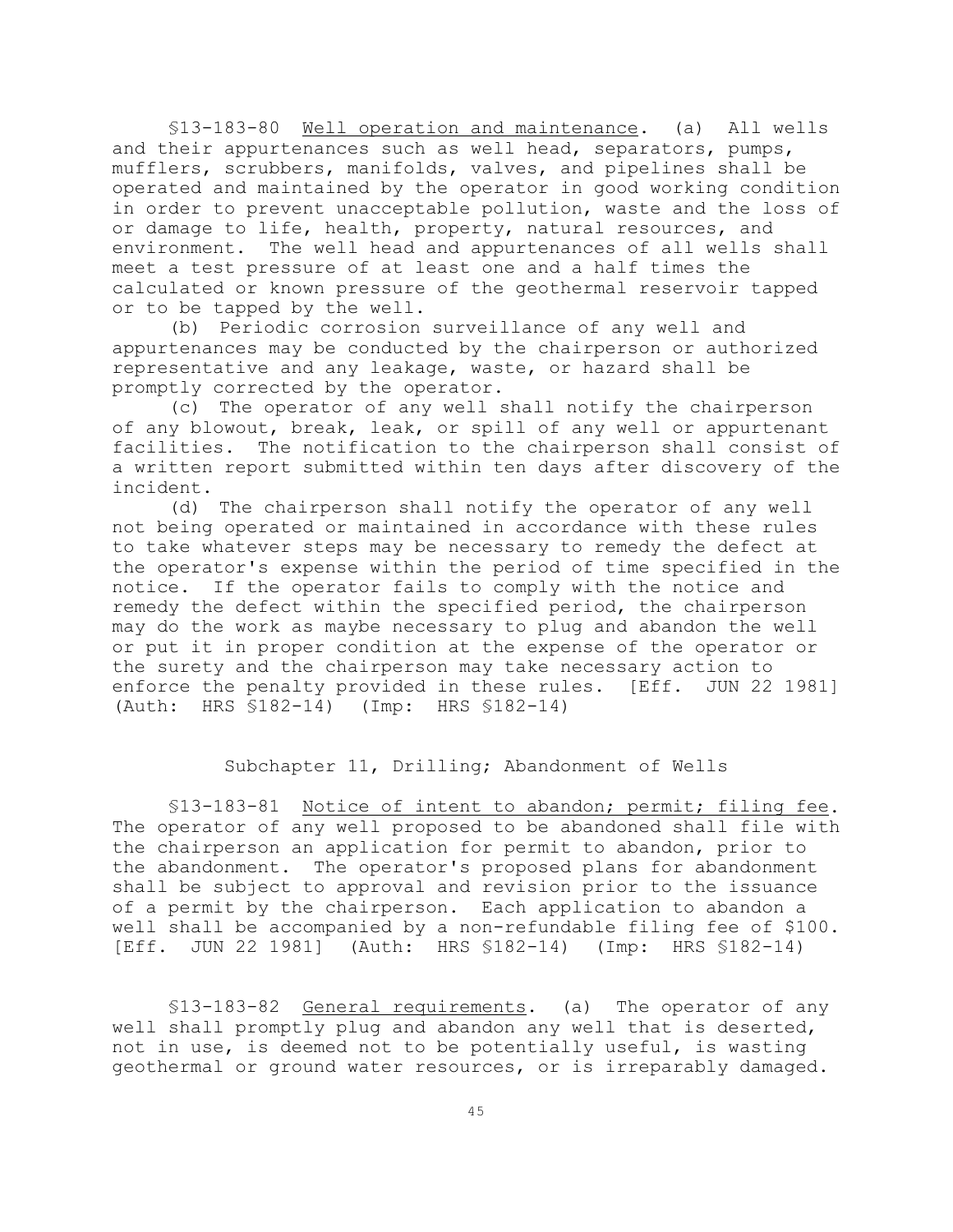No well shall be plugged and abandoned until the manner and method of plugging have been approved or prescribed by the chairperson.

(b) Before any work is commenced to abandon any well, notice shall be given by the operator to the chairperson, which notice shall show the condition of the well and the proposed method of abandonment. Unless otherwise specified in the plan of operation, no well may be abandoned except as prescribed herein. The operator of a lease shall promptly plug and abandon any well that is deserted or not used or deemed useful by the board. No well capable of producing in commercial quantities may be abandoned until receipt of written approval by the chairperson. Equipment shall be removed and premises at the well site shall be restored as near as reasonably possible to its original condition immediately after plugging

operations are completed on any well except as otherwise authorized by the chairperson. When drilling operations have been temporarily suspended drilling equipment shall not be removed from any well without taking adequate measures to close the well and protect subsurface resources. Failure of lessee to comply with any requirements under this rule shall authorize the chairperson to cause the work to be performed at the expense of lessee and the surety.

(c) Good quality, heavy drilling fluid approved by the chairperson shall be used to replace any water in the hole and to fill all portions of the hole not plugged with cement.

(d) Subsequent to plugging and abandonment operations in the hole, casing shall be cut off at least six feet below the surface of the ground, all concrete cellars and other structures shall be removed, and the surface location restored, as near as practicable, to original conditions.

(e) A history of the well shall be filed within sixty days after completion of abandonment; provided that in the case of an exploratory well the report shall be filed within six months after abandonment.

(f) Any bond or rider thereto covering the well shall remain in full force and effect until the well is properly abandoned and the surface properly restored. Written approval of the abandonment shall be obtained from the chairperson before any bond is released. [Eff. JUN 22 1981] (Auth: HRS §182-14) (Imp: HRS §§178-3, 182-14)

§13-183-83 Cementing requirements. (a) Cement used to plug any well, except that cement or concrete used for surface plugging, shall be placed in the hole by pumping through drill pipe or tubing. The cement shall contain a high temperature resistant admix unless this requirement is waived by the chairperson the particular circumstances existing in that well or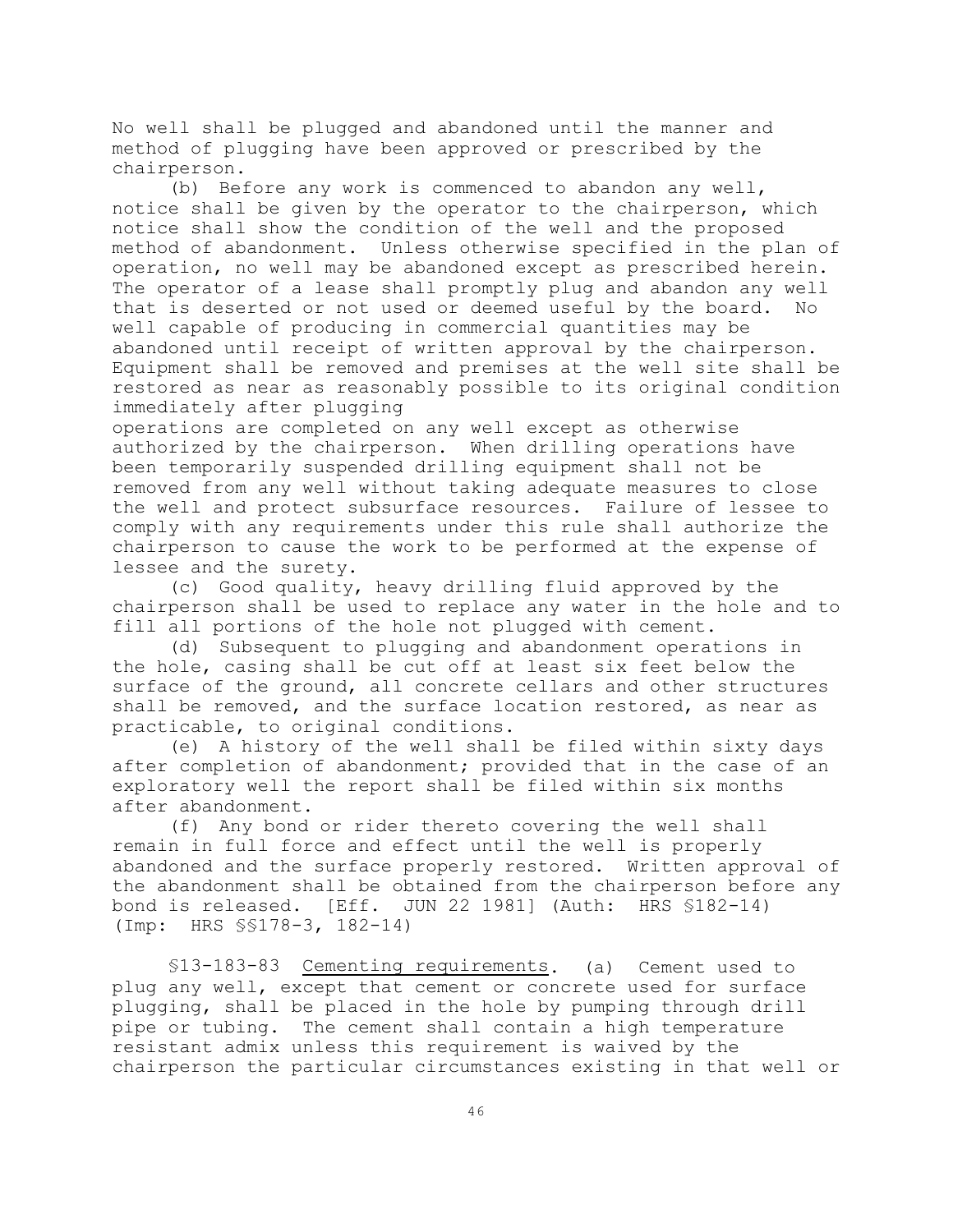area. All open annuli shall be filled solid with cement to the surface.

(b) One hundred lineal feet of cement shall be placed straddling the bottom of the conductor pipe and at the shoes of all casings.

(c) Cement shall be placed solidly across geothermal zones and extending one hundred lineal feet above and below the zones, whether in uncased or cased (perforated) hole, except as follows:

- (1) One hundred lineal feet of cement shall be placed straddling casing stubs and laps. If unable to enter casing stubs or laps, one hundred lineal feet of cement shall be placed above the top of the stubs or laps.
- (2) If casing is collapsed, etc., cement shall be placed solidly in geothermal zones or perforated sections of casing and extending one hundred lineal feet above the zone or perforated section by squeezing with a retainer or braden head.

(d) Fifty lineal feet of cement shall be placed above the top of casing liners.

(e) A surface plug consisting of a minimum of fifty lineal feet of neat cement or ready mix concrete shall be placed below the surface of the well.

(f) Where a well has been drilled with air, a bridge plug may be placed at the deepest cemented casing shoe and the bridge plug shall be capped with a minimum of two hundred lineal feet of cement. [Eff. JUN 22 1981] (Auth: HRS §182-14) (Imp: HRS §§178-3, 182-14)

Subchapter 12. Drilling; Records and Reports of Wells

§13-183-84 Well records. (a) The operator of any geothermal well shall keep, or cause to be kept, a careful and accurate log, core record, and history of the drilling of the well, including:

- (1) Lithology and depths of formations encountered;
- (2) Cores;
- (3) Water-bearing and geothermal heat-bearing strata and their depths, pressures and temperatures; and
- (4) Other well surveys and logs of temperature, chemical, radioactive, and electrical characteristics of the well.

(b) These records shall be kept within the state in the local office of the operator or his designated agent and together with all other reports of the operator, shall be subject, during business hours, to the inspection of the chairperson. The board may also require the additional data or reports relating to production or utilization of geothermal resources and by-products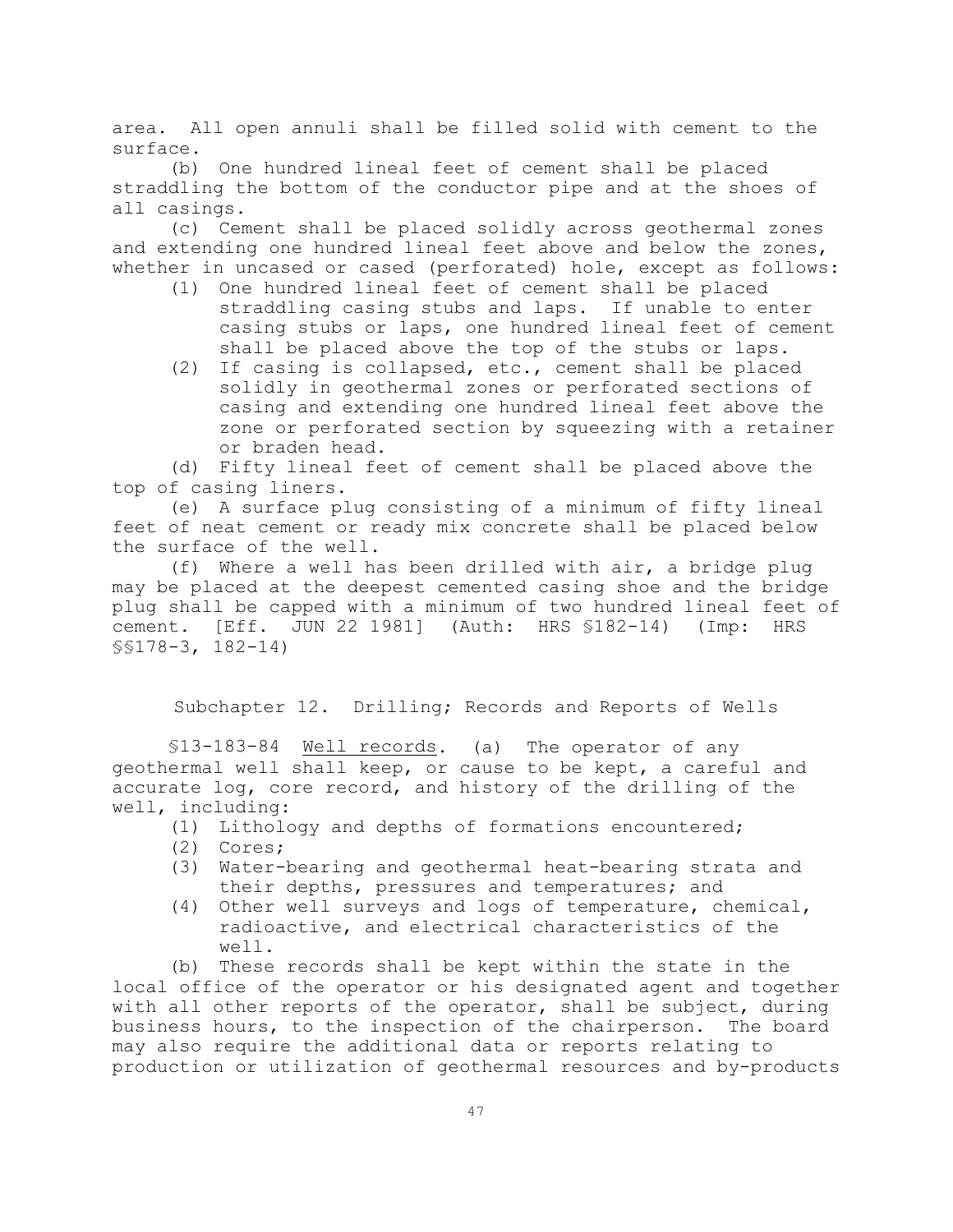as may appear to be necessary or desirable, either generally or specifically, for the prevention of waste and the optimum use of geothermal, water and other natural resources of the state. [Eff. JUN 22 1981] (Auth: HRS §182-14) (Imp: HRS §§178-3, 182-14)

§13-183-85 Reports to be filed. Within six months after the completion of any well or completion of any deepening, redrilling, plugging, altering, or abandonment work, the operator shall file with the department of land and natural resources in Honolulu, Hawaii, the following well reports on forms provided by the department:

- (1) Drilling log and core report. The drilling log and core report shall show the lithologic characteristics and depths of formations encountered, the depths and temperatures of ground water-bearing and geothermal resources-bearing strata, and the temperatures, chemical compositions, and other chemical and physical characteristics of fluids encountered from time to time, so far as ascertained. The report shall show the depth, lithologic character and fluid content of cores obtained, so fas as determined.
- (2) Well history report. The well history report shall describe in detail the chronological order on a daily basis all significant operations carried out and equipment used and shall be submitted upon completion of drilling, testing, completion, recompletion and abandonment of a well.
- (3) Well summary report. The well summary report shall show data pertinent to the condition of a well at the time of completion of work done. Well locations shown on this form shall be surveyed by a licensed surveyor.
- (4) Supplementary notice. Reports on any other operations not specifically mentioned herein which affect the previous reported status of a well shall be reported on the supplementary notice form.
- (5) All reports shall be the property of the state with the right to utilize the same.

[Eff. JUN 22 1981] (Auth: HRS §182-14)

(Imp: HRS §§178-6, 182-14)

§13-183-86 Monthly production and injection reports to be filed. The operator of any well which is producing geothermal resources or by-products or is being used for injection purposes shall file with the chairperson on or before the thirtieth day after the end of each month a report on the amount of geothermal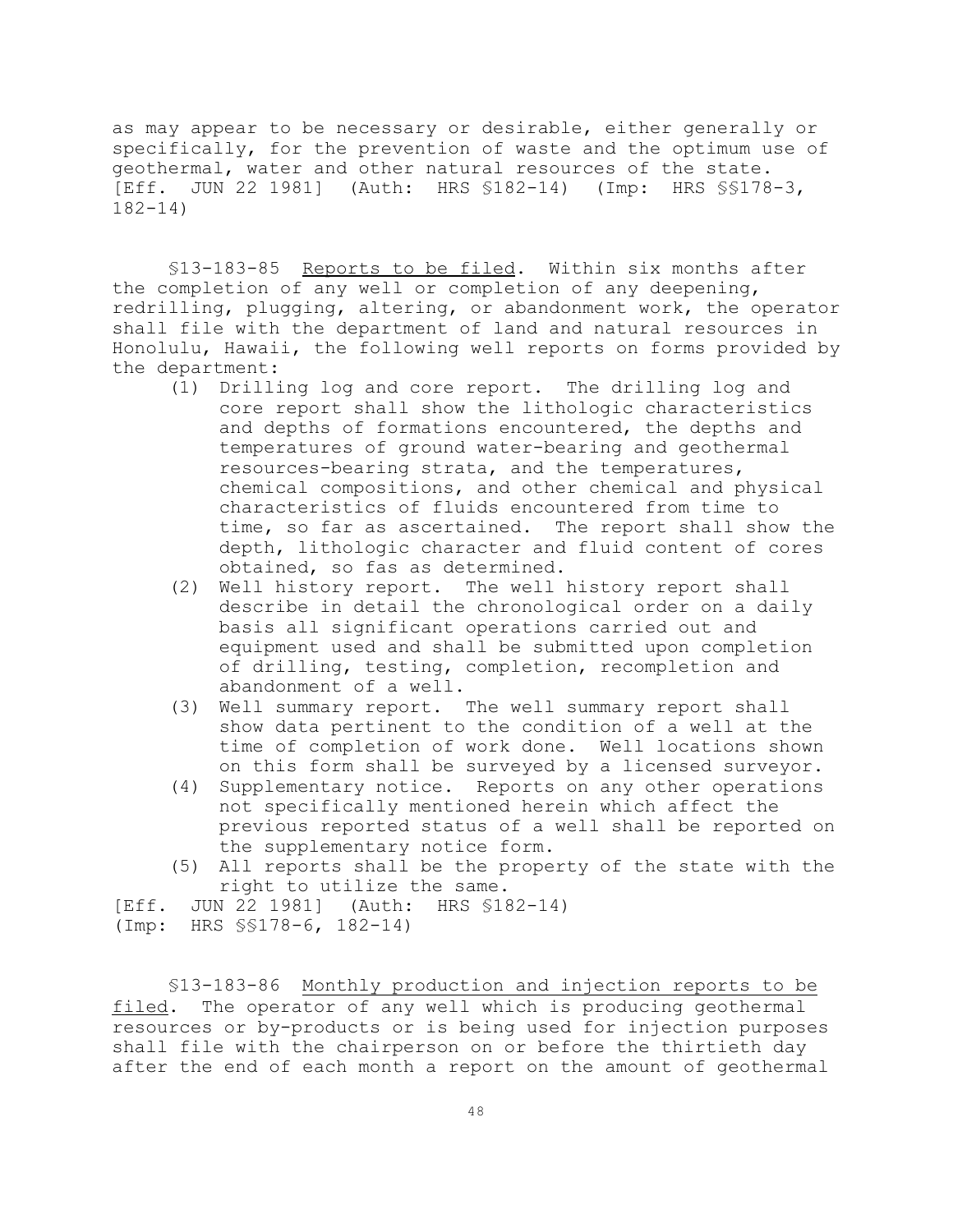resources produced, sold, and used, and the amount of fluid injected for that month as the case may be. [Eff. JUN 22 1981] (Auth: HRS §182-14) (Imp: HRS §§178-6, 182-14)

> Subchapter 13. Drilling; Environmental Protection Requirements

§13-183-87 Environmental protection. (a) Protection of the environment includes responsibility of the operator of any well to:

- (1) Conduct exploration, drilling, and development operations in a manner deemed necessary by the chairperson to provide maximum protection of the environment;
- (2) Rehabilitate disturbed lands;
- (3) Take all precautions deemed necessary by the chairper son to protect the public health and safety; and
- (4) Conduct operations in accordance with the intent and objectives of these rules and all other applicable federal, state, and county environmental legislation.

(b) Adverse environmental impacts from geothermal-related activity shall be prevented or mitigated through enforcement of these rules and of all other applicable federal, state, and local standards, and the application of existing technology. Inability to meet these environmental standards or continued violation of environmental standards by any well operator after due notification, may be construed as grounds for the chairperson to order a suspension of well operations.

(c) The operator of any well shall be responsible for monitoring readily identifiable localized environmental impacts associated with specific activities that are under the operator's control. Monitoring of environmental impacts may be conducted by the use of aerial surveys, inspections, periodic samplings, continuous records, or by other means or methods as required by the chairperson. Due to the differing natural environmental conditions among geothermal areas, the extent and frequency of monitoring activities shall be approved by the chairperson on an individual well basis. In the event the chairperson determines that the degree and adequacy of existing environmental protection rules in certain areas are insufficient, the chairperson may establish additional and more stringent requirements.

The operator of any well shall provide for acquisition of adequate environmental baseline data prior to submission of a plan for production. Techniques and standards to be used by the operator for meeting these requirements shall be subject to the approval of the chairperson.

(d) The operator of any well shall reduce visual pollution,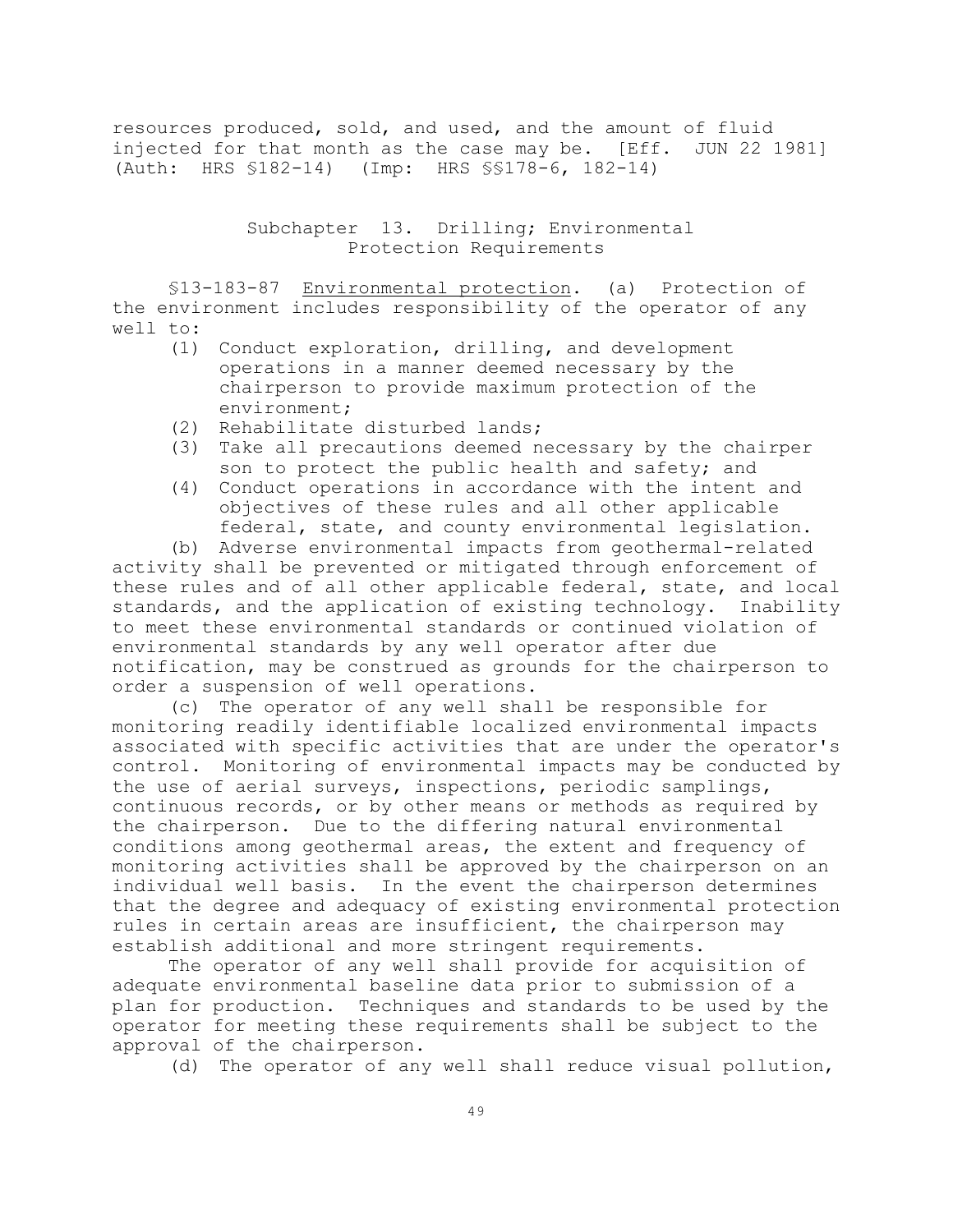where feasible, by the careful selection of sites for operations and facilities. The design and construction of facilities shall be conducted so that the facilities will blend into the natural environmental setting of the area by the appropriate use of landscaping, vegetation, compatible color schemes, and minimum profiles. Native plants or other compatible vegetation shall be used, where possible, for landscaping and revegetation.

(e) Drilling and operating plans shall be designed so that the operations will result in the least disturbance of land, water, and vegetation. Existing roads shall be used where feasible. Entry upon certain environmental fragile land areas may be either seasonally restricted or restricted to special vehicles or transportation methods which will minimize disturbance to the surface or other resources as specified by the chairperson. Plans for drilling operations shall provide for the reclamation and revegetation of all disturbed lands in a manner approved by the chairperson. Land reclamation may include preparation and seeding with prescribed wildlife food and plant cover or improved and acceptable substitutes thereof which will equal or enhance the food values for indigenous wildlife species and domesticated animals. Temporary fencing for the reclaimed areas may be required to facilitate restoration thereof.

(f) Operations shall be conducted in a manner which minimizes erosion and disturbance to natural drainage. The operator of any well shall provide adequate erosion and drainage control to prevent sediments from disturbed sites from entering water courses for soil and natural resource conservation protection.

(g) The operator of any well shall conduct all operations in a manner which provides reasonable protection of fish, wildlife, and natural habitat. The operator shall take measures necessary for the conservation of endangered and threatened species of flora and fauna.

(h) The operator of any well shall exercise due diligence in the conduct of his operations to protect and preserve significant archaeological, historical, cultural, paleontological, and unique geologic sites. Previously unknown sites discovered during any operations shall be immediately reported to the chairperson, and operations on that site shall cease until said site can be assessed for its archaeological value.

(i) The operator of any well shall comply with all applicable federal, state, and local standards with respect to air, land, water, and noise pollution, and the disposal of liquid, solid, and gaseous effluent. Immediate corrective action approved or prescribed by the chairperson shall be taken in all cases where pollution has occurred or abatement is deemed necessary. The disposal of well effluents shall be done in a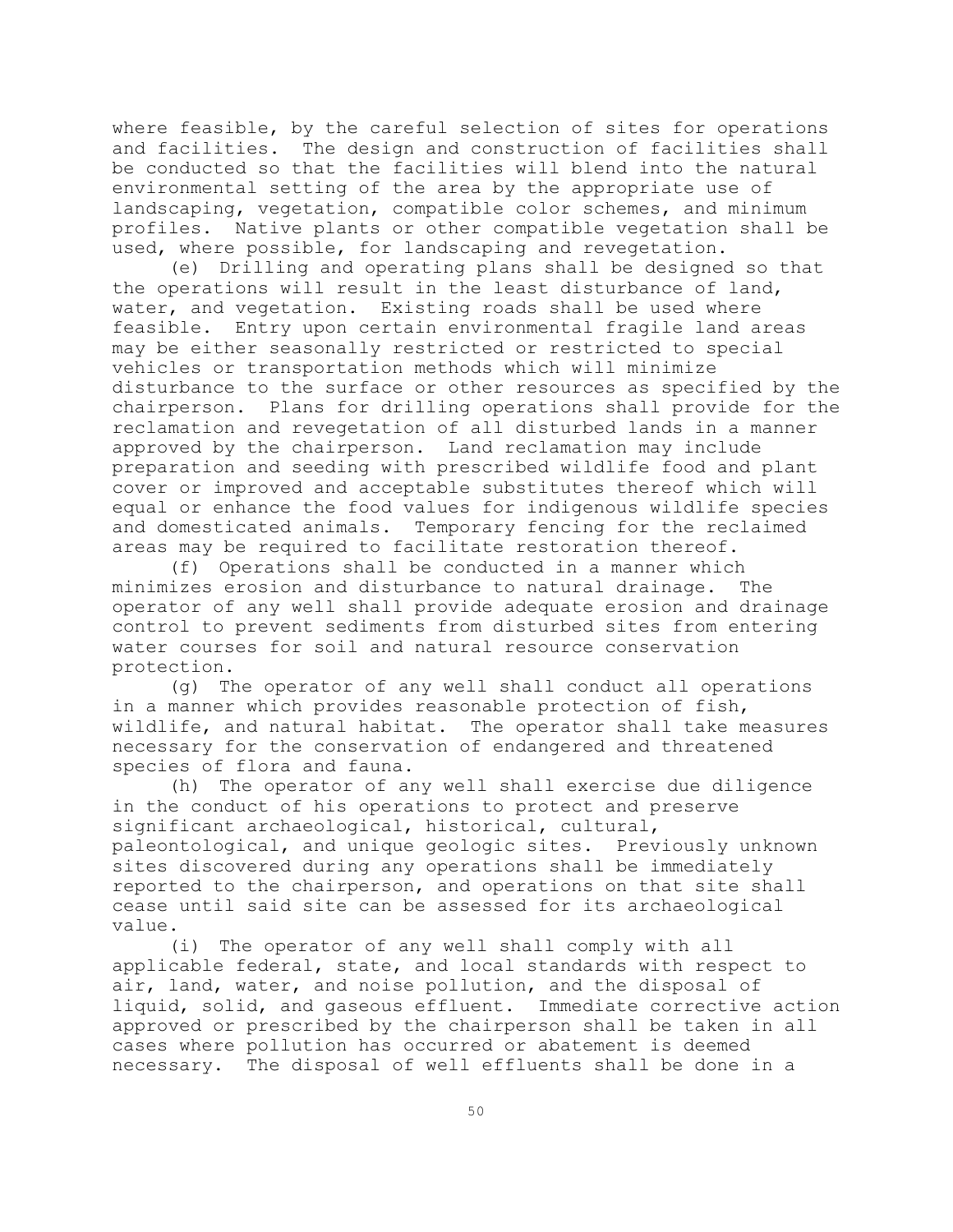manner that does not constitute a hazard to surface or ground water resources.

(j) The operator of any well shall design, plan, and conduct all well drilling, casing and cementing operations in a manner which provides for protection of all usable ground water resources from exhaustion, depletion, waste, pollution, and salt water encroachment or the threat thereof. [Eff. JUN 22 1981] (Auth: HRS §182-14) (Imp: HRS §182-14)